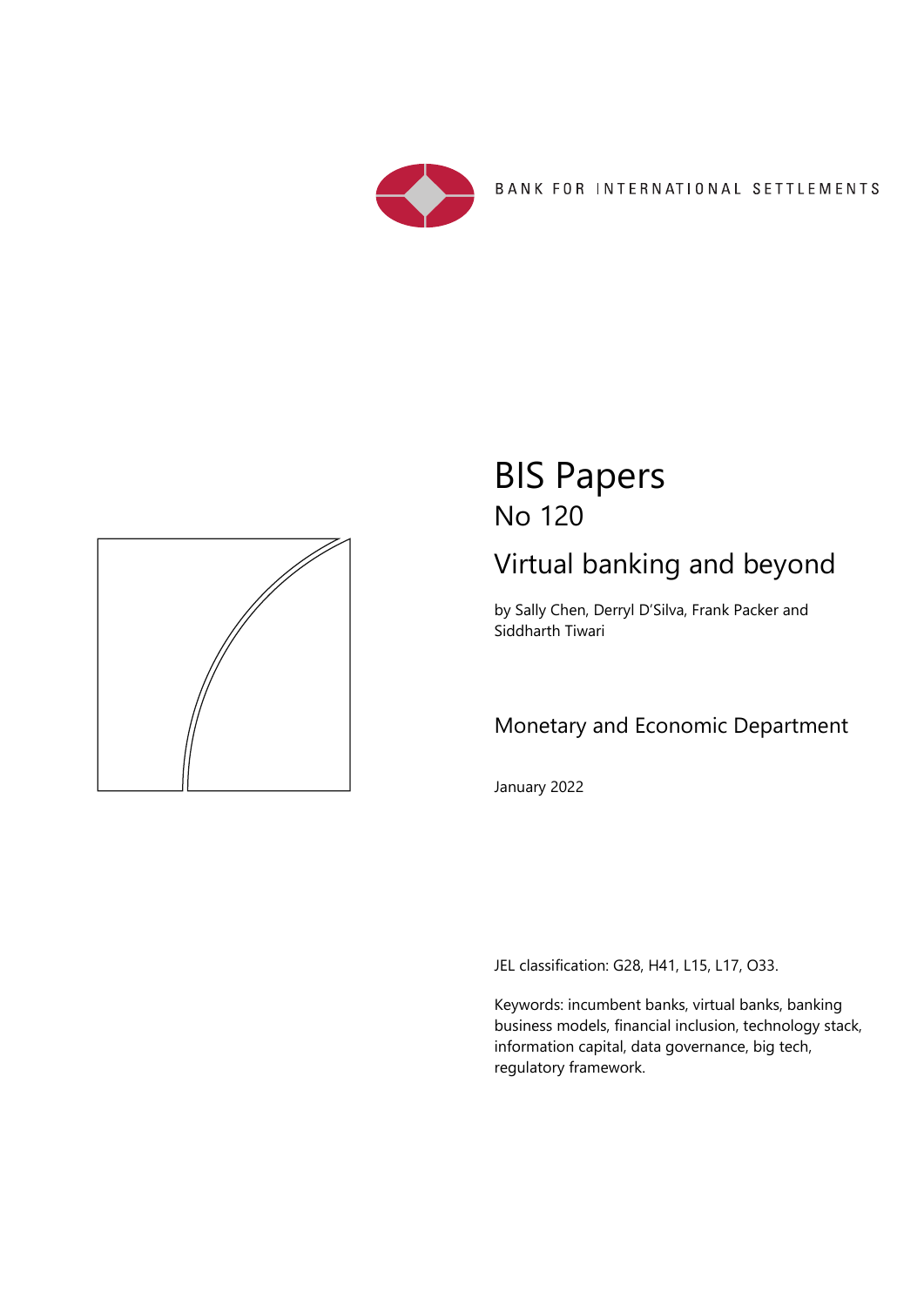The views expressed are those of the authors and not necessarily the views of the BIS.

This publication is available on the BIS website (www.bis.org).

*© Bank for International Settlements 2022. All rights reserved. Brief excerpts may be reproduced or translated provided the source is stated.* 

ISSN 1682-7651 (online) ISBN 978-92-9259-538-8 (online)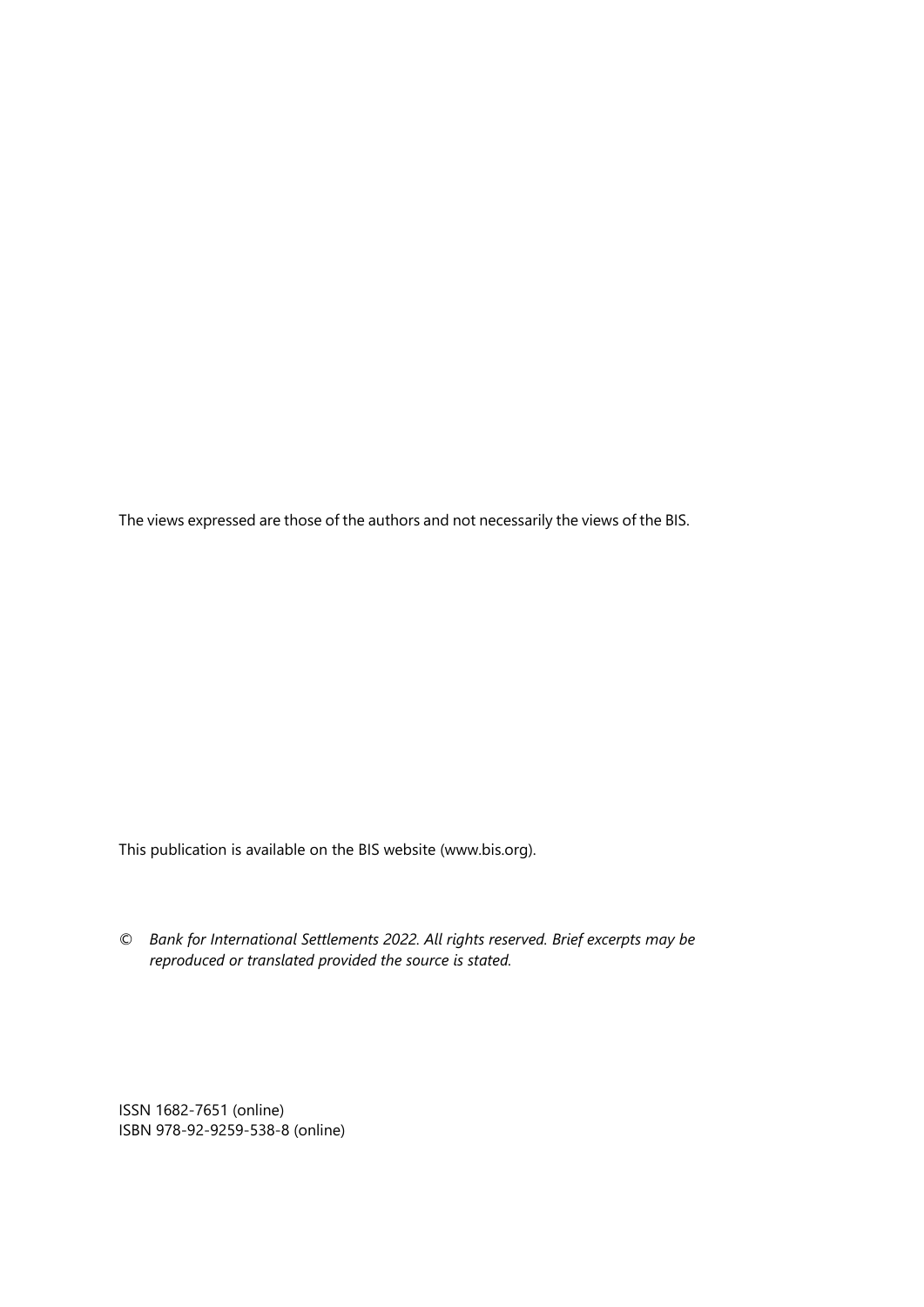# Virtual banking and beyond

#### Abstract

The integration of technology, finance and services is rapidly changing Asia's banking landscape, as ownership stakes in banks are taken by big techs and fintech firms and non-bank financial institutions as well as by incumbent banks. Many new entrants are leveraging social media platforms and applying advanced data analytics. The changed landscape opens up opportunities to leapfrog traditional evolutionary processes and thus advance financial inclusion. It also presents regulatory and competition challenges that need to be tackled.

The use of the banking system to borrow lags the increase in bank accounts worldwide. One key reason is the requirement for collateral in conventional bank business loan models in developing, emerging and advanced economies alike. New technology-driven business models exploit the expanding data footprints of individuals and firms to generate information capital and reduce the reliance on collateral when offering loans and other financial services. Data and entities that manage data – in an unbundled banking stack within the regulated banking system – will be at the heart of this transformation.

The growing variety of new entrants to the banking industry that employ data collection techniques poses two challenges for regulators and competition authorities. First, financial regulators need to ensure that regulatory oversight delivers on the inclusion and intermediation-enhancing benefits of digital finance without compromising traditional regulatory goals such as financial stability, adequate competition, consumer protection and market integrity. Second, there is a pressing need for a system of data governance that allows consumers and business to exercise control over their data through the granting and withholding of consent to the use and transfer of their data. Developing a user-friendly granular consent-based data governance system with low transaction costs is a challenge that, when successfully addressed, will promote the development of virtual banking worldwide.

Hong Kong SAR offers one example of an integrated regulatory framework for virtual banks. The licensing and regulatory regime – also applicable to incumbent banks – aims to manage the full spectrum of risks arising from any source, including the ownership structure, without compromising development objectives that often rest on technological innovation. How the framework deals with data is in the early stages of development.

Keywords: incumbent banks, virtual banks, banking business models, financial inclusion, technology stack, information capital, data governance, big tech, regulatory framework.

JEL classification: G28, H4[1](#page-2-0), L15, L17, O33.

<span id="page-2-0"></span>Acknowledgements: We are grateful to Agustín Carstens, Nandan Nilekani, Arthur Yuen, Chen Lin and Tanuj Bhojwani for their imprint on our thinking. We wish to thank Alan Au and many others at the HKMA for extensive discussions over the course of the project. We are also grateful to Sharad Sharma and the team at iSPIRT, as well as Stefan Ingves and the team at Sveriges Riksbank, for providing valuable advice. Codruta Boar, Benoît Cœuré, Gong Cheng, Leora Clapper, Stijn Claessens, Wenzhi Deng, Jon Frost, Fernando Restoy, Carolyn Rogers, Hyun Song Shin, and Raihan Zamil provided helpful comments on earlier drafts. Amanda Liu, Jenny Hung, Taejin Park and Murphy Pan provided excellent support.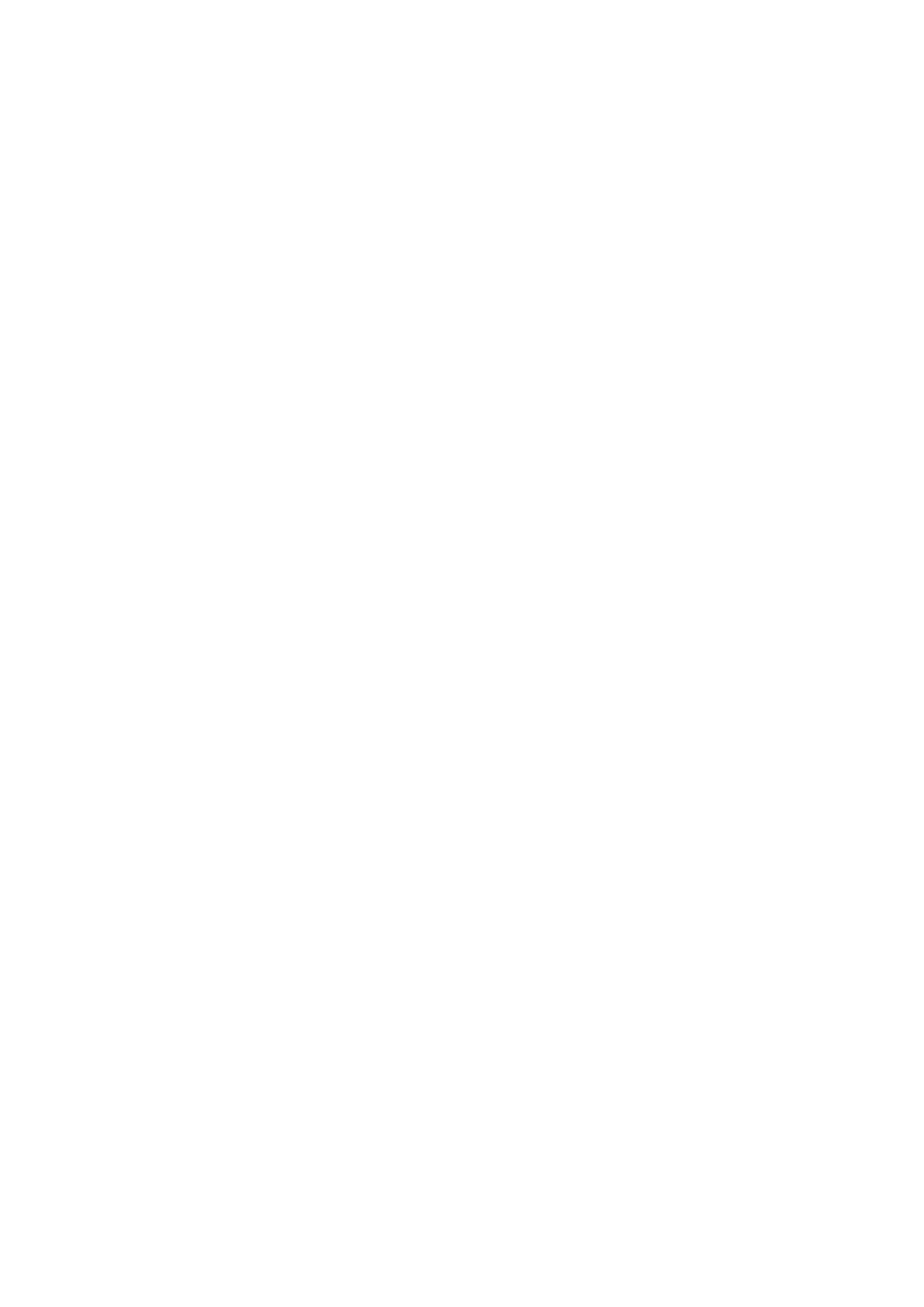### **Contents**

| 1. |    |                                                                       |  |
|----|----|-----------------------------------------------------------------------|--|
| 2. |    | Financial inclusion challenges not limited to developing countries  4 |  |
|    | a. | Many households still not utilising the formal financial system to    |  |
|    | b. | There is limited usage at all levels of economic development5         |  |
|    | C. |                                                                       |  |
|    | d. | What explains the inability of individuals and firms to borrow?7      |  |
| 3. |    |                                                                       |  |
| 4. |    |                                                                       |  |
|    |    | Box A: Reducing tangible collateral and costs: the case of WeBank  13 |  |
| 5. |    |                                                                       |  |
|    |    |                                                                       |  |
| 6. |    |                                                                       |  |
| 7. |    |                                                                       |  |
|    | a. |                                                                       |  |
|    | b. |                                                                       |  |
|    | C. |                                                                       |  |
|    | d. |                                                                       |  |
|    | e. |                                                                       |  |
| 8. |    |                                                                       |  |
| 9. |    |                                                                       |  |
|    |    |                                                                       |  |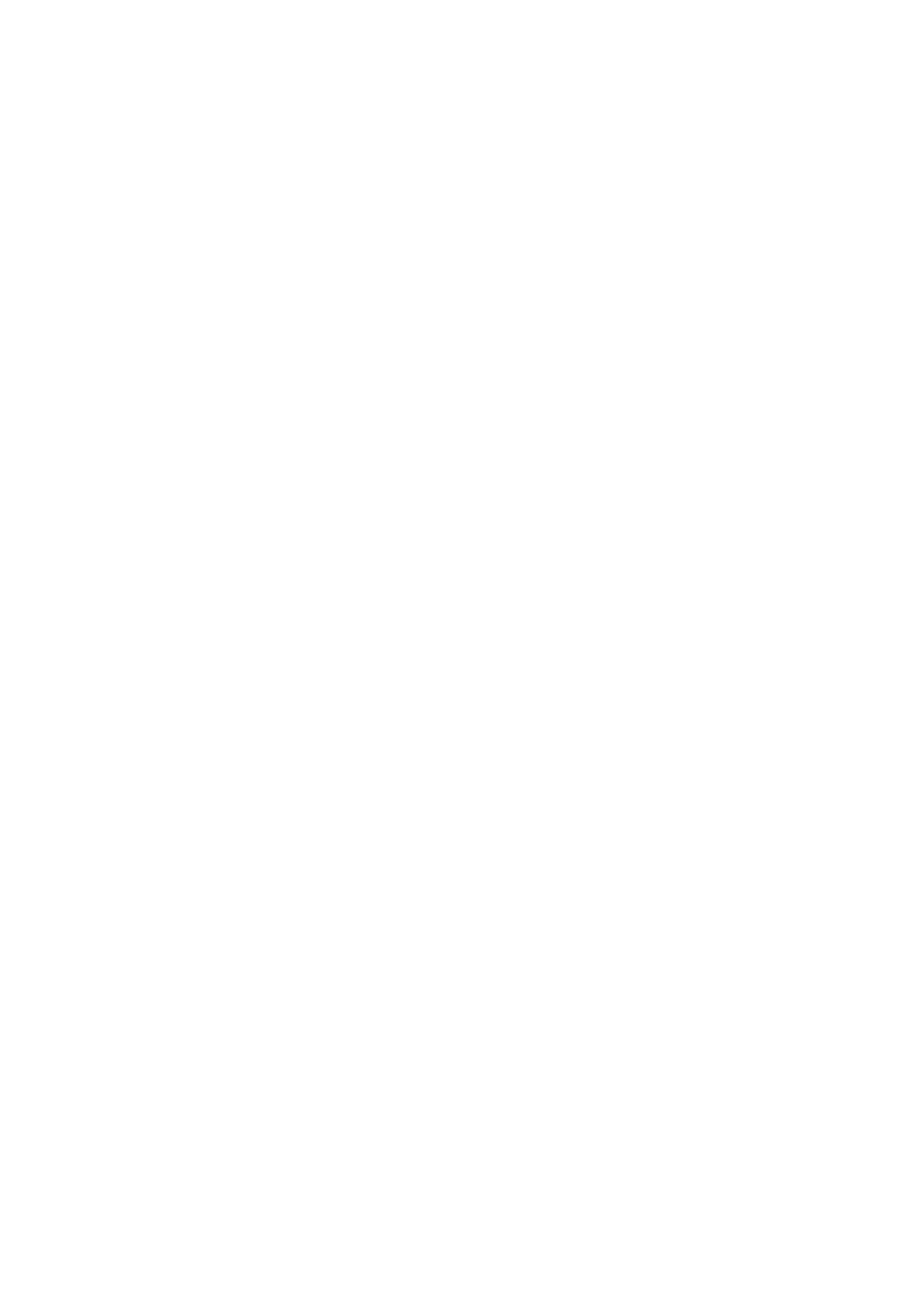# Virtual banking and beyond

### <span id="page-6-0"></span>1. Introduction

In June 2021, the Hong Kong Monetary Authority (HKMA) unveiled its Fintech 2025 Strategy<sup>1</sup> based on the understanding that the future of banking is based on technology. HKMA's vision for fintech focuses on three areas: (i) facilitating banks' adoption of technology; (ii) an enhanced data infrastructure; and (iii) supporting a growing digital ecosystem. A key part of this journey is the *Guideline on Authorization of Virtual Banks* unveiled in 2018, under which eight new banking licenses have been granted to date.<sup>[2](#page-6-4)</sup>

What is distinctive about the Hong Kong virtual banking initiative is the combination of criteria for licensing, $3$  namely: (i) mandating the virtual distribution of all banking services ie no physical (brick-and-mortar) branches; (ii) maintaining the explicit objective of promoting financial inclusion; (iii) an ownership structure that includes the participation of big techs and fintechs; and (iv) maintaining a risk-based and technology-neutral regulatory framework. In this paper, we examine the opportunities and challenges presented by such a framework.

First, how widespread is the challenge of financial inclusion? According to the World Bank Findex database, significant gains were made between 2011 and 2017, with the percentage of individuals aged 15 years or over with an account increasing from 51.3% to 68.5% – the equivalent of around 1.2 billion individuals being brought into the formal financial system. $4$  One key advantage of being in the financial system is access to the payments system. In this area, spurred by technological advances, considerable progress has been made over the last two decades – today 55 jurisdictions have fast payment systems and this total is expected to rise to 64 in the near future.[5](#page-6-1) According to the Findex survey, more than three quarters of those surveyed by Findex with a financial account have used it to make a digital payment over the last year.

Another key advantage of being in the financial system is access to financial intermediation. Here, not only do many account holders globally not save funds in them, but the proportion who borrow funds from their financial institutions without collateral in the past year is small, at around 11% on average; over three times that number borrow outside the system. The gap between those with bank accounts and those who use financial services more broadly is large, and it does not narrow significantly with the growth of per capita income. For example, in international financial centres such as Hong Kong and Singapore, there are relatively low levels of

<span id="page-6-5"></span><sup>1</sup> [www.hkma.gov.hk/eng/news-and-media/press-releases/2021/06/20210608-4/.](http://www.hkma.gov.hk/eng/news-and-media/press-releases/2021/06/20210608-4/) 

<span id="page-6-4"></span><sup>2</sup> [www.hkma.gov.hk/eng/news-and-media/press-releases/2018/05/20180530-3/ ;](http://www.hkma.gov.hk/eng/news-and-media/press-releases/2018/05/20180530-3/) [www.hkma.gov.hk/eng/news-and-media/press-releases/2019/05/20190509-3/.](http://www.hkma.gov.hk/eng/news-and-media/press-releases/2019/05/20190509-3/)

<span id="page-6-3"></span><sup>3</sup> [www.hkma.gov.hk/eng/regulatory-resources/regulatory-guides/guide-to-authorisation/.](http://www.hkma.gov.hk/eng/regulatory-resources/regulatory-guides/guide-to-authorisation/)

<span id="page-6-2"></span><sup>4</sup> This estimate assumes that in 2011, 0.8% of those using mobile phone to pay bills, send or receive money did so without access to a formal bank account (the same percentage as in 2014). It also assumes that the growth of the population 15 years or older between 2011 and 2014 was at around the same rate as that recorded in the Findex survey between 2014 and 2017 (an annual rate of 1.7%).

<span id="page-6-1"></span><sup>5</sup> [www.bis.org/publ/qtrpdf/r\\_qt2003x.htm.](http://www.bis.org/publ/qtrpdf/r_qt2003x.htm)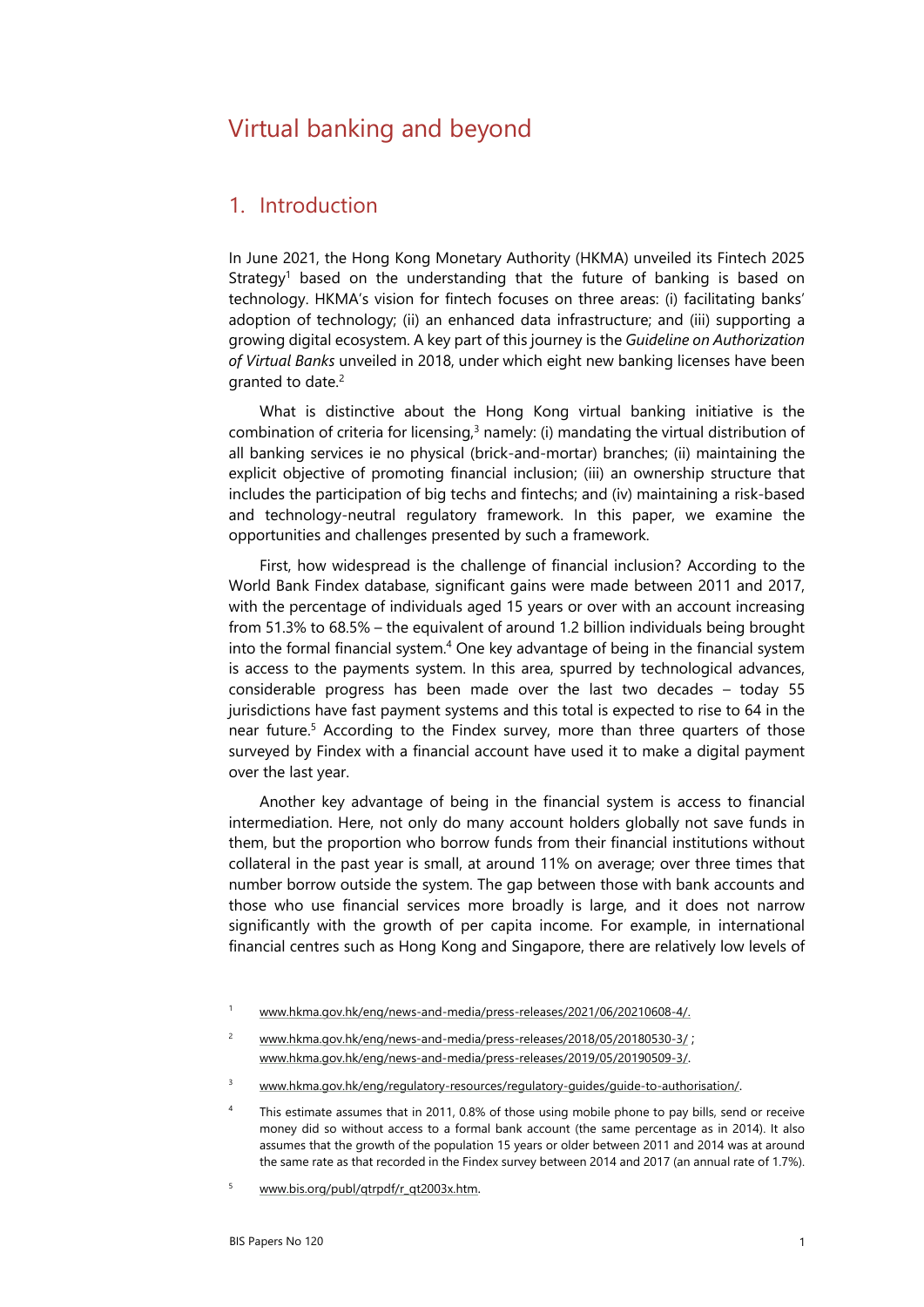borrowing from the formal financial system, despite near universal bank accounts, high levels of income, mobile penetration, education and, importantly, financial literacy. While societal attitudes towards borrowing differ, data show that the need exists – particularly among small and medium-sized enterprises (SMEs) and lowincome households – and is often satisfied through costly borrowing from the nonbank sector.

Why does this gap still exist? One key reason appears to be that tangible collateral is still key to lending: it represents a common solution to the problem of asymmetric information between creditors and borrowers in a system where property rights are well established. This reliance on collateral leaves many underserved by the financial system: the young do not accumulate tangible capital that can be used as collateral until later in life and the poor never do. A second reason is that the cost of traditional brick-and-mortar banking operations makes reaching out to low-margin customers uneconomical. This phenomenon, common across countries irrespective of their level of income, also obstructs the smoothing of lifetime consumption and investment, so that in many cases a large swathe of the population remains in the informal sector.

These challenges – information asymmetry and high operating expenses – that preclude service provision to low-margin, high-risk borrowers argue for efforts to leverage technology to expand banking services to this segment of the population. The exponential increases in the volume and granularity of data (big data), and the advent of the Internet of Things (IoT), cloud computing, artificial intelligence (AI) and machine learning (ML) have all made data collection and analyses based on that data much cheaper and more efficient. Information captured from the everyday online activities of individuals creates "information capital" that reduces transaction costs, information asymmetry between borrowers and lenders, and the reliance on physical collateral. Cost reductions have also come from the evolution of the bank technology stack – ie the set of modular platforms on which the bank's digital financial activities now generally take place – and its associated unbundling of banking activities.

These developments also help to improve risk assessment and monitoring, with the promise of cost savings to expand the pool of "bankable" borrowers. In this manner, new banking models can increasingly provide more services and serve individuals who were not able to meet the requirements of the conventional banking model before. Data and firms that can manage data – including banks as well as fintech and big tech firms<sup>[6](#page-7-1)</sup> – will be at the heart of this transformation. The benefits of this new landscape can be effectively secured only through data governance arrangements where consumers have agency over the data they create. A consentbased, granular, open, interoperable, revocable, auditable and secure data governance system will ensure that the dual objectives of consumer privacy and market integrity are respected. As this new banking model matures, the development of credit intermediation could again leapfrog evolutionary processes.<sup>7</sup>

Activity within the new banking model can include both new digital-only entrants and incumbent banks expanding into digital finance. While incumbent banks generally have the scale to undertake large investments, virtual banks do not have the legacy IT systems and the operating costs of brick-and-mortar operations. At the

<span id="page-7-1"></span><sup>6</sup> Large companies whose primary activity is digital services rather than financial services. See Cornelli et al (2020).

<span id="page-7-0"></span><sup>7</sup> For an early discussion of how technological innovation in e-finance could provide opportunities for countries to leapfrog ahead in financial development, see Claessens et al (2002).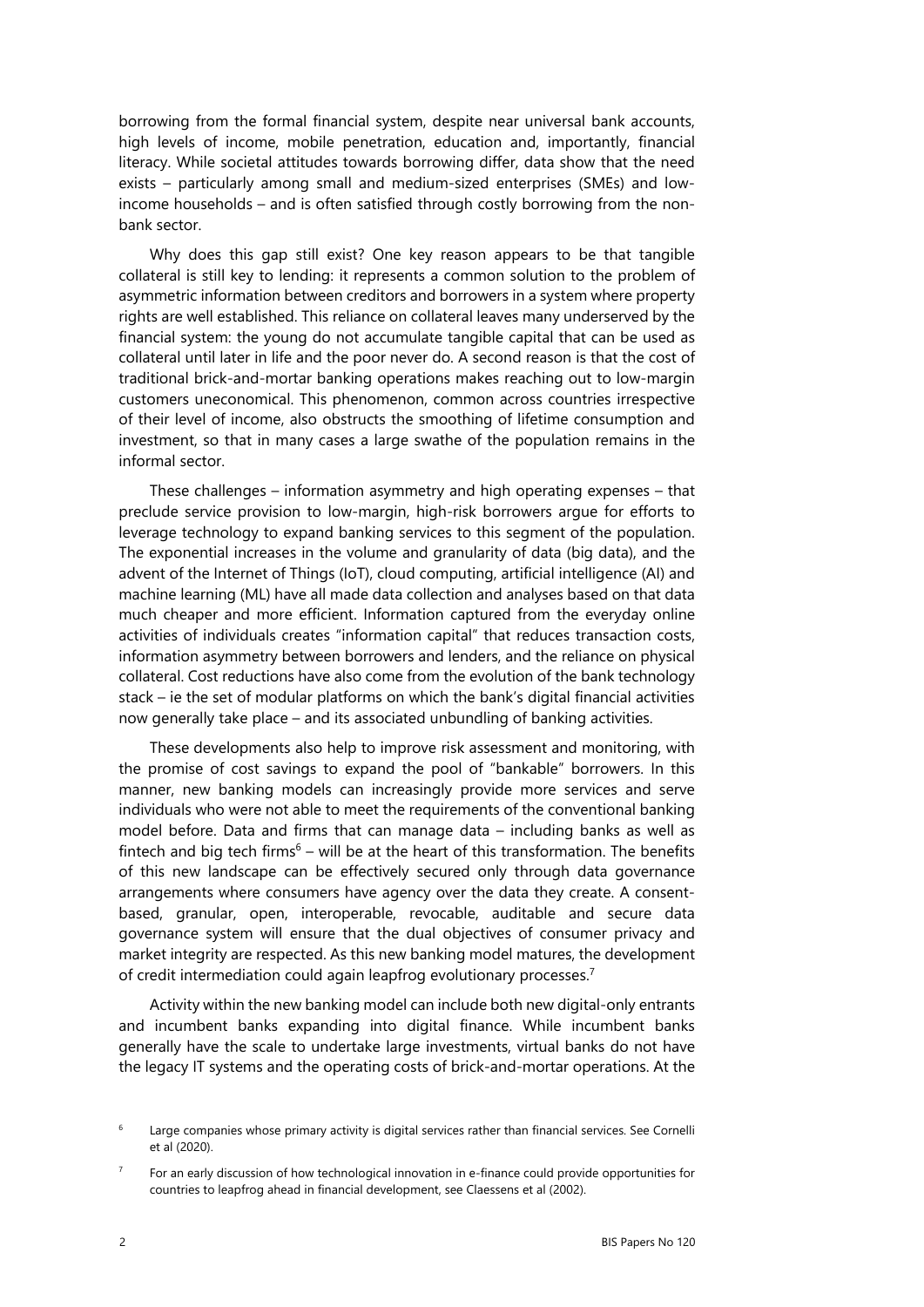same time, new entrants can be a source of competitive pressure and a catalyst for innovation. The HKMA survey of banks indicates that virtual banks aim to take advantage of technology to cut transaction costs in every phase of the provision of financial services, allowing them to service a more diverse range of borrowers. The same survey also indicates that incumbent banks plan to close the gap.

Virtual banks in Hong Kong and the rest of Asia usually offer a suite of products in different areas – consistent with the unbundling of activities through the technology stack. Based on measured download activity, virtual bank platforms are growing, evidencing a more inclusive usage based on gender and age distribution.

In this new landscape, where technology, finance and services interact, technology companies are playing an important role because of their capabilities in managing modular platforms, data analytics and risk mitigation. They are also some of the largest shareholders in new entrants to the sector. Here lies the challenge for regulators: the greater the variety of firms that enter the banking industry, the more pressing the need for the authorities to achieve a balance between promoting innovation and inclusion, while at the same time safeguarding financial stability, adequate competition, consumer protection and market integrity. A greater reliance on data as opposed to collateral generates its own unknowns, given that new databased lending models have less of a track record through credit cycles. And while information capital has the potential to reduce the reliance on tangible collateral for lending purposes, it is no substitute for tangible collateral in the event of default. The new banking model must employ other safeguards to take this consideration into account.

The rest of the paper proceeds as follows. First, we discuss the challenges of inclusion in financial services, and present evidence that suggests that these are not limited to developing economies; even financial centres such as Hong Kong face issues with financial inclusion. Second, we examine how technological innovation and the emergence of information capital as well as the evolution of the banking technology stack promise to allow the more tailored provision of credit and to broaden financial inclusion. Third, we outline the building blocks of a data governance system that will give consumers agency over their data. Fourth, we sketch some features of the emerging landscape for virtual banks in Hong Kong as well as in other Asian jurisdictions, and document how they are contributing to the evolution of banking towards a life-style business, serving a diverse and inclusive clientele. But these advantages do not come without risks: in the final section, we describe the riskbased technology-neutral regulatory system that Hong Kong has adopted to address the challenges posed by virtual banking.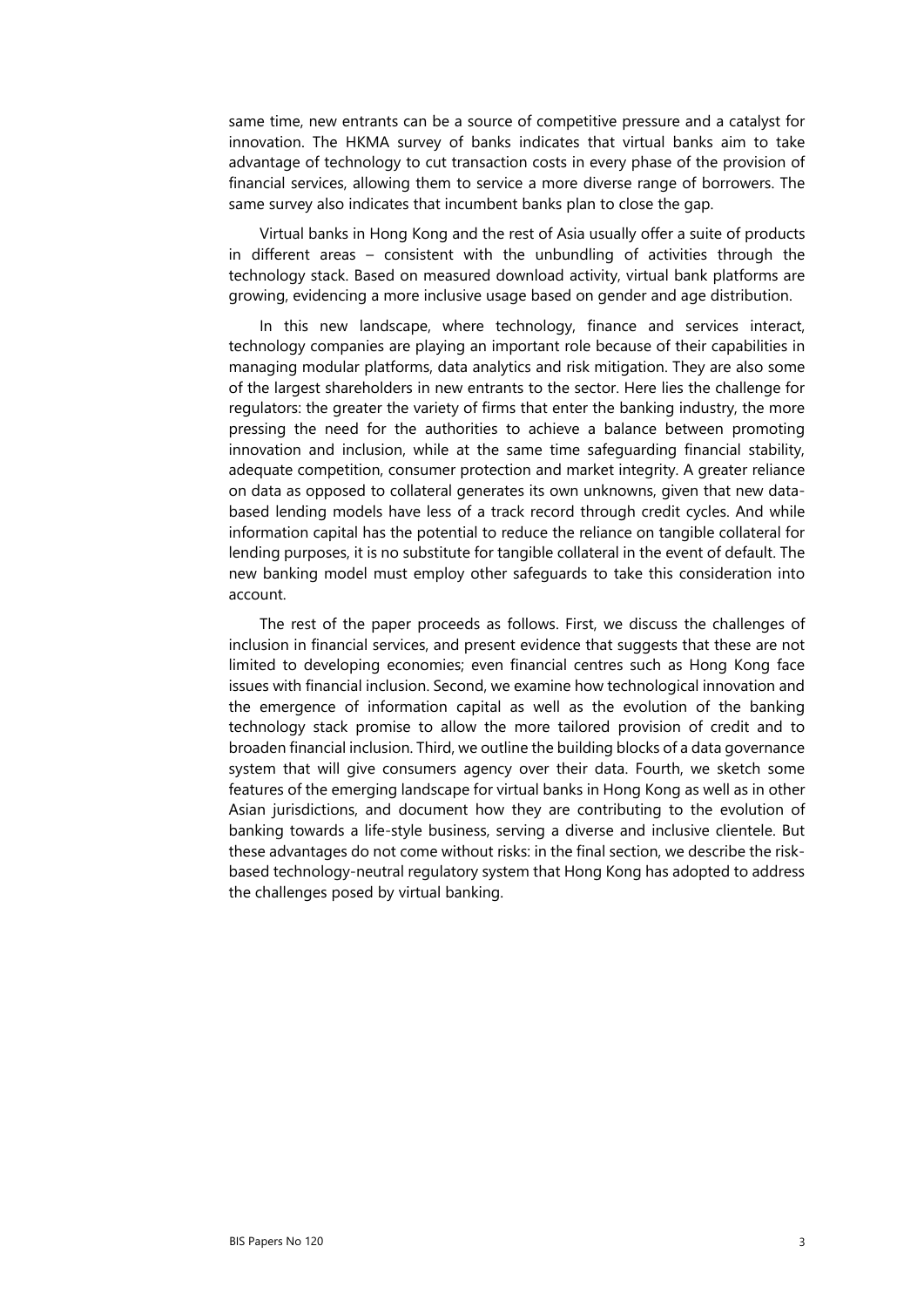# <span id="page-9-1"></span>2. Financial inclusion challenges not limited to developing countries

## <span id="page-9-0"></span>a. Many households still not utilising the formal financial system to save or borrow

Despite the progress made globally in bringing individuals into the formal financial system, as discussed in the introduction, more remains to be done. Two thirds of the global population have an account at a financial institution, according to the Global Findex 2017 survey, but only around a quarter, or 1.5 billion, report saving or setting aside money in those accounts over the past 12 months. Further, just over one tenth, or just 0.6 billion, report borrowing money from a financial institution over the past 12 months (Graph 1). $8$  In contrast, over one fifth report saving money outside a financial institution over the past year, while 36% report recent borrowing outside financial institutions from other sources such as family and moneylenders.

While it may be argued that not all households want to be in debt, the same World Bank survey indicates that a large proportion of the adult population, 42%, find themselves unable in times of emergency to access sufficient funds – defined as 5% of per capita gross national income in the jurisdiction (Graph 1, right-hand column). This share is far greater than the proportion of unbanked.



<sup>1</sup> Banked population includes those with mobile money accounts, which adds 0.1 billion to the (rounded) total. <sup>2</sup> The percentage of respondents who report that, in case of an emergency, they cannot come up with 1/20 of gross national income (GNI) per capita in local currency within the next month.

Source: Demirgüç-Kunt et al (2018).

<span id="page-9-2"></span>8 The indicators in the 2017 Global Findex database are draw from nationally representative surveys of more than 150,000 adults in 144 economies. These economies represent more than 97% of the world's population. For a full discussion of the survey methodology, see Demirgüç-Kunt et al (2018).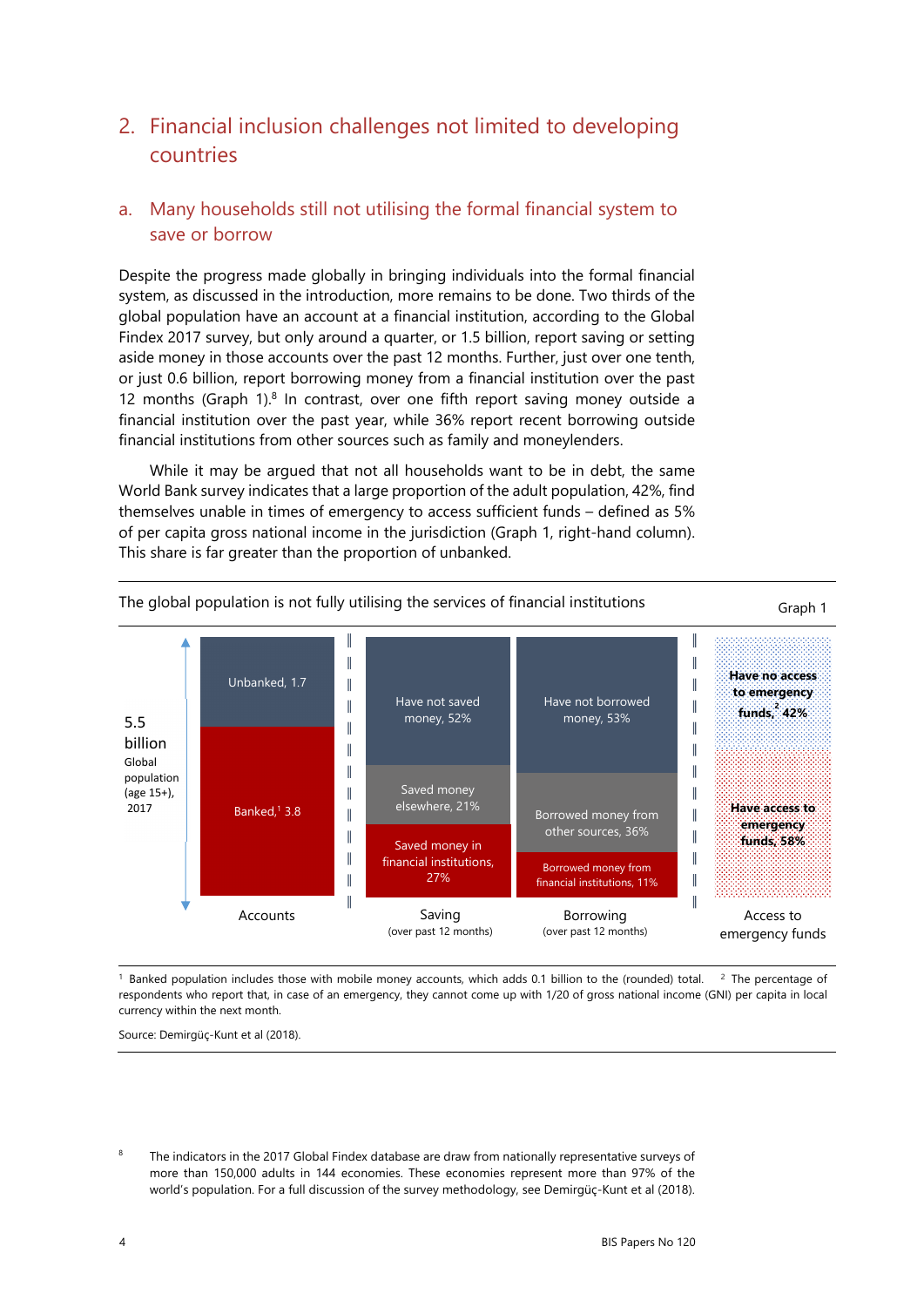#### <span id="page-10-0"></span>b. There is limited usage at all levels of economic development

To be sure, increases in national income lead to an increase in overall savings and borrowings. The left-hand panel of Graph 2 documents the degree to which all savings and borrowings over the past 12 months rise with income per capita over \$8,100 (the scatter plots reflect the values of the proportions of the population saving and borrowing in each surveyed jurisdiction). These activities become noticeably more pronounced at higher per capita income levels (Graph 2). However, when the same estimates are made for saving and borrowing using an account at a financial institution, marked increases in saving are evident with rises in the level of income, although not in borrowing (Graph 2, centre panel). For borrowing at a financial institution, the estimated proportion of population engaged in the activity rises only from 15% to 20% for increases in income from \$8,100 to \$72,900. And the estimated proportion of the population borrowing from a financial institution is virtually flat even when the share of the population with bank accounts rises from 50% to 80% (Graph 2, right-hand panel).

#### Saving and borrowing in past 12 months



Fitted lines estimated with fourth degree polynomial. The scatter plots show the actual values used to generate fitted lines from 139 economies in the sample. The triangles represent Hong Kong SAR.

 $<sup>1</sup>$  In constant 2010 US dollars. The scatter plot uses logarithm of GDP per capita.  $<sup>2</sup>$  The share of adults who have a financial institution</sup></sup> account. <sup>3</sup> The share of adults (age 15+) who saved or set money aside in the last 12 months. <sup>4</sup> The share of adults (age 15+) who borrowed money in the last 12 months.

Source: Demirgüç-Kunt et al (2018); World Bank national account data and OECD National Account data files; authors' calculations.

In terms of access to emergency funds discussed above, while the proportion of the population in advanced economies that has insufficient access is lower than in emerging and developing economies (38% vs 63%), it still is nearly two fifths, which again suggests there is considerable room for greater use of the financial system at all levels of economic development (See Annex Table 1).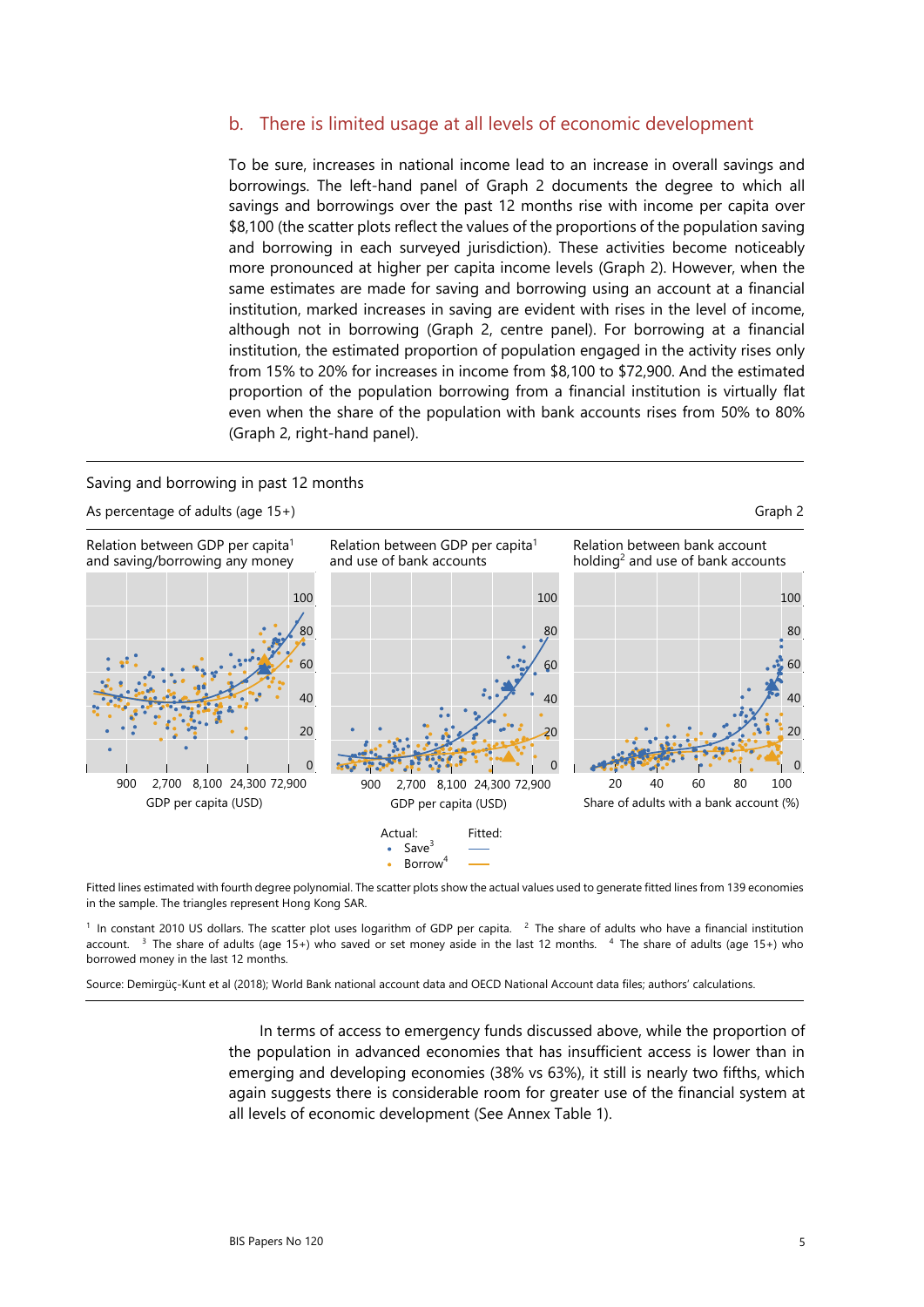The conventional wisdom is that developed countries with high levels of education<sup>9</sup> and near universal mobile penetration and bank account ownership should not have constraints on the use of the financial system. This would appear to apply even more strongly in international financial centres such as Hong Kong, where over 20% of GDP originates in the financial sector.[10](#page-11-2) However, according to data from the Findex survey, Hong Kong also lags in its use of the financial system. The share of adults in Hong Kong who borrow from banks is, in fact, below that in other advanced economies (Graph 2), largely driven by the small proportion of the lower-income population that uses the financial system to save and borrow (Table 1). As in other jurisdictions, personal borrowing in Hong Kong is secured largely by tangible collateral, above all in mortgage lending.<sup>[11](#page-11-1)</sup>

#### Limited use of financial institutions: Hong Kong

| In per cent of population (age $15+)$                               |      |                   |      |      |                               | Table 1 |
|---------------------------------------------------------------------|------|-------------------|------|------|-------------------------------|---------|
|                                                                     |      | Entire population |      |      | Poorest 40% of the population |         |
|                                                                     | 2011 | 2014              | 2017 | 2011 | 2014                          | 2017    |
| Saved any money in the past year                                    | n.a  | 67                | 61   | n.a  | 53                            | 43      |
| Saved any money at a financial institution in the past year         | 43   | 50                | 51   | n.a  | 32                            | 32      |
| Borrowed any money in the past year                                 | n.a  | 68                | 66   | n.a  | 53                            | 49      |
| Borrowed any money from a financial institution in the<br>past year | 8    | 8                 | 9    | n.a  | 5                             | 4       |
| Coming up with emergency funds not possible                         | n.a  | 24                | 26   | n.a  | 38                            | 45      |
| Source: Demirgüç-Kunt et al (2018).                                 |      |                   |      |      |                               |         |

### <span id="page-11-0"></span>c. Firm loan markets also have room to develop

Similarly, SME firm loan markets have room to develop, even though small firms have gained more access to the financial system. Of the 164,000 firms surveyed by the World Bank in their enterprise surveys database, some 89% of the firms have a checking or savings account at a financial institution, but fewer than one third have a bank loan or line of credit. Among the firms surveyed in emerging market and developing economies, on average only 21% of the firms have a bank loan or line of credit compared with 30% in advanced economies. About 28% of the firms in emerging market and developing economies self-identify as constrained in their access to finance compared with 12% in advanced economies (see Annex Table 2).

<span id="page-11-3"></span><sup>9</sup> OECD, PISA 2018 insights and interpretations[, PISA 2018 Insights and Interpretations FINAL PDF.pdf](https://www.oecd.org/pisa/PISA%202018%20Insights%20and%20Interpretations%20FINAL%20PDF.pdf)  [\(oecd.org\).](https://www.oecd.org/pisa/PISA%202018%20Insights%20and%20Interpretations%20FINAL%20PDF.pdf) 

<span id="page-11-2"></span><sup>&</sup>lt;sup>10</sup> See paragraph 3.2 and Table 1, "The Four Key Industries in the Hong Kong Economy", January 2021, www.censtatd.gov.hk/en/data/stat\_report/product/FA100099/att/B72101FB2021XXXXB0100.pdf.

<span id="page-11-1"></span><sup>11</sup> Bank loans to the household sector were valued at HK\$ 2.4 trillion in 2020, accounting for 22% of total lending. They consist of residential mortgage loans (68%), credit card advances (5%) and other personal loans (27%). This final category consists mainly of loans to private banking and wealth management customers (over 65%), secured by financial assets such as stocks and bonds. About half the rest are unsecured personal loans. Unsecured lending, including personal loans and credit card advances, thus accounts for a little less than 10% of household debt.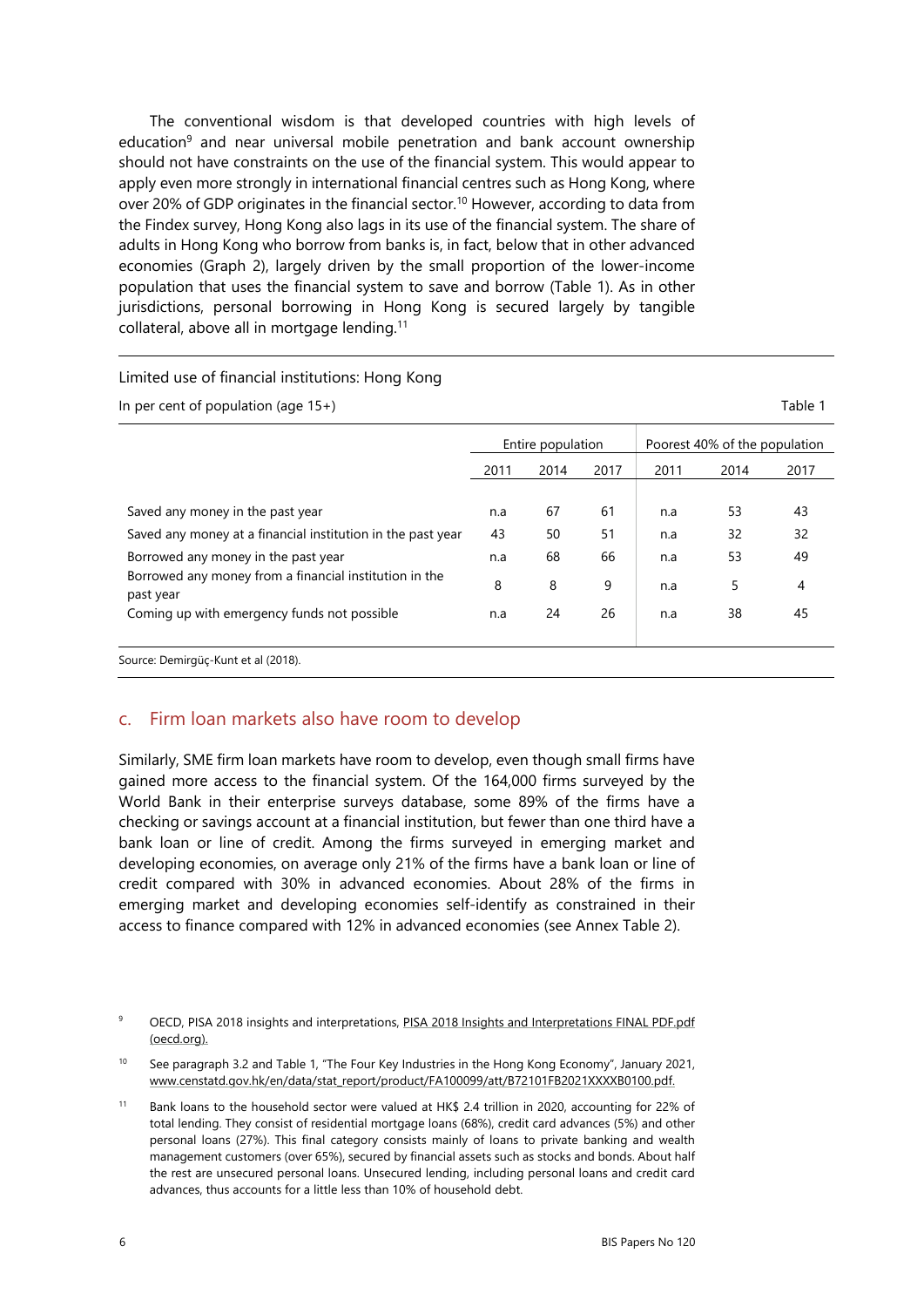#### <span id="page-12-1"></span>d. What explains the inability of individuals and firms to borrow?

There are two reasons why individuals and firms do not use formal loan markets more. The first is the frequent need to post collateral for borrowing. It is well established in the academic literature that collateral represents one solution to the problem of asymmetric information between creditors and borrowers, including both the ex ante problems of adverse selection as well as the ex post problems of borrower moral hazard and difficulties in the verification and enforcement of contracts. In particular, collateral is noted to be quite important in enabling SMEs, whose financial information is more opaque and/or poorly rated, to obtain funds (Menkhoff et al (2006), Bahaj et al (2020), FSB (2019)). For individuals, tangible collateral is accumulated either later in life or never in the case of the poor. The lack of tangible collateral in turn forces borrowers to use the informal sector and obstructs the smoothing of life-time consumption and investment choices (Beaumont et al (2021), Erel and Liebersohn (2020), Fenwick et al (2017)).

Indeed, the latest evidence from the World Bank Enterprise Surveys global database shows that the provision of collateral is still crucial for SMEs. Namely, most SMEs need collateral in order to borrow from the formal financial system: more than 70% of the surveyed firms reported that collateral was required to receive a loan.<sup>[12](#page-12-4)</sup> The value of the collateral posted was on average nearly twice the loan amount. Although Hong Kong is not included in this survey, as in other jurisdictions, a feature of SME financing is that banks with insufficient business data may well require collateral before making a loan.[13](#page-12-3)

The second reason for the underdevelopment of formal loan markets is that, for brick and mortar banks, low-margin customers are uneconomical. As later documented in Section 6 and in the box on a leading virtual bank, online lending can offer significant cost savings in the servicing of small, low-margin clients. Not least, far fewer staff are needed to handle the customer interface and risk assessment.

# <span id="page-12-0"></span>3. Technological innovation and the banking technology stack

Over time, innovations have transformed core business models in several industries. The banking industry is no exception and technological innovation holds the promise of alleviating the underdevelopment of financial activity within the financial system.

Technological developments over the past two decades have made the increased use and analysis of ever-expanding data resources much cheaper and more efficient, for several reasons (Tam (2021), Chen et al (2019)). First, the consumer's digital footprint has expanded as the number of touchpoints have increased dramatically, aided by high-speed internet networks, high network connectivity and smart phones (Graph 3).<sup>14</sup> Second, the larger footprint has led to an explosion in the availability of high-

- <span id="page-12-3"></span>13 See Yue (2020).
- <span id="page-12-2"></span>14 For example, a typical mobile device has sensors relating to GPS, accelerometer, Bluetooth, cell tower identity, call logs, SMS log, proximity, running apps, installed apps, screen state, battery status, browsing history, contacts and light density, to name but a few.

<span id="page-12-4"></span><sup>&</sup>lt;sup>12</sup> For additional evidence that enlarging the range of collateralisable assets makes SMEs and other firms better off, see Ayyagari et al (2016), and Campello and Larrain (2016).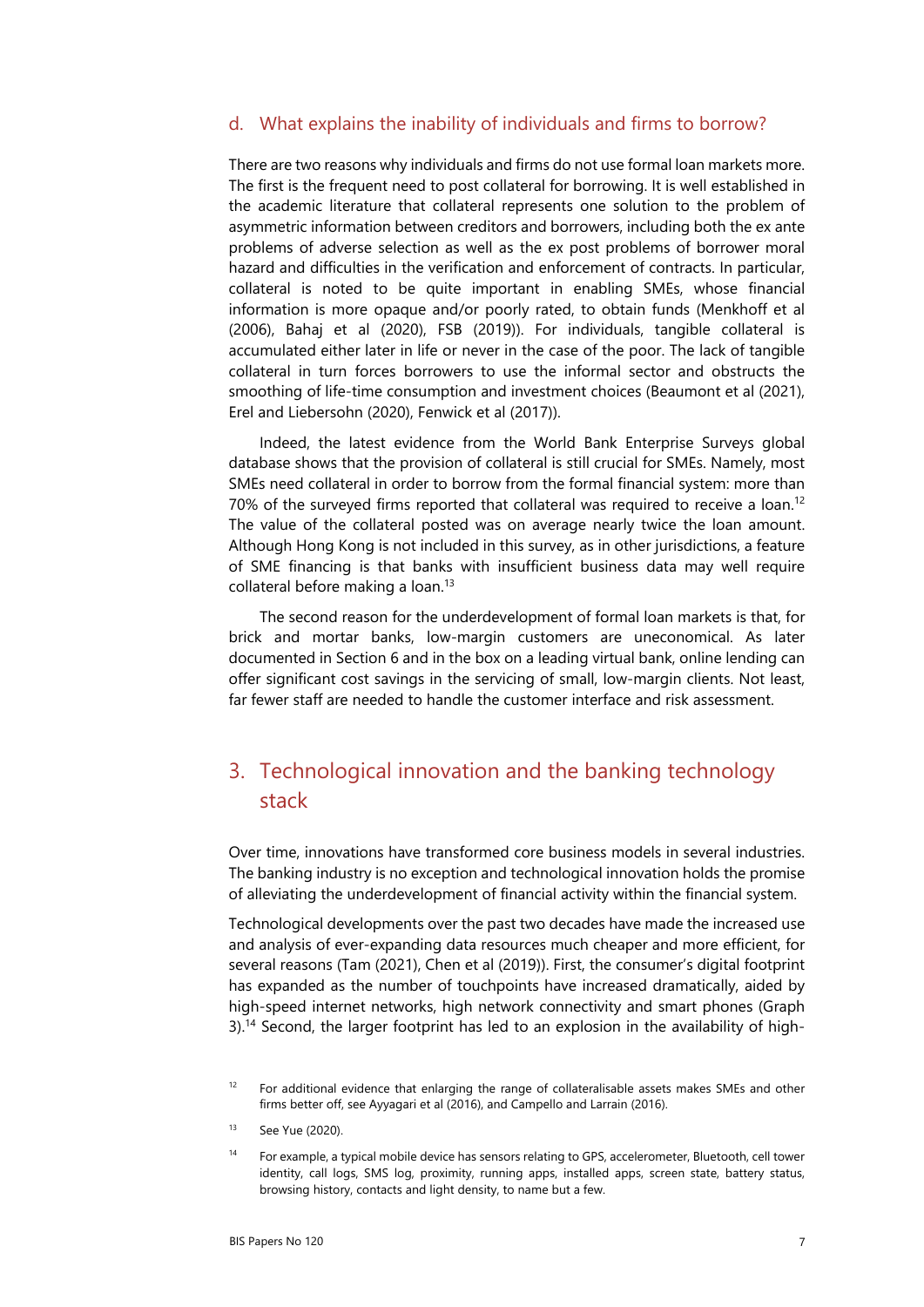quality unstructured data (texts, images, videos) which has outpaced the structured data (names, addresses, date of birth) that was traditionally used in analysis[.15](#page-13-1) Third, as the volume of data has increased, technological innovations such as cloud computing have led to a large drop in the cost of permanent storage with real-time global accessibility. Fourth, the combination of the expanding consumer footprint, the increased availability of data and cheaper storage has provided the foundation for high-performance computation. Moore's Law – ie the doubling of computational power every 18–24 months – continues to hold (Tam (2021)).



Real-time computation and communication between humans and machines and among machines, combined with intelligent human interfaces (voice, facial and text), have provided the groundwork for algorithms based on artificial intelligence, statistically based artificial intelligence (machine learning) and neural networks (deep learning), which are all outperforming previous learning algorithms.<sup>16</sup>

These computing innovations have reshaped the entire banking business. Remote know-your-customer (eKYC) verification and chatbots are integrated into

<span id="page-13-1"></span><sup>&</sup>lt;sup>15</sup> Unstructured data have no fixed format, often appearing as a large volume of continuous stream of events with a lesser degree of consistency.

<span id="page-13-0"></span><sup>&</sup>lt;sup>16</sup> At the same time, AI based on models, algorithms and autonomous controls poses several challenges. These challenges include data risks (biased/contaminated data), algorithm risks (bias, hidden errors), and privacy issues.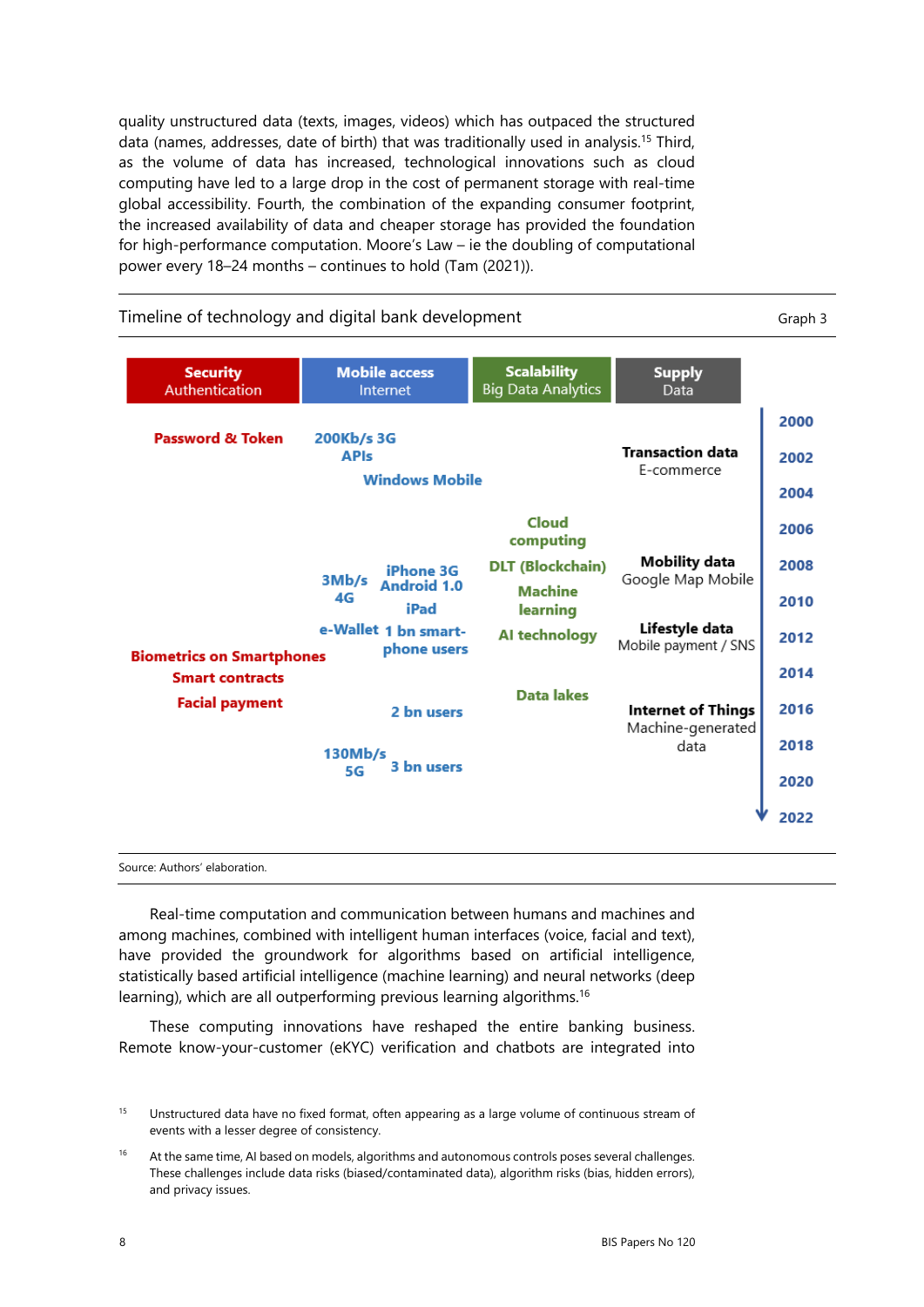retail interfaces. Banking operations are also characterised by strengthened credit assessment, risk management and anti-fraud measures, more targeted marketing, and enhanced enforcement and recovery measures, all of which cut transaction costs and help banks to serve low-margin customers. Incumbent banks with sufficient resources to invest in technology can adopt digital channels and models, while others, to reduce upfront technological costs, can consider forming partnerships with big tech and fintech firms. On the other hand, virtual banks leverage technological capabilities across their entire business to improve the quality of their banking services.

The impact of these developments on banking activities can also be traced through the evolution of the bank technology stack, which can accommodate a variety of banking business models (Graph 4). In all of them, greater use of mobile devices and connectivity – combined with digital identification, electronic KYC verification and digital signatures – has vastly improved access to the banking system.

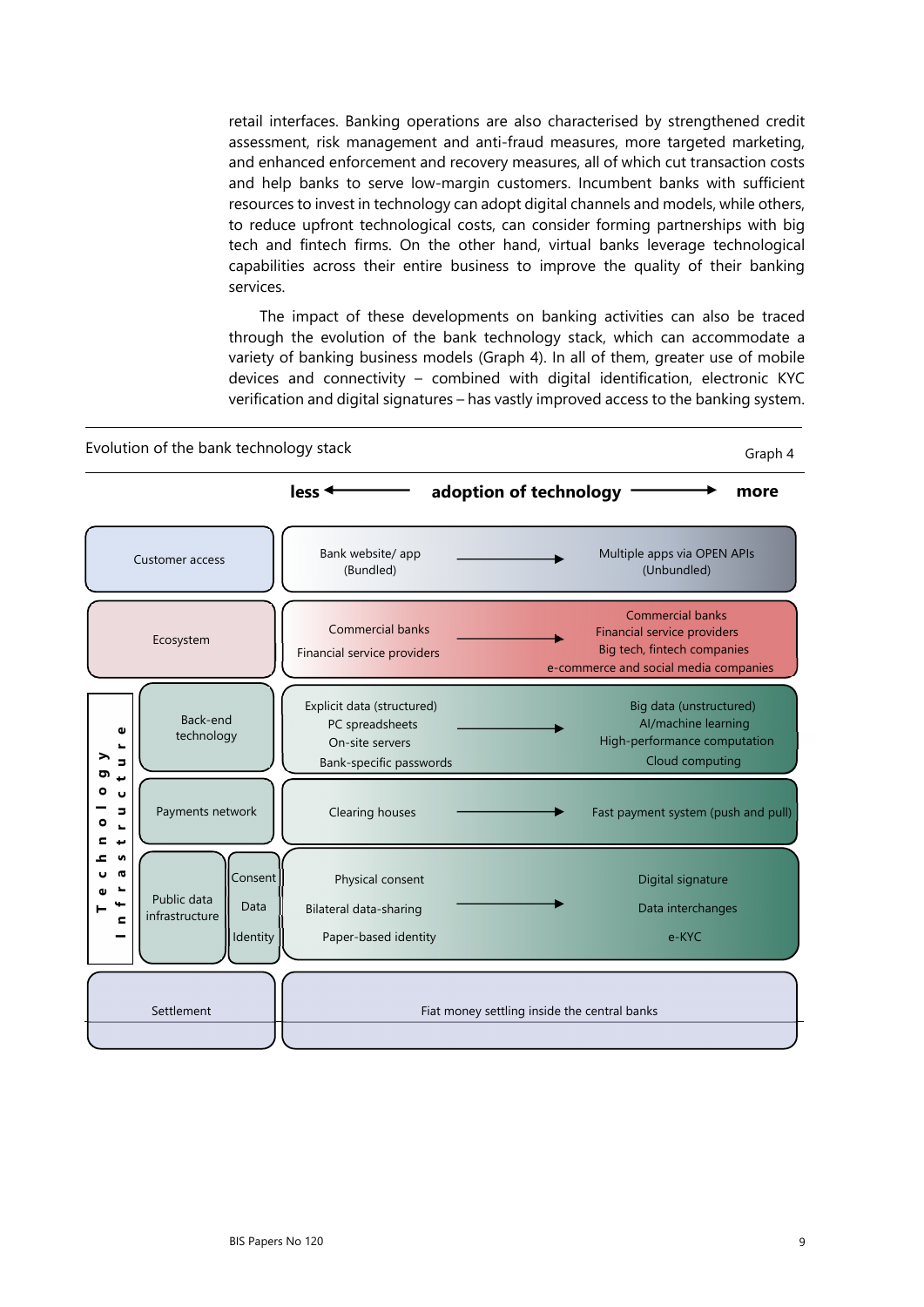Greater adoption of technology – including by virtual banks – has brought two significant changes.<sup>17</sup> First, banks have unbundled what they offer and are collaborating with other firms to improve the customer interface. Second, all participants on the platforms intensively use data from an ever-expanding consumer digital footprint and adapt their offerings, thereby attracting new customers. In unbundling the products offered and through the use of application programming interfaces (APIs), the bank provides customers with more choices from financial services and other third-party firms accessing the platform (BCBS (2019)). For instance, customers can access payment-processing platforms (eg Stripe, Venmo) to send and receive payments online, mobile wallets (eg Alipay, Payme) to load money and pay for services by scanning QR codes, and retail platforms (eg Robinhood) for securities and FX trading. In this way, technology is empowering financial firms to open previously untapped markets. For traditional banks – mostly confined to operations on their own premises or networks between branches in a city – adaptation of the stack approach offers customers a bundle of financial services from payments and lending to insurance and wealth management. Such efforts to reach customers online are creating new opportunities for reaching low-margin or excluded customers with more tailored and affordable services.

Greater adoption of technology focuses the heart of new banking business models on the use of all available data.<sup>18</sup> As more consumers go online, the more popular applications attract more traffic and generate more data. Advances in technology, including real-time computation and artificial intelligence, have enabled enhanced monitoring of user interests, spending patterns and payments behaviour. This allows banks to offer more tailored products to their customers, both individuals and firms alike, which in turn attracts new customers and generates more data, creating a virtuous circle. In the realm of credit, these valuable data can be used for the purpose of credit assessment, monitoring and enforcement, thus lessening the need of lending banks to depend on tangible collateral.

All in all, the provision of financial services is becoming more widely spread across different platforms, and a variety of financial products are being offered to an increasingly large share of the population. Payments still settle in fiat money within the central bank, further demonstrating the transformational impact of public-private partnerships. The model could be further enhanced by the introduction of central bank digital currencies, which when properly designed are consistent with open payment platforms and a level playing field that enhances competition and innovation in financial service provision (BIS (2021)).

<span id="page-15-1"></span><sup>&</sup>lt;sup>17</sup> In practice, existing banks, depending on their customer base, can combine practices of both the incumbent bank and the virtual bank models as described in this section. Further, how unbundling occurs is of vital importance. In economies where big tech has been dominant, such as China, these firms and their arms have all the data and thus can extract all of the value, leaving little for banks to exploit independently. That said, in some jurisdictions, regulators have sought to force big tech to make their data more widely available (Zhai (2021)).

<span id="page-15-0"></span><sup>&</sup>lt;sup>18</sup> Academic research on these models is also progressing rapidly; see Berg et al (2020) for an empirical examination of how digital footprints can predict consumer defaults; Ghosh et al (2021) for a theoretical and empirical uncovering of the synergy between fintech lending and cashless payments that produces transferrable and verifiable information; He et al (2020) for focus on competition in lending between traditional banks and fintech lenders when borrowers share their bank data with fintech lenders; and Parlour et al (2020) for when fintech firms compete for payments flows.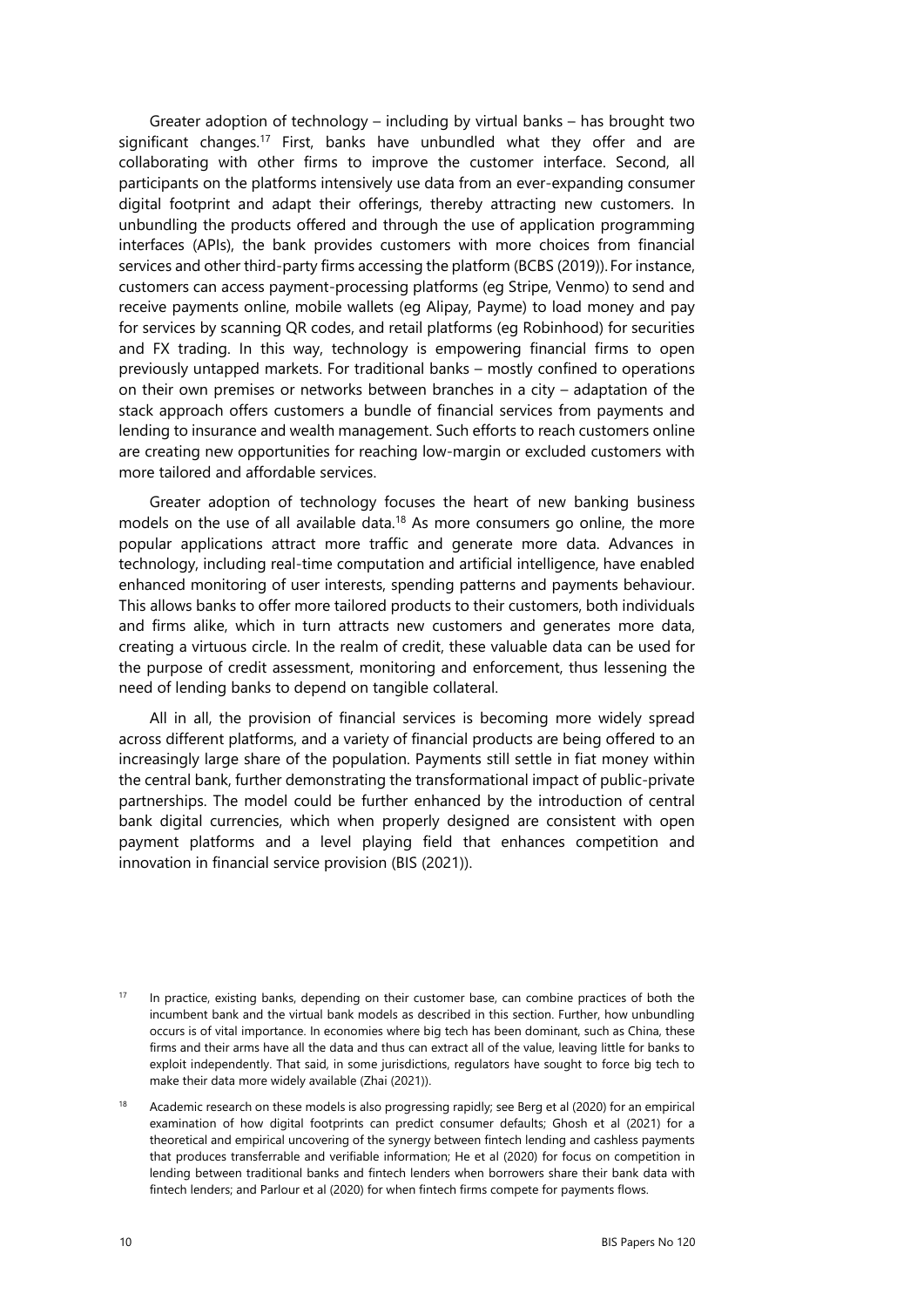## <span id="page-16-0"></span>4. Information capital lessens the dependence on collateral

Holmstrom and Tirole (1997) analysed how information created by the monitoring of financial intermediaries, or "monitoring capital", could allow firms with low collateral (low net worth) to finance their investments. As described in Section 3, technological developments have allowed data previously scattered across various locations – and that had previously tended to move along lender-borrower or vendor-purchaser bilateral channels – to be consolidated for resolving asymmetric information challenges in credit markets (Yue (2020), Frost et al (2019), Gambacorta et al (2020)).

One related focus of attention in recent years has been on the ability of big tech firms and their subsidiaries to make use of advanced computational techniques – machine learning and other analytical techniques – on the data they possess to better screen and monitor borrowers. This is made possible by their access to a large stock of comprehensive real-time transactional and locational data on potential borrowers gathered from borrower activities online. In other words, the measure of the borrower's ability to pay has the potential to shift from a reliance only on tangible collateral to the inclusion of metrics derived from information generated from the borrower's everyday activities and cash flows. Research at the BIS shows that information is beginning to partially replace the role of collateral for an increasing number of borrowers, as an effective means of facilitating financial intermediation (BIS (2019), Gambacorta et al (2020), Carstens (2020)).

Lending based on information capital, combined with the cost efficiencies from a digital model, improves financial inclusion. In the early stage, available data – including cash flow information – support access to small-size loans and the building of creditworthiness. Over time, as businesses mature and creditworthiness is established, individuals can access more credit, rather than being excluded from larger – and more profitable – loans despite the lack of collateral. Indeed, the evidence suggests that in many parts of the world, including China and Argentina, big techs have improved access to credit for many firms who would have otherwise been denied access in the absence of collateral (Frost et al (2019), see also Box A on WeBank's lending platforms)). This is despite the known risks to competition implied by the walled garden of a big tech firm.<sup>19</sup>

Distributional implications arise from the increasing ability of information and data to lessen the need for collateral in overcoming the problems of asymmetric information in credit markets as well as from the reductions in transaction costs. The young and the poor have neither the time nor the means to build up the net worth that can serve as collateral, thus remaining underserved. But more intensive use of big data, artificial intelligence and computational power has enabled digital banking models to cut transaction costs and raise efficiency. In sum, access to a broader range of information about borrowers and savers, as well as firms, from their online and other activities will facilitate credit assessments based on information capital, also for individuals who do not meet the requirements for physical collateral.

<span id="page-16-1"></span>The downside to the use of big data within big tech firms is that competition in offerings based on the user's data is less likely when the ownership of the customer data footprint belongs to a single firm. As an alternative paradigm, in some jurisdictions, such as Hong Kong, India and Singapore, financial authorities have created (or are planning to create) data-sharing infrastructure platforms as a public good, whereby customers can consent to share their digital footprint and thus provide banks with a substantial body of credit-relevant information, so as to enhance their access to financial services, while maintaining the principles of consent and data security (D'Silva et al (2019), Yue (2020)).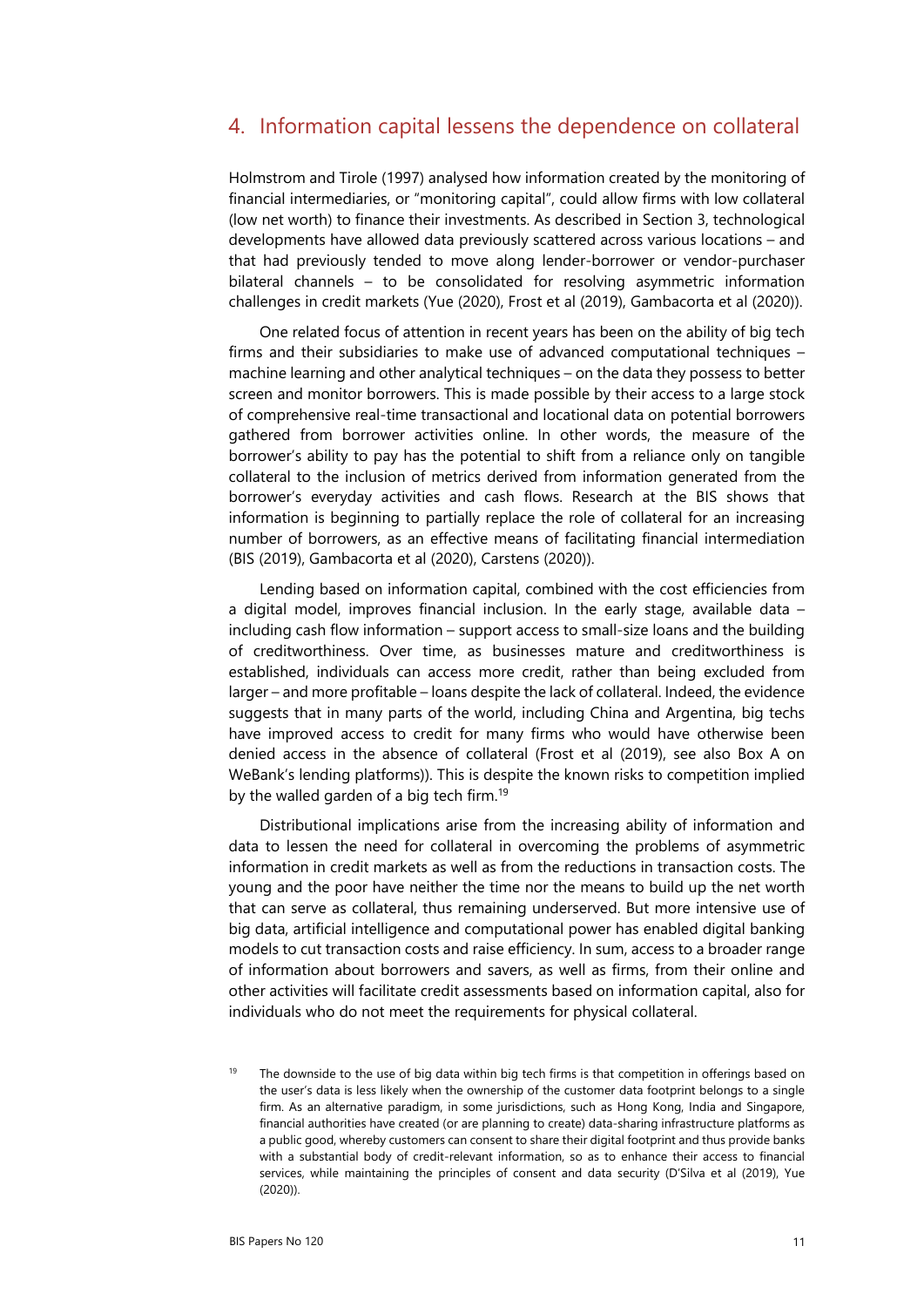There are significant gains  $-$  in both efficiency and inclusion  $-$  to be made by greater use of technology in banking. Data extraction and computing capabilities now allow for the full exploitation of a data-rich environment. And the largest changes are likely to emerge in the assessment, provision, monitoring and enforcement of credit.

A data-rich environment will let information capital complement the provision of tangible collateral to help resolve informational asymmetries. In doing so, AI-based automation and machine learning will increasingly supplement – and in some tasks replace – human decision-making. And whereas it may previously have taken months or weeks to make a credit decision based on the collection and analysis of paperbased documentation, near instantaneous and paperless credit decisions are now feasible and in some banks the norm. No longer constrained by a scarcity of borrower data, and with machine-readable capabilities, verification costs have been reduced dramatically.

Financing can be increasingly tailored to the recipients' needs, enabling the provision of small loans to individuals who may not be able to provide information in the formats specified for traditional credit origination requirements. At the core of these new products are data-driven models that estimate the incomes of loan applicants based on their attributes, such as the sector in which they are employed and other demographical information. As regards the terms of financing, loans with a fixed schedule of repayment terms stretching over years are giving way to bespoke loans that have flexible terms and repayment schedules.

Monitoring of loan performance will be recast as well. Technology will allow monitoring activity to move to much higher frequencies including daily. And, big data can help estimate and update the probability of future delinquencies based on data and events as they unfold. More timely recognition will reduce the lags in NPL recognition and fraud.

Similarly, the costs of enforcing loan contracts should be reduced. First, while the cost of locating delinquent borrowers or defaulters was traditionally high, modern technology in many cases allows instant location. Second, the high costs of enforcement through the legal system can be lowered through readily available comprehensive documented evidence of loan agreements. And reduced enforcement costs will also boost default recovery rates. Importantly, in the event of a default, the lender has no tangible collateral to acquire in settlement, but the bespoke nature of lending means that lenders' underwriting standards will reflect this risk.

This new environment is not without risks. Data analytics, the backbone of artificial intelligence, is dependent on the underlying data used to train algorithms. Evidence suggests that human and societal biases can be embedded in AI, and be deployed at scale, undermining the goal of financial inclusion (McKinsey (2019), Angwin et al (2016)). And, because no AI algorithm can satisfy all definitions of "fairness" (Kleinberg et al (2017)), different metrics and standards that reflect the nuance of interactions – depending on the circumstances and analytical objectives – as defined by humans, will still be necessary. In a similar vein, analytics are very much backward-looking, limiting the ability to predict turning points in economic cycles or user behaviour. There are also fundamental issues concerning data governance that are highlighted in Section 6 below.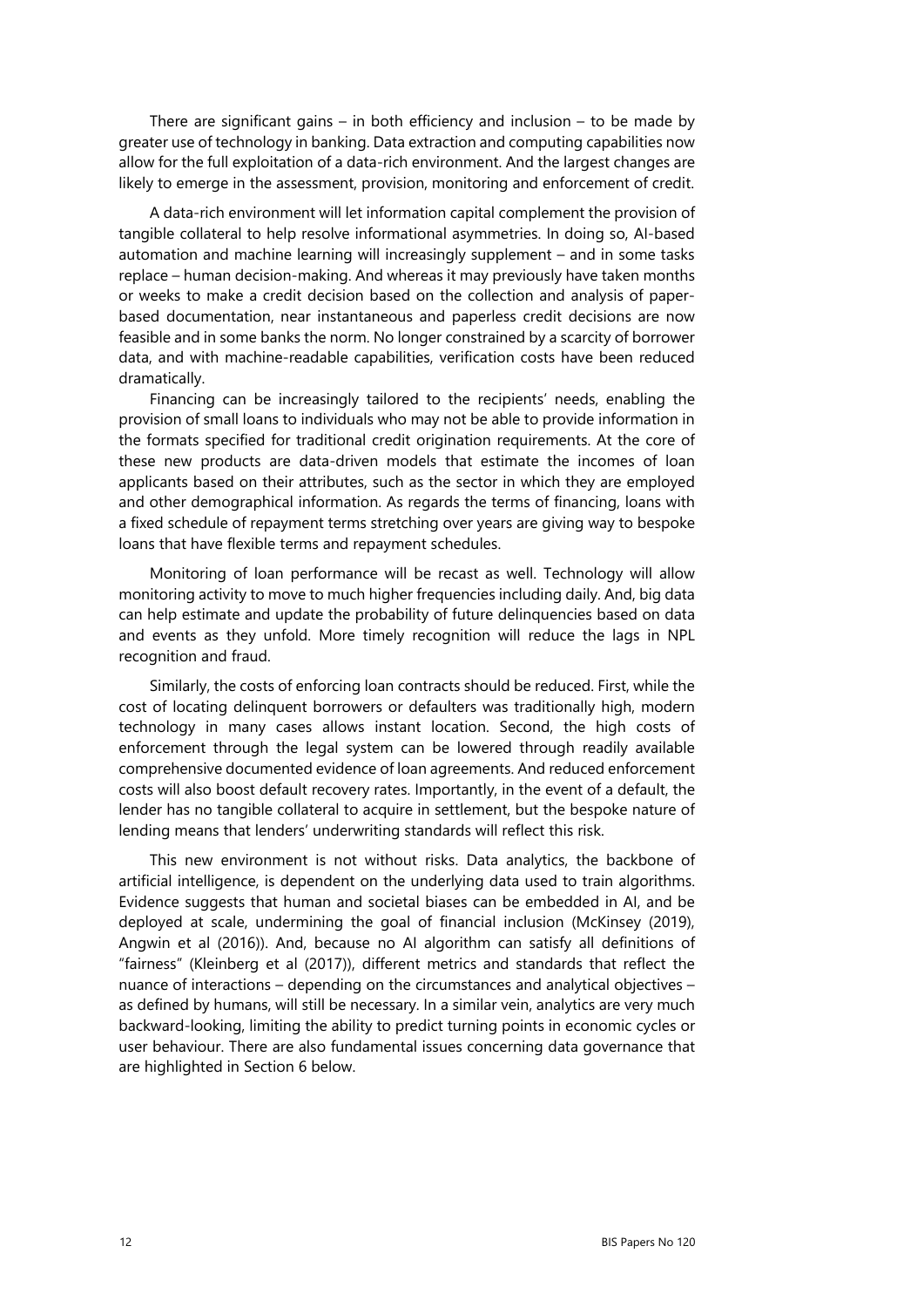### <span id="page-18-0"></span>Reducing tangible collateral and costs: the case of WeBank

WeBank – China's first virtual as well as privately owned bank – received its banking license in 2014. **D** It started initially with unsecured personal loans and later expanded to SME lending. At end-2020, WeBank served 270 million consumers and 1.88 million SMEs. The focus of WeBank is to serve the underserved. To date, WeBank customers have included over 19 million individuals, who had little to no credit history at the time of their loan application. In 2020, about 100,000 new SME customers had never received credit from a bank. Some 80% of its Weilidai retail customers do not have a college degree and are in non-white-collar service sectors. Also, a typical SME borrower has a smaller operation compared with clients of incumbent banks: on average, SME borrowers have 10 employees and over 60% of these customers have an annual revenue of less than RMB 5 million (or about \$0.7 million).

Technology is at the heart of WeBank's model and can be summarised as "ABCD", which stands for AI, Blockchain, Cloud Computing, and (Big) Data. This "ABCD" strategy helps WeBank achieve two goals – harnessing information capital to bypass the need for tangible collateral and significantly reducing operating costs.

A key part of WeBank's lending operation lies in leveraging data from a wide range of sources, such as credit, judicial and business registration bureaus, access to which requires borrower consent. These data are used as inputs into a quantitative risk assessment model that offers a broader view of borrowers' credit worthiness, allowing for more effective risk management. Loan lines, capped at RMB 200,000 for individuals and RMB 3 million for SMEs, are set dynamically based on risk assessment. The NPL ratio at end-2020 was 1.2%, lower than the average for China's commercial banks of about 1.9%, despite the fact that most of the loans at incumbent banks were collateralised. Insights from these data also help identify new users. WeBank delivers tailored promotions to SMEs whose characteristics suggest a potential need for credit; this approach reduced customer acquisition costs by 93%. The success rate of SME customer acquisition from these promotions is more than twice the industry average in China.

AI biometric authentication is used to onboard customers remotely, and virtually all customer enquiries – 98% to be exact – are handled by WeBank's chatbot using AI. Credit evaluation is nearly instantaneous as WeBank leverages the information provided by the user. The core banking system can process over 750 million transactions per day. The cost savings from technology let WeBank operate with an average revenue of RMB 73.6 (or about \$10) per customer in 2020, a level no incumbent banks with brick-and-mortar operations can match.

Meanwhile, cost reduction through technology helps WeBank to broaden its customer reach to those with modest loan demands and limited credit history. For example, the average loan size for retail borrowers is small – at around RMB 8,000 (or about \$1,200); interest income from its loan portfolio is also small – 70% of Weilidai customers made interest payments of less than RMB 100 (or about \$15) in 2020. The picture is similar for SMEs: the average loan size was RMB 265,000 (about \$40,000), far smaller than those at incumbent banks; interest income is also smaller – 60% of these borrowers paid interest payments of less than RMB 1,000 (about \$150) in 2020.

WeBank's lending platform has provided formerly underserved segments with access to low-cost loans; however, such digital finance also highlights two general issues for policymakers in the age of virtual banking. One is data privacy: access to data is crucial for information capital accumulation and data analysis, as the bedrock for all virtual bank operations. In order to gain access to data while meeting strict data privacy standards, WeBank has begun developing federated learning technologies. This approach to collaborative model development builds machine learning algorithms without the need to aggregate data, ensuring that the data are kept private. It is not clear if other firms have this capability. Moreover, the broader issue of data privacy requires a holistic approach from supervisors and regulators (see Section 6).

A second issue relates to the challenges posed by a digital divide, amplified by the growth of digital finance globally, in that big techs maintain walled gardens as a core part of their business models. Access to WeBank's personal loan products – Weilidai – is extended only to those on partner platforms with a sufficient transaction history. Whitelisting potential borrowers reduces the risks of fraud such as identity theft, a common challenge for virtual banks; it also highlights the possibility that those not in the digital ecosystem and without digital footprints risk being excluded from this new financial system.

 This box draws extensively upon WeBank's 2019 and 2020 Annual Reports and on correspondence and discussions with WeBank. The authors are solely responsible for any policy opinions expressed. @ WeBank's largest shareholders are Tencent 30% (capped according to regulatory requirement), Shenzhen Baiyeyuan Investment 20% and Shenzhen Liye Group 20%. WeBank was launched by Tencent and partners with Tencent's WeChat ecosystem on certain products.

Box A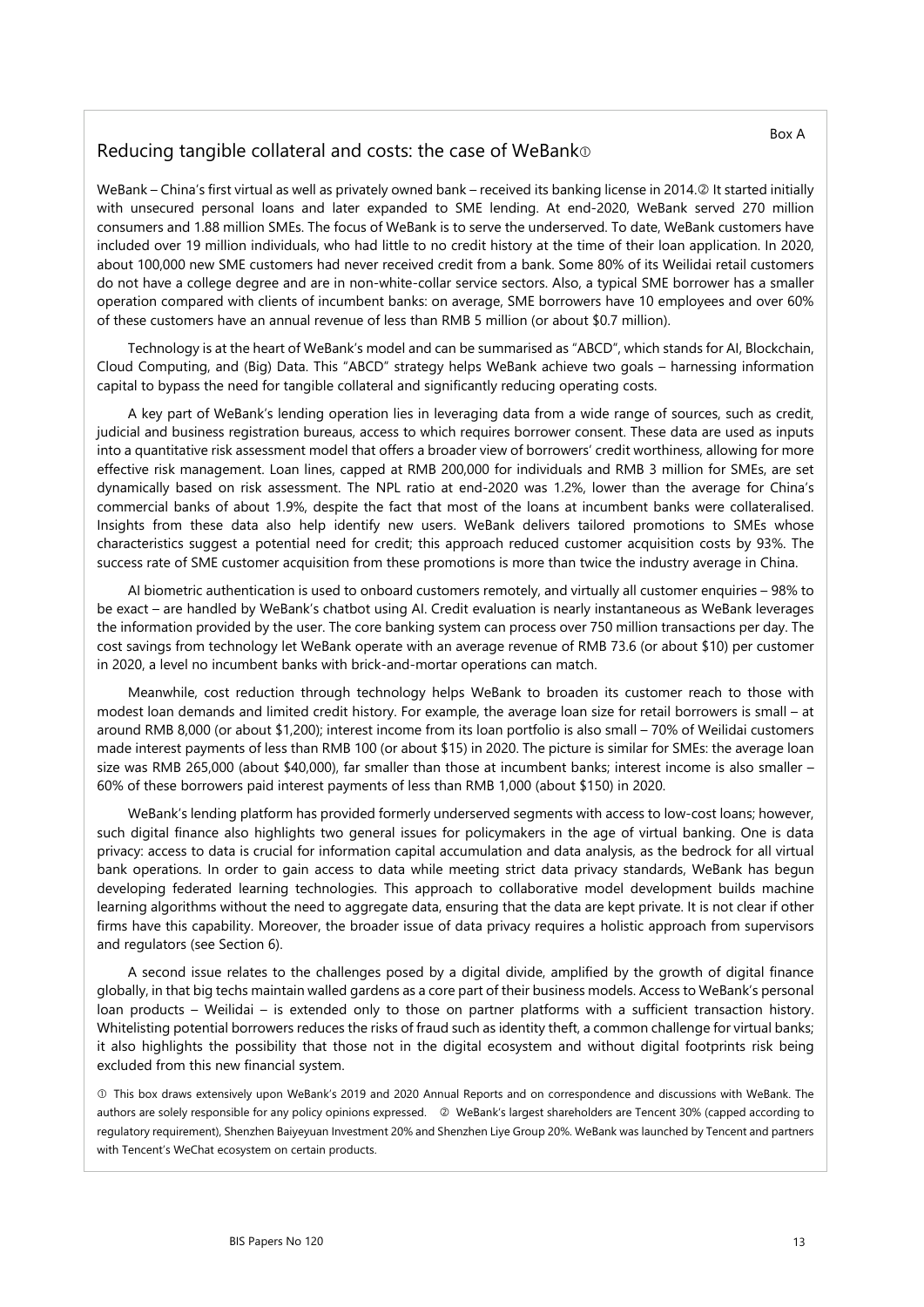# <span id="page-19-0"></span>5. Features of the new landscape

The evolution of banking suggests a new landscape where multiple providers coexist to provide an array of services. In this new landscape, technology plays an increasingly integral role – not only in data analytics, risk mitigation, but increasingly in managing modular platforms and coordinating service provision. Investments in technology are not only crucial in expanding banking services, but the attendant cost savings help expand the reach of these services to include previously underbanked populations. In this section, we examine the features and activities of virtual banks for a cross section of jurisdictions in Asia.

|           |                    | Payment    | Deposit    | Loan       | Wealth     | Insurance  | Other key platform features                                                      |
|-----------|--------------------|------------|------------|------------|------------|------------|----------------------------------------------------------------------------------|
| <b>CN</b> | WeBank             | $\sqrt{ }$ | $\sqrt{}$  | $\sqrt{}$  | $\sqrt{ }$ | $\sqrt{ }$ | Social media, utilities, dining, entertainment,<br>e-commerce                    |
|           | MyBank             | $\sqrt{ }$ | $\sqrt{ }$ | $\sqrt{ }$ | $\sqrt{ }$ |            | Social media, transportation, utilities,<br>education, entertainment, e-commerce |
|           | XW Bank            | $\sqrt{}$  | $\sqrt{}$  | $\sqrt{}$  | $\sqrt{}$  |            | Lifestyle, consumption                                                           |
|           | AiBank             | $\sqrt{}$  | $\sqrt{}$  | $\sqrt{}$  | $\sqrt{ }$ | $\sqrt{}$  | n/a                                                                              |
|           | Suning Bank        | $\sqrt{}$  | $\sqrt{}$  | $\sqrt{}$  | $\sqrt{}$  | $\sqrt{}$  | Retail chains                                                                    |
| HK        | ZA Bank            | $\sqrt{}$  | $\sqrt{ }$ | $\sqrt{}$  |            | $\sqrt{}$  | Lifestyle, consumption                                                           |
|           | Mox Bank           | $\sqrt{}$  | $\sqrt{}$  |            |            |            | Lifestyle, consumption                                                           |
|           | Livi Bank          | $\sqrt{}$  | $\sqrt{ }$ |            |            |            | Lifestyle, consumption                                                           |
|           | Ant Bank           | √          | $\sqrt{}$  |            |            |            | Mobile payment platform                                                          |
|           | <b>WeLab Bank</b>  | $\sqrt{ }$ | $\sqrt{ }$ |            |            |            | Lifestyle, consumption                                                           |
|           | Airstar Bank       | $\sqrt{}$  | $\sqrt{}$  | $\sqrt{}$  |            |            | n/a                                                                              |
|           | <b>Fusion Bank</b> | $\sqrt{ }$ | $\sqrt{ }$ |            |            |            | Mobile payment                                                                   |
|           | PAObank            | $\sqrt{}$  | $\sqrt{ }$ | √          |            |            | n/a                                                                              |
|           | Kakao Bank         | $\sqrt{ }$ | $\sqrt{ }$ | $\sqrt{ }$ | $\sqrt{ }$ |            | Social media                                                                     |
| KR        | K-Bank             | $\sqrt{}$  | $\sqrt{ }$ | $\sqrt{}$  |            | $\sqrt{}$  | Lifestyle, consumption                                                           |
|           | Rakuten Bank       | $\sqrt{}$  | $\sqrt{ }$ | $\sqrt{ }$ | $\sqrt{ }$ | $\sqrt{ }$ | E-commerce                                                                       |
| JP        | Jibun              | $\sqrt{}$  | $\sqrt{ }$ | $\sqrt{}$  | $\sqrt{}$  |            | Diversified financial services                                                   |
|           | <b>YONO</b>        | $\sqrt{ }$ | $\sqrt{ }$ | $\sqrt{}$  | $\sqrt{ }$ | $\sqrt{ }$ | E-commerce, investments                                                          |
| ΙN        | Digibank           | $\sqrt{}$  | $\sqrt{}$  | $\sqrt{}$  | $\sqrt{}$  | $\sqrt{ }$ | End-to-end travel solution                                                       |
|           | Digibank           | $\sqrt{}$  | $\sqrt{}$  | $\sqrt{}$  | $\sqrt{ }$ |            | Lifestyle, consumption                                                           |
| ID        | Jenius             | $\sqrt{}$  | $\sqrt{ }$ | $\sqrt{ }$ |            |            | Lifestyle, consumption                                                           |

While all virtual banks surveyed offer payments and deposit services and most have extended into loan provision, the service and products offered by virtual banks in Asia generally go further, tapping into the concept of banking as a way of life, with operations integrated into lifestyle portals (Table 2).

<span id="page-19-1"></span> $20$  Data as of Q2 2021; data on Singapore virtual banks are not available as banks have yet to be launched.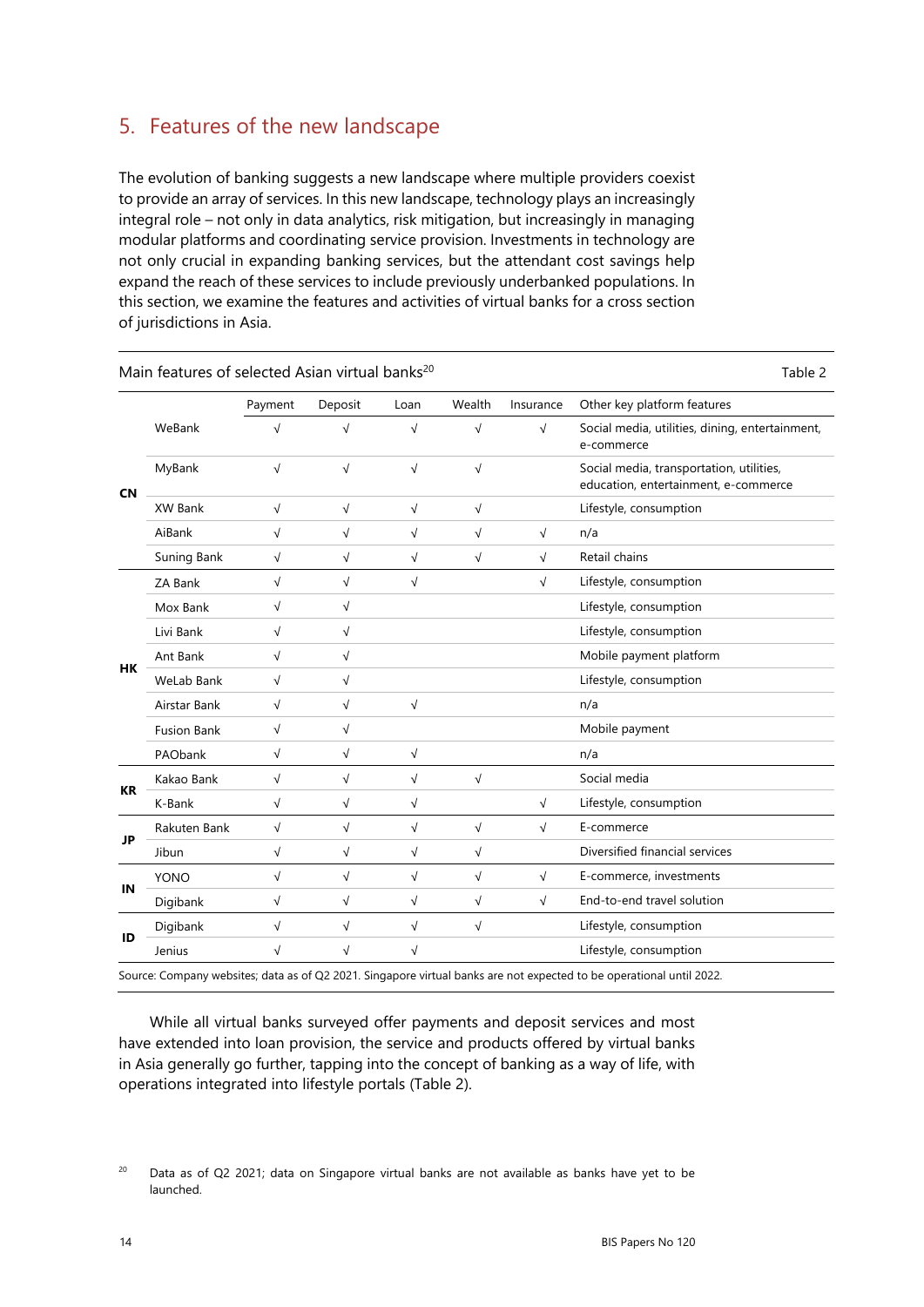Most of these digital banks offer an enhanced digital experience that encompasses other parts of the consumer's lifestyle, including social media and consumption; these are services that are typically not yet available at traditional brickand-mortar banks. This approach is seen as crucial for creating a digital ecosystem that builds up the user base over social networks and helps create a large volume of data points for analytics. Measures of access to and demand for digital banking services – as proxied by banking app downloads and the number of users – suggest that there is a growing interest in and greater access to virtual banks. Monthly downloads of major virtual banking apps are accelerating rapidly in Korea and Hong Kong, although measured growth in other jurisdictions has been more muted (Graph 5, left-hand panel). A virtual bank in Korea, Kakao Bank, is linked to Kakao Talk, a popular messaging app in Korea, underscoring the network effect of – and the corresponding boost from – being attached to lifestyle apps. By contrast, in Hong Kong, where virtual bank downloads have also accelerated, these banking apps were only recently introduced and have remained mostly as standalone features, making the growing interest in these apps all the more striking (for an overview of the development of virtual banking in Hong Kong, see Box B).

Another notable feature of virtual banks is the reliance on technology for cost reduction. Technology affects not only the customer interface such as onboarding arrangements, but also key operations such as transaction speeds, risk analytics and risk mitigation. In particular, brick-and-mortar service models find it uneconomical to offset the costs of servicing individual and SMEs with small loan borrowings, particularly as switching from legacy technology infrastructures can be difficult in the short term. Virtual banks, without a legacy technology system, have emerged to meet these immediate market needs. Data from virtual banks suggest sizeable reductions in operating costs, including a dramatic reduction in the number of staff needed for client interfacing as well as risk assessment and mitigation. This cost reduction – and the ability to operate with a low revenue-to-user ratio – is crucial to reaching underserved borrowers. Digitalisation enables banks to incorporate a range of technologies, including artificial intelligence, blockchain, cloud computing and big data – to reduce cost and scale up operations (for more examples of cost reduction, see the case of WeBank (Box A) and virtual banking in Hong Kong (Box B)).

Usage data indicate that the number of regular, active users of digital banking apps is rising (Graph 5, centre panel). The largest population of active digital app users is in Korea, where about 17% of the population uses virtual banking apps on a weekly basis, doubling the share of users over three years. Elsewhere, other jurisdictions are also seeing rapid increases in usage, with growth in Indonesia particularly striking.

Digital banking platforms show evidence of expanded financial inclusion, reaching out to women and younger users, two traditionally underserved groups. Across countries surveyed, those in the 25–34 and 35–44 age cohorts made up the largest group of users. And, notably, women comprise a larger share of users in countries that have an established history of virtual banks (Graph 5, right-hand panel). In Korea, women made up 49% of virtual bank app users on average and as many as 57% of all users for Kakao Bank in the Apple App Store. In Japan, where the first digital bank in Asia, Jibun Bank, was launched in 2008, women accounted for more than a third of all virtual bank users, averaging 34% across Apple and Google platforms. Meanwhile, in Indonesia, although men made up a larger share of virtual bank users, the share of female users in the 18–34 age cohorts were nearly equal to that of men, underscoring the strong appeal of digital apps to younger users.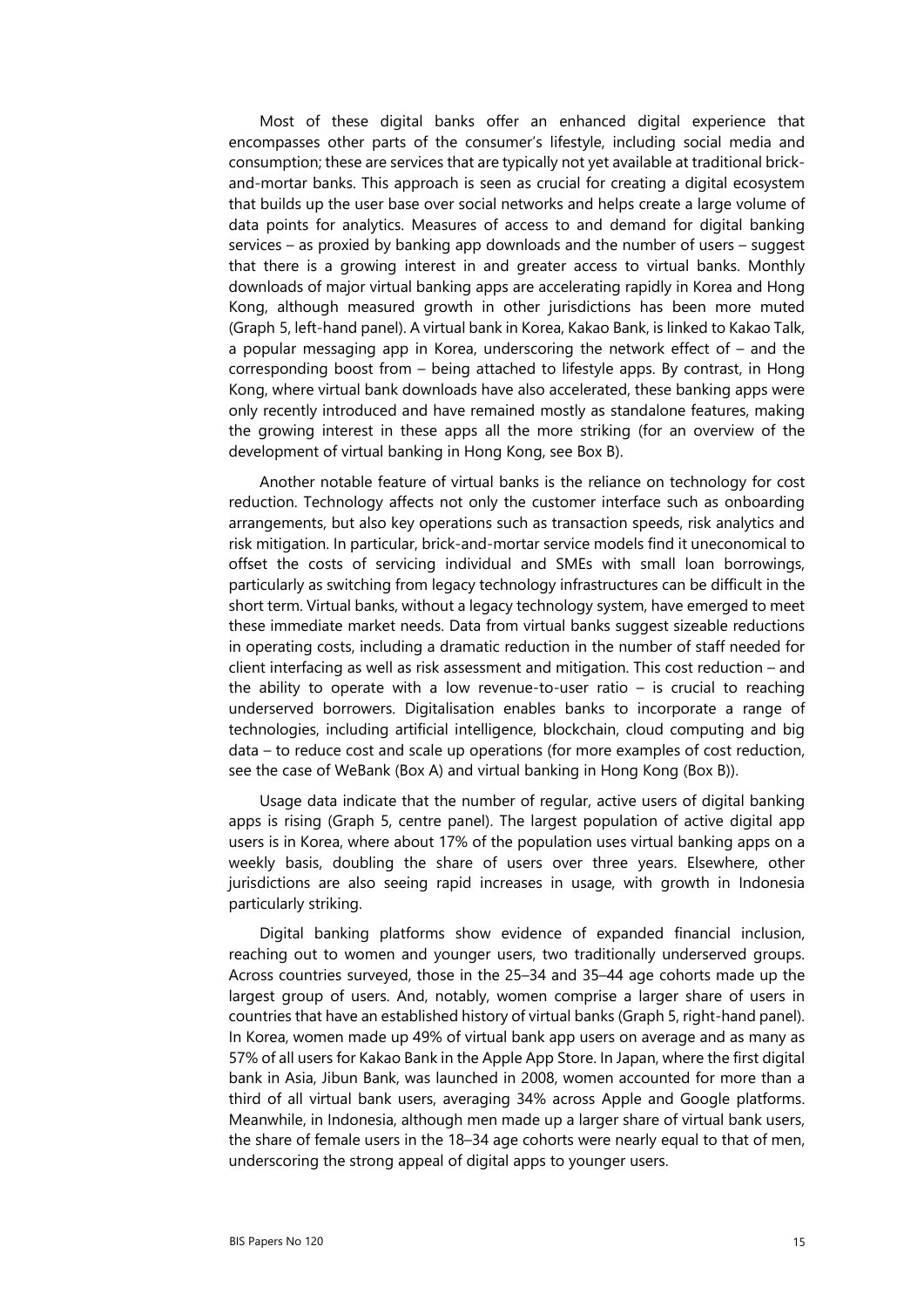

#### Select virtual bank app downloads, usage and user demographics<sup>1</sup>  $\qquad \qquad \text{Graph 5}$

The number of apps included in the country aggregates varies by country and is determined by the number of apps and data availability. The apps included in the country aggregates are consistent across the three panels. For Hong Kong SAR, weekly active users and user demographics data are unavailable due to an insufficient sample size.

1 Data on China not included due to incomplete coverage with only traffic on the Apple platforms captured. Data for Singapore are not yet available (as of October 2021). <sup>2</sup> An active user is defined as a user who has at least one or more sessions within a week; each session is defined as an app brought to the foreground for more than two seconds. 3 Average across virtual bank apps and app stores. Demographics data cover the period from October 2015 to October 2021.

Sources: Sensor Tower; national data; authors' calculations.

The unique blend of technology, finance and service company ownership structure for digital banks further underscores the transformation under way in banking business models (Table 3). Big tech/fintech firms are some of the largest shareholders of virtual banks across Asian markets. These technology companies rely on their technical capabilities including advanced data analytics. At the same time, even in markets that have a well developed banking sector such as Hong Kong, Korea and Singapore, non-bank financial institutions such as insurance, securities or investment companies have stepped in, suggesting unmet credit demand from SMEs and consumers. For example, ZhongAn, a Chinese insurer, co-owns Hong Kong's ZA Bank, while investment firm Korea Investment & Securities has a stake in South Korea's Kakao Bank.

Notably, incumbent banks also often take significant ownership stakes in virtual bank ventures. Banks enter these ventures with the experience and insight that new entrants such as tech companies often lack.

These partnerships allow incumbent banks to leverage technology to revamp legacy IT infrastructure, reduce capital costs and capture new customer segments: for example, China's CITIC has a 70% stake in AiBank; Standard Chartered Bank owns 65% of Mox; and Bank of China has a 44% stake in Hong Kong's Livi Bank. Incumbent banks also rely on these ventures to further capitalise on their strengths. For example, the State Bank of India launched Yono, its digital banking application, with a focus on convenience for its customers, based on the idea that the mobile application can meet all of a consumer's transaction needs, including banking, shopping, lifestyle and investments (McKinsey Global Institute (2021)). Another point of interest is that the nationalities of the main/ultimate shareholder point towards cross-border linkages, with, for example, Ant Financial taking controlling stakes in one of the approved

16 BIS Papers No 120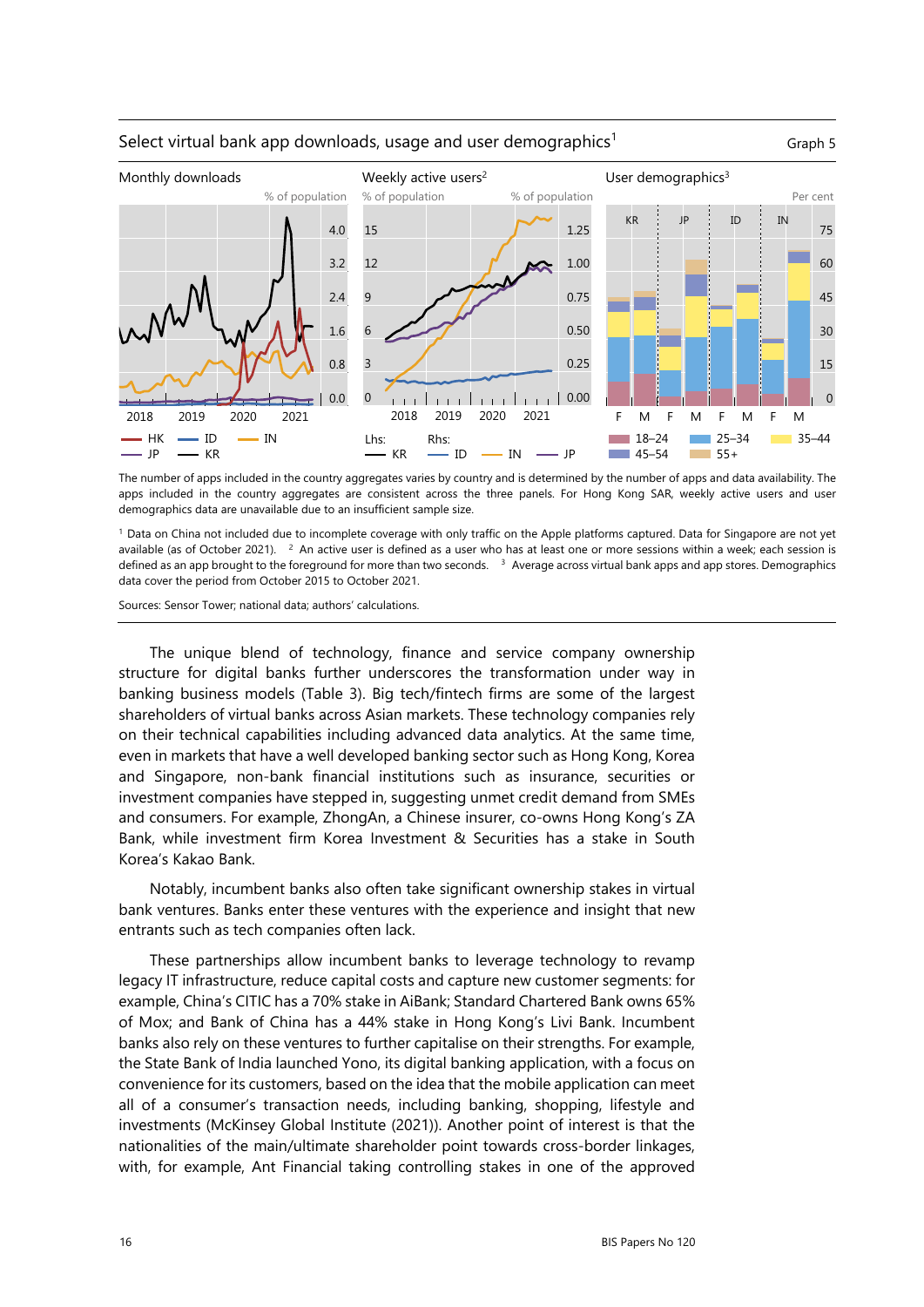virtual banks in Singapore, and Singapore's DBS doing the same in India and Indonesia.

|                  | Ownership structure of selected virtual banks <sup>1</sup> |                               |                   |                                                             |                                           |         |       |
|------------------|------------------------------------------------------------|-------------------------------|-------------------|-------------------------------------------------------------|-------------------------------------------|---------|-------|
|                  | Virtual banks                                              | Main/ultimate<br>shareholder  | Incumbent<br>bank | Other<br>financial<br>services,<br>investments <sup>2</sup> | Big tech /<br>fintech $3$                 | Telecom | Other |
|                  | WeBank                                                     | Tencent                       |                   |                                                             |                                           |         |       |
|                  | MyBank                                                     | Ant Group                     |                   |                                                             |                                           |         |       |
| China            | XW Bank                                                    | New Hope Group                |                   |                                                             |                                           |         |       |
|                  | AiBank                                                     | <b>CITIC</b>                  |                   |                                                             |                                           |         |       |
|                  | Suning Bank                                                | Suning.com                    |                   |                                                             |                                           |         |       |
|                  | ZA Bank                                                    | ZhongAn                       |                   |                                                             |                                           |         |       |
|                  | Mox Bank                                                   | <b>Standard Chartered</b>     |                   |                                                             |                                           |         |       |
|                  | Livi Bank                                                  | Bank of China                 |                   |                                                             |                                           |         |       |
| Hong             | Ant Bank                                                   | Ant Group                     |                   |                                                             |                                           |         |       |
| <b>Kong SAR</b>  | WeLab Bank                                                 | Welab Holdings                |                   |                                                             |                                           |         |       |
|                  | Airstar Bank                                               | Xiaomi                        |                   |                                                             |                                           |         |       |
|                  | <b>Fusion Bank</b>                                         | <b>Tencent Holdings</b>       |                   |                                                             |                                           |         |       |
|                  | PAObank                                                    | OneConnect                    |                   |                                                             |                                           |         |       |
|                  | Kakao Bank                                                 | Kakao                         |                   |                                                             |                                           |         |       |
| Korea            | K-Bank                                                     | <b>BC Card</b>                |                   |                                                             |                                           |         |       |
|                  | <b>Toss Bank</b>                                           | Viva Republica                |                   |                                                             |                                           |         |       |
|                  | Rakuten Bank                                               | Rakuten                       |                   |                                                             |                                           |         |       |
| Japan            | Jibun                                                      | <b>KDDI</b>                   |                   |                                                             |                                           |         |       |
| India            | Yono                                                       | State Bank of India           |                   |                                                             |                                           |         |       |
|                  | Digibank                                                   | <b>DBS</b>                    |                   |                                                             |                                           |         |       |
|                  | Digibank                                                   | <b>DBS</b>                    |                   |                                                             |                                           |         |       |
| Indonesia        | Jenius                                                     | <b>BTPN</b>                   |                   |                                                             |                                           |         |       |
|                  | Grab/Singtel <sup>4</sup>                                  | Grab                          |                   |                                                             |                                           |         |       |
|                  | Sea                                                        | Sea Group                     |                   |                                                             |                                           |         |       |
| <b>Singapore</b> | Ant                                                        | Ant Group                     |                   |                                                             |                                           |         |       |
|                  | Greenland Financial <sup>4</sup>                           | <b>Greenland Financial</b>    |                   |                                                             |                                           |         |       |
|                  | Largest shareholder                                        | Secondary shareholders (≥10%) |                   |                                                             | Secondary shareholders with stake unknown |         |       |

<sup>1</sup> Top three largest shareholders with stake of 10% or more. <sup>2</sup> For example, insurance, securities or investment holding companies. 3 Large internet-based companies and conglomerates with core businesses in e-commerce, online gaming, social media, internet search etc, and their financial services subsidiaries. 4 Tentative name of consortiums.

Sources: McKinsey (2021); company websites.

These developments – the participation of incumbents as well as big techs, the proliferation of lifestyle portals that connect multiple facets of consumers' lives, and a growing presence across borders and outside their traditional lending base – echo a drive to achieve network effects in digital banking through scale similar to those that have boosted the growth of big tech in other spheres such as WeChat in China.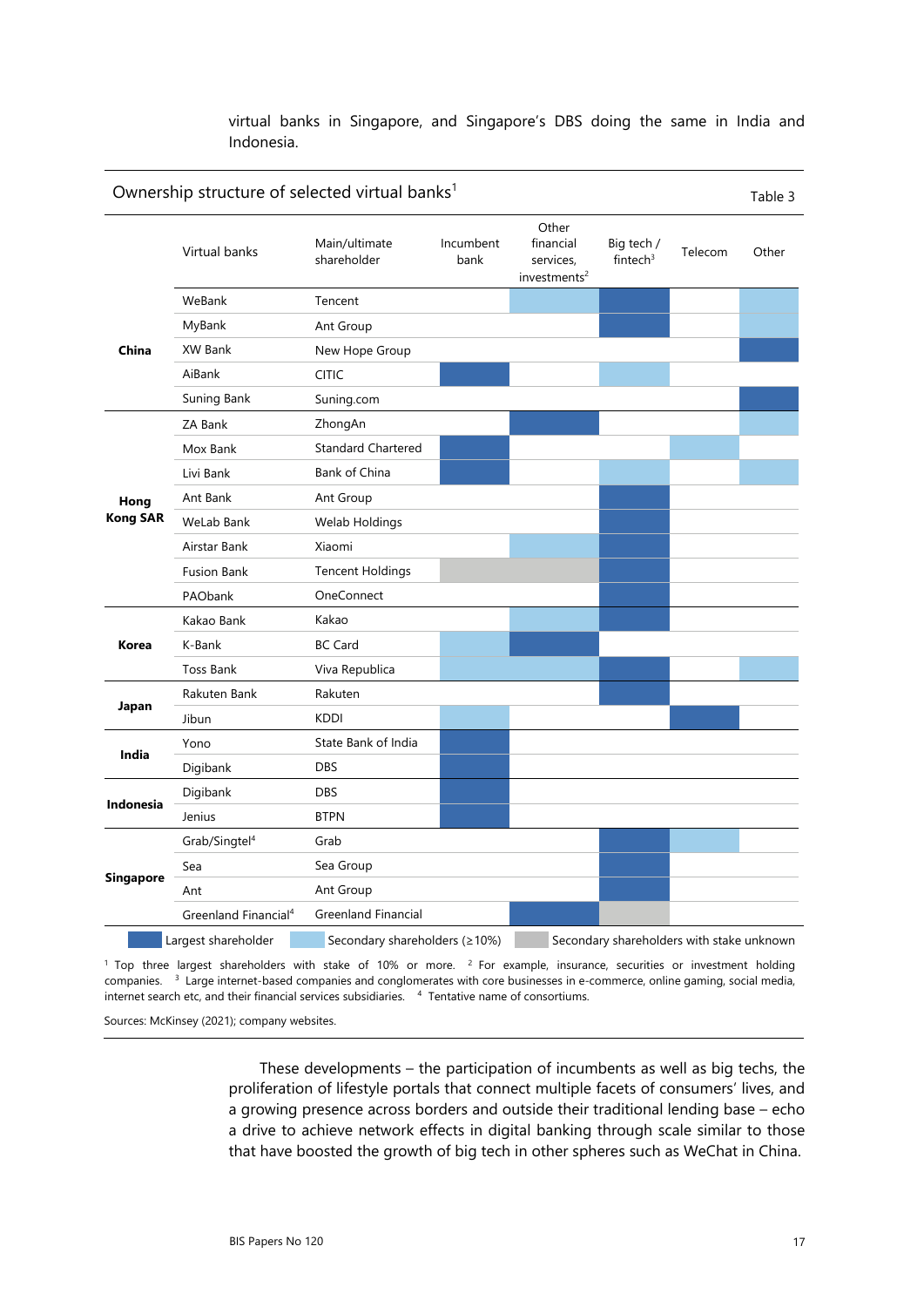### <span id="page-23-0"></span>A case study of Hong Kong banks

Hong Kong's virtual banking structure was designed with an eye on inclusion. The HKMA survey of virtual banks in May 2020 indicated that virtual banks expect that advances in technology will lower transaction costs in every phase of the provision of financial services (See Annex Tables 3–5). This bodes well for making financial services more accessible to lower-income individuals. Notable progress to date includes the following developments.

Onboarding arrangements through remote channels, such as mobile applications or digital platforms, have provided new and additional choices to prospective customers. Aided by eKYC solutions, enhanced by supervised machine learning, remote onboarding can allow customers to open accounts 24 hours a day and in as little as a few minutes without physically visiting bank branches or being subject to their opening hour restrictions.

Virtual banks adopt technological solutions to perform identity authentication and matching, such as biometric solutions (eg facial recognition and liveness detection) for opening and transacting through bank accounts. These can deliver enhanced customer due diligence processes as well as improved customer experiences, while at the same time removing the barrier of access to banking services resulting from the requirement for a customer to visit a bank branch to verify their identity, which may be expensive, difficult or inconvenient to arrange. This is helpful to SMEs, including new start-ups, whose principals cannot readily furnish the information/documents required for opening traditional accounts but do not initially require a full range of banking services.

Hong Kong's virtual banking licensing requirements do not allow these banks to charge low-balance fees or maintain minimum balance requirements. This has resulted in positive spillover effects, with 80% of the major incumbent retail banks in Hong Kong, as of October 2020, having removed their minimum account balance requirements or low-balance fees for various categories of their retail banking accounts and products. This has made bank accounts even more accessible, as a gateway to a wider range of financial services.

As many banks – particularly the new virtual banks – are still accumulating customer data, the models are constantly being recalibrated and improved. In the meantime, banks are using risk mitigation methods such as taking the lower of declared and model-estimated income when assessing credit applications or setting prudent portfolio limits. As the models become more accurate and predictive, these personal lending portfolios should also increase in size as well as include more customers.

As noted earlier, several virtual banks are in the process of developing loan products for SMEs or retail customers that use alternative data in credit underwriting instead of relying on traditional financial statements/management accounts or tangible collateral. In trade finance, a virtual bank is applying machine-learning techniques to electronic records of custom declarations and cargo manifests – indicators of current and past business activities for import and export firms – to gauge the creditworthiness of the firms and, ultimately, make credit decisions. Other banks are exploring the use of sales statistics, such as sales turnover and product return rates, in underwriting supply chain financing for SME suppliers that sell through e-commerce platforms.

A survey of virtual banks in Hong Kong indicates that the time period for credit assessment of individual borrowers is now almost instantaneous, as compared with the (previous) norm of several weeks for incumbent banks. For SME borrowers, virtual banks report taking less than a week to complete their credit assessment, whereas similar credit assessments took at least several weeks at incumbent banks, even for existing borrowers.

Financing can now be provided to more borrowers, and with greater timeliness and flexibility. Whereas the average SME loan size from incumbent banks could often be higher than HK\$ 10 million (or \$1.3 million) depending on the loan purpose and financial strength of borrowers, the average size of loans from virtual banks is around HK\$ 1 million. Virtual banks are reportedly targeting small businesses with an annual turnover of less than HK\$ 100 million, and often without financial statements. As for individual borrowers, the average loan size of incumbent bank loans was around HK\$ 250,000, whereas the average credit limits offered by virtual banks using credit assessment models are in the range of HK\$ 40,000 to HK\$ 110,000. The tenors of virtual bank loans to SMEs are less than two years, whereas loans from incumbent banks often have maturities of more than two years. On the deposit side, flexible time deposit tenors have been introduced with no early withdrawal penalty.

In addition to offering basic services, many Hong Kong banks with retail businesses, including some virtual banks, have introduced personal lending products that make use of new credit management tools underpinned by financial technology.<sup>3</sup> As the models and methods applied to alternative data mature, two trends are likely to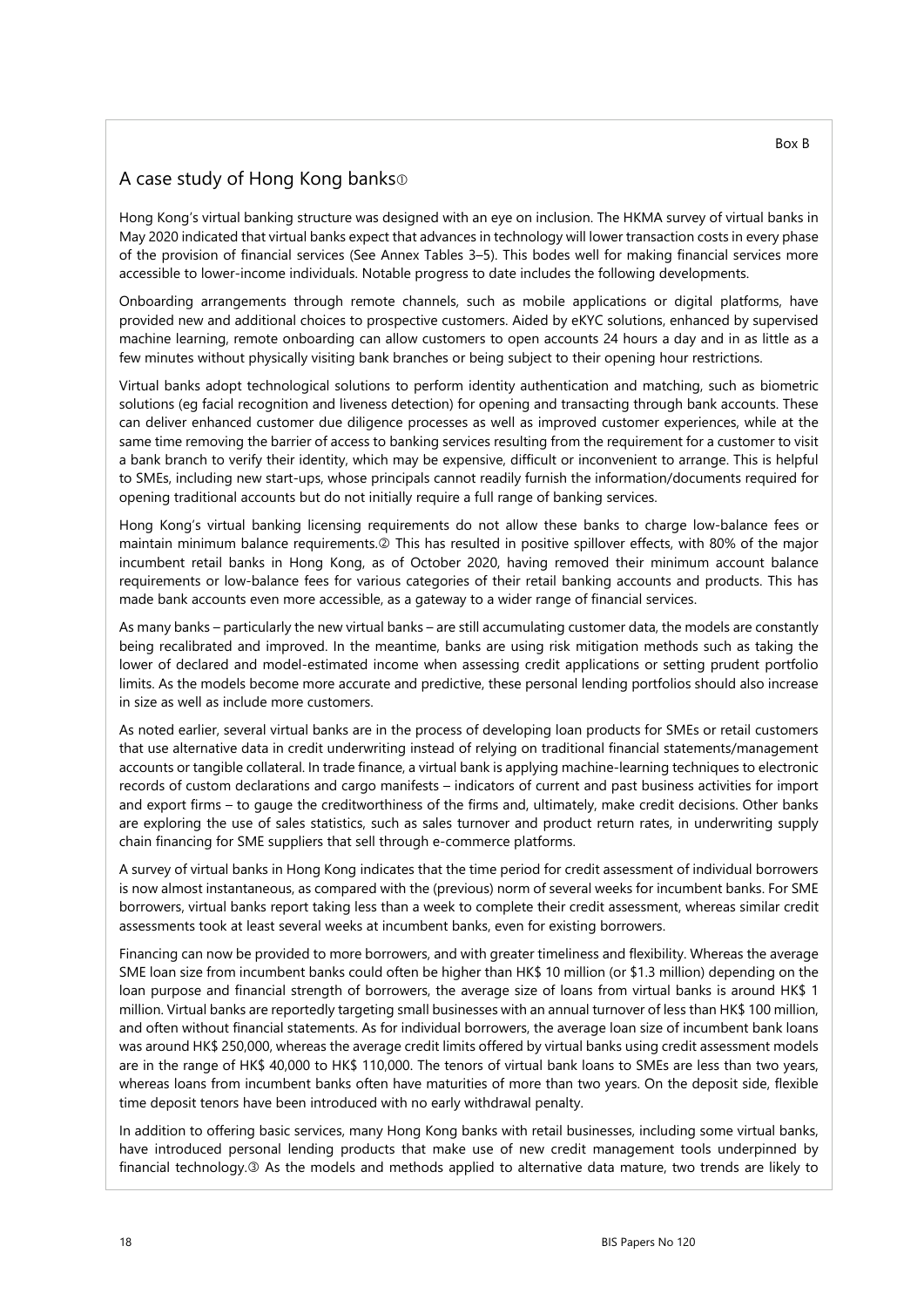emerge. First, banks should be able to offer the products to a wider array of SMEs, relying more on the accuracy of the credit assessment from the models and less on other forms of risk mitigation. Second, products other than trade finance or supply chain finance should begin to emerge, leveraging these new alternative data techniques.

 Unless otherwise noted, this box has drawn upon extensive communications with the HKMA as well as many of the virtual banks operating in Hong Kong. The authors take full responsibility for any errors. @ Typically, the minimum fixed fees and minimum balance conditions of banking are regressive, weighing disproportionately on lower-income customers. <sup>3</sup> Other examples of innovative and customer-centric experiences provided by Hong Kong's virtual banks include (a) numberless debit cards to enhance privacy and security; (b) card management via mobile app (eg suspending the card if the physical card is lost or stolen, managing the spending limit, and resetting the ATM PIN); (c) customised debit card numbers; and (d) budgeting tools and personal spending pattern analysis.

> <span id="page-24-0"></span>Social media marketing that pulls in users – and these users' friends – as well as the interoperability of apps across phones, service providers and borders could dramatically alter the provision of banking services and expand their adoption. Indeed, the evidence suggests that many virtual banks have leveraged their social media platforms and are offering a suite of products across different ecosystems. Moreover, the provision of these lifestyle services relies on the integration of banking, technology and services. Not surprisingly, in addition to traditional banks, the main shareholders of the banks are often big tech or fintech firms, as well as non-bank financial institutions. Many virtual banks show signs of growing rapidly and serving a diverse and inclusive demographic, with benefits seen in advanced, emerging market and developing economies alike.

### 6. Data governance considerations

As noted above, the digital footprint of consumers has increased dramatically as more and more activity moves online. Advanced computing techniques have enabled this ever-expanding data footprint to provide benefits from access to a large stock of comprehensive transactional and locational data on an individual – the individual's "information capital". Traditionally, economic systems have ensured that individuals and businesses have ownership rights over the assets they create but this is not the case with data. The cost to individuals and businesses of the lack of ownership is the absence of benefits that this ownership would bring.

Globally, most countries have privacy laws that recognise the rights of individuals over their data. These laws give data subjects – consumers and businesses in this case – the opportunity to exercise control over their data through the granting or withholding of consent to the use and transfer of these data. However, consumers find it difficult to manage this consent effectively for two reasons. First, a service provider usually seeks consent to use and transfer data at the point when a consumer signs up to use the provider's services. Since this consent is sought ex ante for a wide range of possibilities, it is broad and sweeping in nature. Second, newly created data are often gathered and retained in proprietary silos, and stored in various institutions in incompatible formats. Consumers can find it difficult to share their data as they have only limited options for combining data requests across institutions. Thus, service providers who are custodians of data effectively act as de facto owners of data. Inaccessible data, including data isolated in silos, represent a significant cost to consumers and to society.

To correct this would require a granular consent-based data governance system that is user-friendly with low transaction costs. Such a system would also obviate the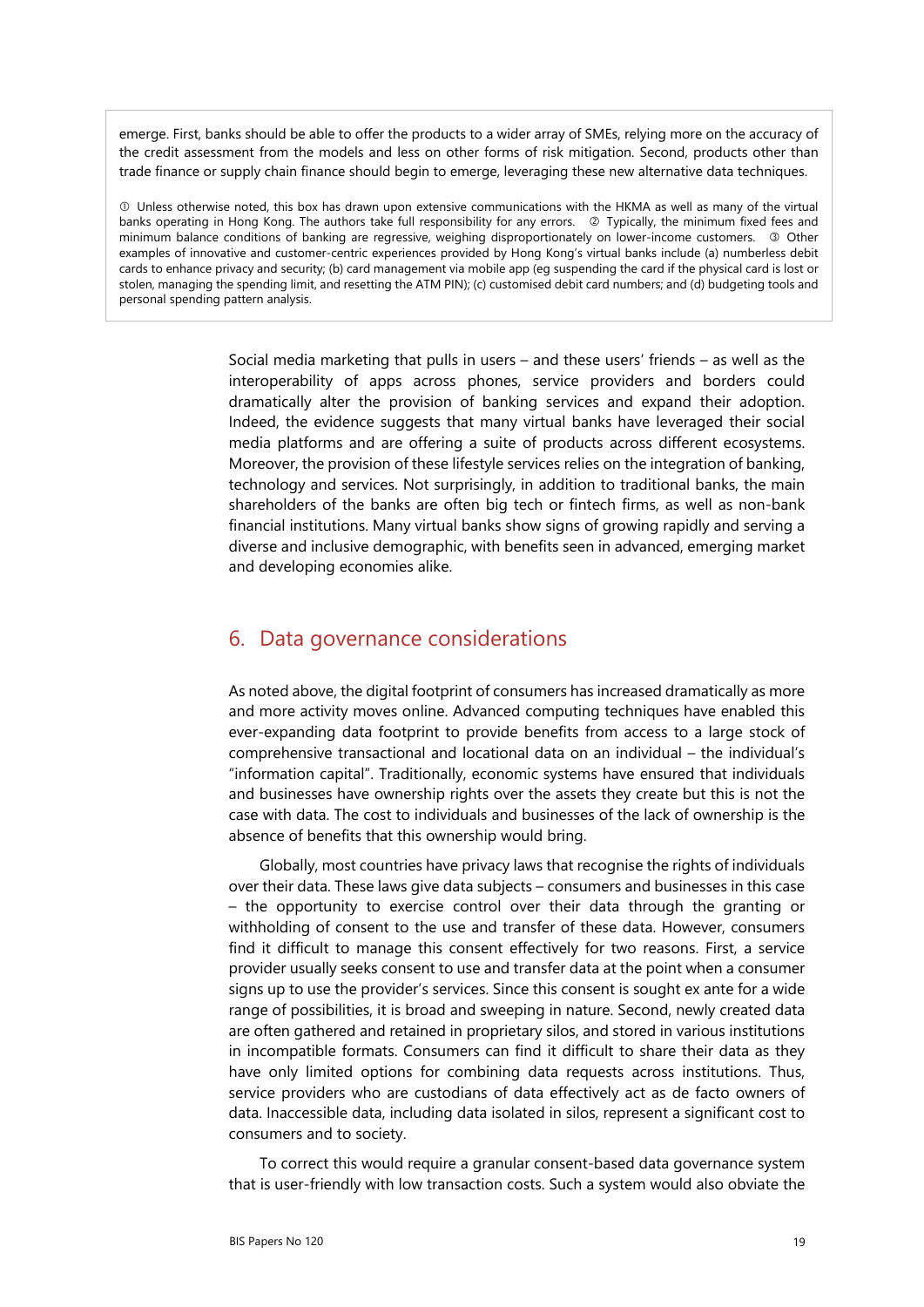need for consumers to provide the broad, sweeping consent described earlier. Various jurisdictions are developing consent-based data governance systems so that data subjects can derive the full value from their data while maintaining control over them. Given the amount of data involved, as well as the need to keep it secure, this consent-based system needs to be digital. It is key that consent request – every time data is shared – be granular, specifying what data have been requested, how long they will be retained, and who will process them. In this manner, purpose limitation, $21$ data minimisation,<sup>22</sup> retention<sup>23</sup> and use limitation<sup>24</sup> are achieved, as is the avoidance of ex ante broad, sweeping consent as now. The consent framework should be open, revocable, secure and subject to audit.<sup>25</sup>

For a consent system to be adopted widely within a jurisdiction, it should be data subject- and data user-friendly, and operate with low transaction costs. In systems where data subjects are presently at a significant handicap, trust in the system as well as widespread adoption of the consent architecture will be significantly enhanced by the participation of specialised data fiduciaries whose primary task – as the advocate of data subjects – is to ensure that the rules are being followed.

Even in the best designed systems, ensuring use limitation is a challenge because – with currently available technology – it is difficult to enforce. However, advances in technology provide scope for a solution to guarantee use limitation. The use of a confidential computing environment will enable the data user to process the data, as well as to extract the results of the analysis, but not to access the personally identifiable information data.

# <span id="page-25-0"></span>7. The integrated regulatory framework

As we have seen, the information capital generated by real-time transactional and locational data on potential borrowers is an essential feature of the new banking model – one that allows it to enhance financial inclusion and intermediation. But the greater the variety of firms that enter the banking industry amid changing customer preferences, the more pressing the need for central banks and financial regulators to ensure that the regulatory oversight of the new financial architecture delivers on the inclusion and intermediation-enhancing benefits of digital finance without compromising essential regulatory goals.[26](#page-25-1) At the same time, as discussed earlier, a data governance system where the data subjects have agency over the data they create is essential.

- <span id="page-25-6"></span><sup>21</sup> The obligation to ensure that the purpose for which data are being collected is described in clear and specific terms.
- <span id="page-25-5"></span> $22$  The obligation to collect only as much data as are strictly necessary to achieve the stated purpose.
- <span id="page-25-4"></span><sup>23</sup> The obligation to ensure that data are not retained for longer than required to achieve the stated purpose.
- <span id="page-25-3"></span> $24$  The obligation to ensure that data are only used for the purpose it was collected.
- <span id="page-25-2"></span><sup>25</sup> In India, the governance of such a system needs to be anchored by specialised data fiduciaries whose primary task is to manage the consent-based sharing of data, known as Account Aggregators. For a description of their recent activities, see sahamati.org.in/faq/.
- <span id="page-25-1"></span><sup>26</sup> For an overview of the challenges for central banks and financial regulators in their oversight of the activity of big tech and fintech firms more generally in financial services, see Carstens et al (2021), Restoy (2021), Feyen et al (2021) and Croxson et al (2022).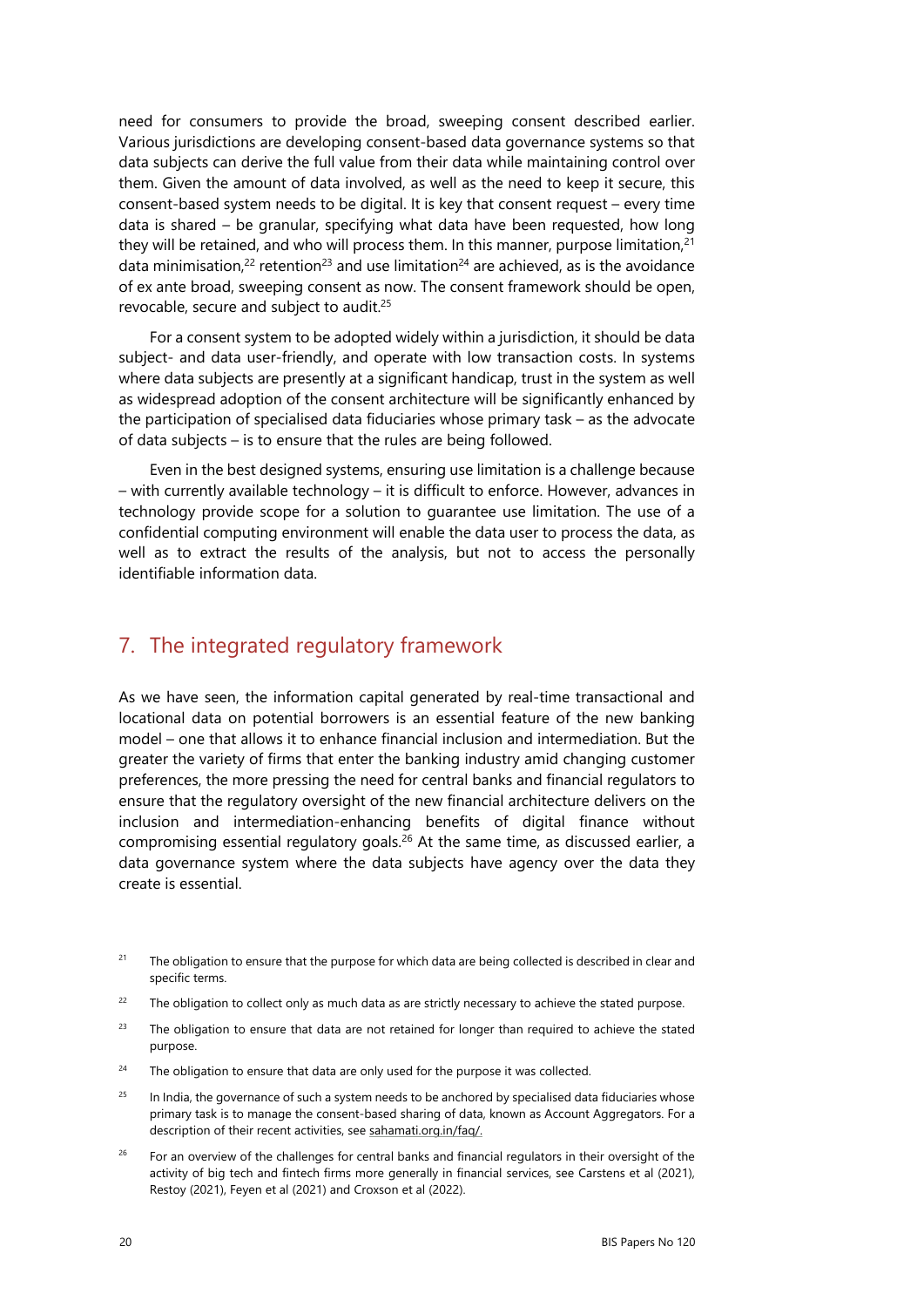Hong Kong has established a licensing and regulatory regime – applicable equally to incumbent and new banks – with the aim of managing the full spectrum of risks arising from any source, including the ownership structure or technology bias, but without compromising either development objectives that often rest on technological innovation or the regulatory goal of financial stability. This has called for an integrated regulatory framework that aims to maintain the above-mentioned balance. How the framework deals with data is in the early stages of development and the nascent consent-based data-sharing platform is limited to commercial transactions. This section describes how the regulatory framework tackles these challenges.

#### <span id="page-26-0"></span>a. Overall approach

The HKMA has adopted a risk-based and technology-neutral approach in its regulation and supervision, with an eye towards promoting financial inclusion and innovation and providing an enhanced customer experience. Thus, when implementing the regulatory framework, the HKMA focuses on the intrinsic characteristics of the financial activities or transactions, and the risks arising from them. Undue exemptions or requirements are not introduced simply because of novel technological applications. This helps maintain an environment conducive to innovation and a competitive market while ensuring that end users will not have to bear undue risk.

The HKMA granted banking licences to eight virtual banks in the first half of 2019. All of them officially launched services to the public in 2020. In their short operating period, the general public has been quite receptive to virtual banks, particularly on the deposit side; their customer base and growth rate could increase further as they roll out a wider range of products and customer experiences. As of end-September 2021, the virtual banks had signed up a total of about 1.1 million customers, equivalent to around 17.5% of the adult population (20+ years old), and had attracted over HK\$ 24 billion (or about \$3 billion) in deposits. The aggregate amount of loans extended by virtual banks remained small, at approximately HK\$ 4 billion. The loans remain on the banks' balance sheets and are funded by their customer deposits as well as their capital base.

Virtual banks in Hong Kong engage primarily in retail banking activities, with a focus on serving individuals and SMEs – the segments of the population that need to be better served by the credit intermediation process.<sup>27</sup> Thus, in the licensing phase, all virtual bank applicants submit a detailed and credible business plan explaining how the virtual bank intends to comply with the HKMA's objectives for the introduction of virtual banking into Hong Kong, including the promotion of financial inclusion, as well as enhancing the customer interface. Once the licence is granted, the HKMA closely follows the operation of each virtual bank, including relative to their submitted plans. As part of this exercise, it assesses the development of new products and services in relation to financial inclusion for both individuals and corporates, especially SMEs. Where customers might not be as familiar with the new products,

<span id="page-26-1"></span><sup>&</sup>lt;sup>27</sup> Details of the licensing criteria of banks (both traditional and virtual banks) are set out in Chapters 4 and 9 of the *Guide to Authorization* issued by the HKMA, [www.hkma.gov.hk/media/eng/doc/key](http://www.hkma.gov.hk/media/eng/doc/key-functions/banking-stability/guide-authorization/Chapter-4.pdf)[functions/banking-stability/guide-authorization/Chapter-4.pdf;](http://www.hkma.gov.hk/media/eng/doc/key-functions/banking-stability/guide-authorization/Chapter-4.pdf) 

[www.hkma.gov.hk/media/eng/doc/key-functions/banking-stability/guide-authorization/Chapter-](http://www.hkma.gov.hk/media/eng/doc/key-functions/banking-stability/guide-authorization/Chapter-9.pdf)[9.pdf.](http://www.hkma.gov.hk/media/eng/doc/key-functions/banking-stability/guide-authorization/Chapter-9.pdf)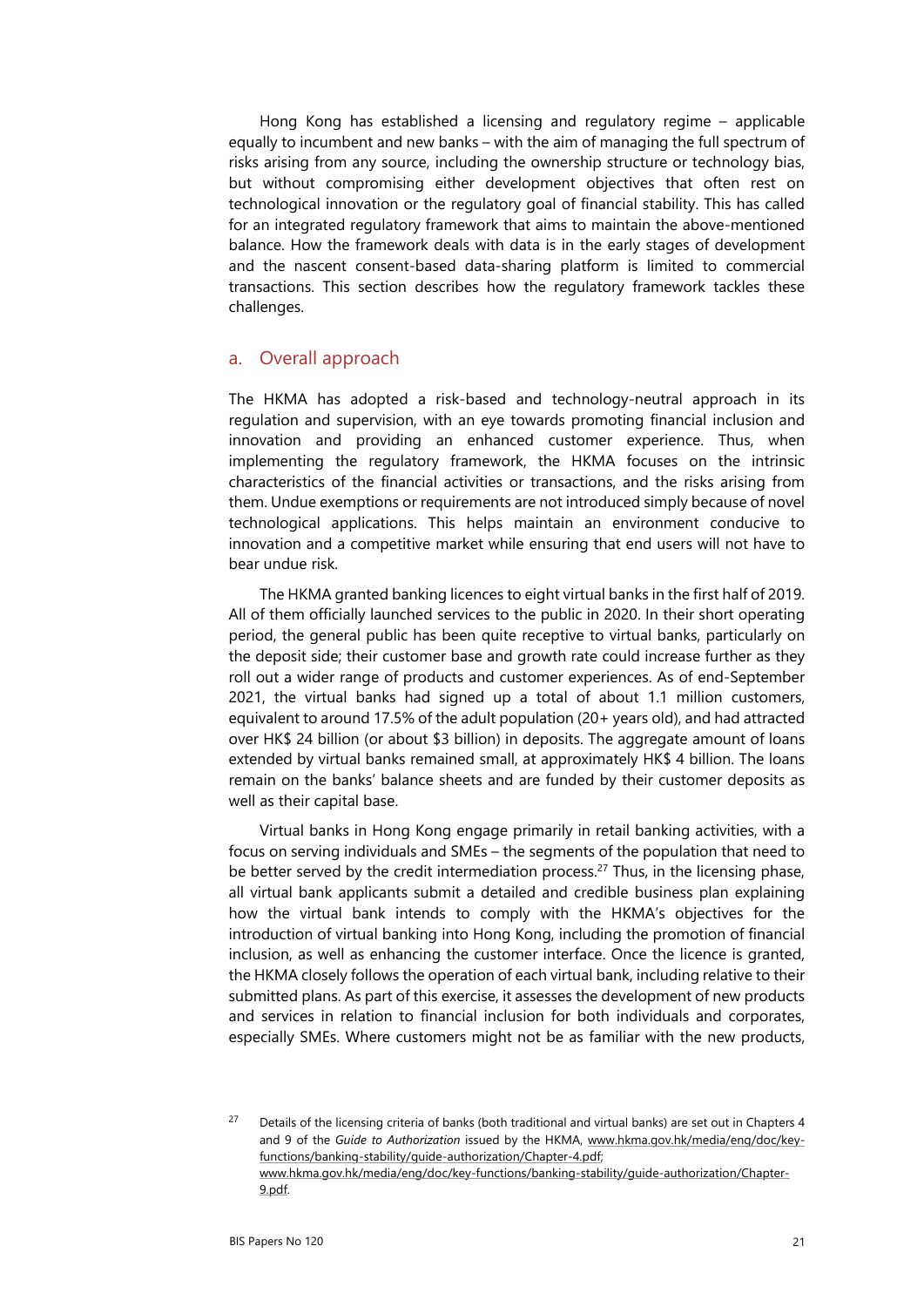virtual banks are required to enhance their disclosures to ensure adequate consumer protection.[28](#page-27-1)

The basic licensing requirements for incumbent banks are retained when evaluating the applications – the adequacy of financial resources including capital, risk management, control systems and fitness of senior management among other factors. This applies also to big tech applicants, who may be new to the risk management and internal control expectations imposed on regulated banks. Irrespective of the ownership structure, the board of directors and senior management of virtual banks should have members with the right mix of expertise and experience to ensure that the risks of virtual banks are properly monitored and controlled.

The presentation of relevant financial and other information to the HKMA also becomes an ongoing obligation, as with incumbent banks. Thus, the principle of activity-based regulation applies ("same activity, same regulation"). In this way, it is ensured that the virtual banking licence is not an avenue for shadow banking activities and thus regulatory arbitrage.

At the same time, in keeping with the integrated regulatory approach, the process for the selection of virtual banks further includes the presentation and examination of evidence of technological expertise and experience in the board and senior management. A further requirement is the demonstrated capability of an applicant to formulate a proper framework for risk management and to establish board and senior management committees to oversee the firm's IT governance. After granting the banking licences, and before business commences, independent assessment reports on the bank's technology risk management are reviewed. After the start of business operations, the HKMA places its ongoing supervisory focus on the virtual bank's IT governance, system resilience and stability, and cyber security, and carries out onsite exams and desktop reviews to that end.

Virtual banks are thought to pose two additional unique risks:  $-$  (i) the diversity of firms that own and control the banks; and (ii) a data and technology-based business model – that require the regulatory framework in Hong Kong to be extended for incumbent banks. As discussed in more detail below, safeguards have been put in place to contain the risks arising from the ownership structure of the virtual banks since a number of controlling firms have no previous financial experience, and include both standalone institutions as well as joint ventures between banks, non-bank financial institutions and technology companies. This type of regulation is clearly entity- rather than activity-based.

#### <span id="page-27-0"></span>b. Whom to regulate and why?

The virtual banks operating in Hong Kong fall under the same regulations as incumbent banks. They must operate as a locally incorporated bank. The majority shareholder should be either a bank or a financial institution in good standing and supervised by a recognised authority in Hong Kong or elsewhere, or additional requirements will apply.

<span id="page-27-1"></span> $28$  An array of new banking products – including deposit-linked and salary-linked personal loan products and a new mode of instalment payment for card spending – was brought to market by the virtual banks in the second and third quarters of 2021 (see HKMA *inSight*, 12 July 2021).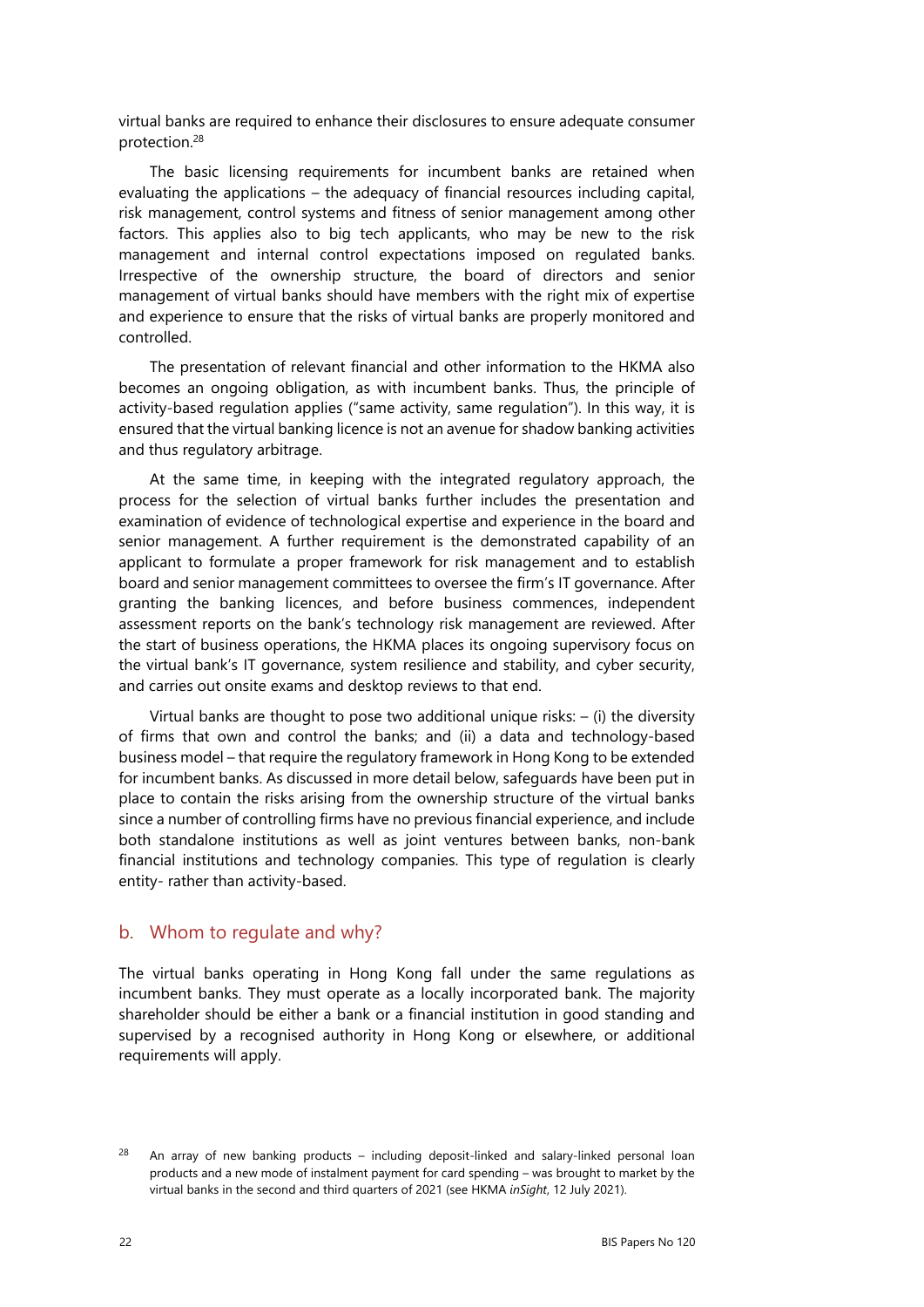As noted earlier, virtual banks may be owned by entities operating non-banking activities, and it is therefore possible for the majority owner to be incorporated outside Hong Kong or to be a locally incorporated company that is neither a financial holding company nor a subsidiary of a financial holding company. In such instances, the virtual bank within the group must be majority-owned by a holding company incorporated in Hong Kong. In implementing this requirement, the HKMA imposes regulatory and supervisory conditions on the holding company so that the HKMA's primary concern is allayed – that risks may be posed to the virtual bank in Hong Kong by its majority owner or any related parties of the group of which the majority owner is a part.

The immediate holding company is subject to regulatory and supervisory conditions that are akin to the key prudential requirements that the virtual bank is normally subject to (eg observing prudential limits on capital adequacy, liquidity, large exposures, intra-group exposures and charges over assets, ensuring the fitness and propriety of its chief executive and directors, and exercising effective corporate governance).[29](#page-28-1) 

The owners of virtual banks include diversified conglomerates with other significant group entities engaged in non-financial activities, and hence, there could be instances where the majority owner is either the ultimate holding company or an intermediate holding company, within the diversified conglomerate. In such instances, HKMA imposes regulatory and supervisory conditions on the ultimate/intermediate holding company. These focus mainly on enabling the HKMA to obtain relevant information (in addition to audited accounts, notification of any significant capital impairments or increases in leverage, and any changes in the board and chief executive) to assess any potential risks posed to the virtual bank by activities elsewhere in the group and to contain them. In particular, the ultimate holding company must submit an annual independent review report on its financial conditions, its ability to provide timely capital and liquidity support to the virtual bank in case of need, and any inherent business risks (including non-financial activities) that could adversely impact the virtual bank's safety and soundness. The report's findings are considered in the annual supervisory review process for determining the bank's capital requirements.

### <span id="page-28-0"></span>c. Technology-based business model risks

While virtual banks are subject to the same set of regulatory and supervisory requirements that are applicable to incumbent banks, the HKMA has, where appropriate, adapted its requirements in a manner proportionate and relevant to the risk profile and business model of the virtual bank activity. For example, in the area of personal lending, the HKMA has observed that conventional supervisory requirements for banks such as the collection of borrowers' income statements might make it difficult for banks to develop new loan products relying on alternative data. In view of this, in 2018, they allowed banks to lend up to 10% of a bank's capital base

<span id="page-28-1"></span>For virtual banks whose majority owners are subject to regulatory and supervisory conditions imposed by the HKMA, the holding company of the virtual bank is required to observe a prudential limit on its exposures (ie including the virtual bank) to the ultimate parent of the group. If a virtual bank is not majority-owned by a regulated bank or financial institution in Hong Kong or overseas, the immediate holding company of the virtual bank will submit financial information to the HKMA information on a quarterly basis. The primary purpose of the immediate holding company is to hold the shares of the virtual bank, and should the holding company conduct any other business, these would be only for the purpose of providing support to the activities of its virtual bank.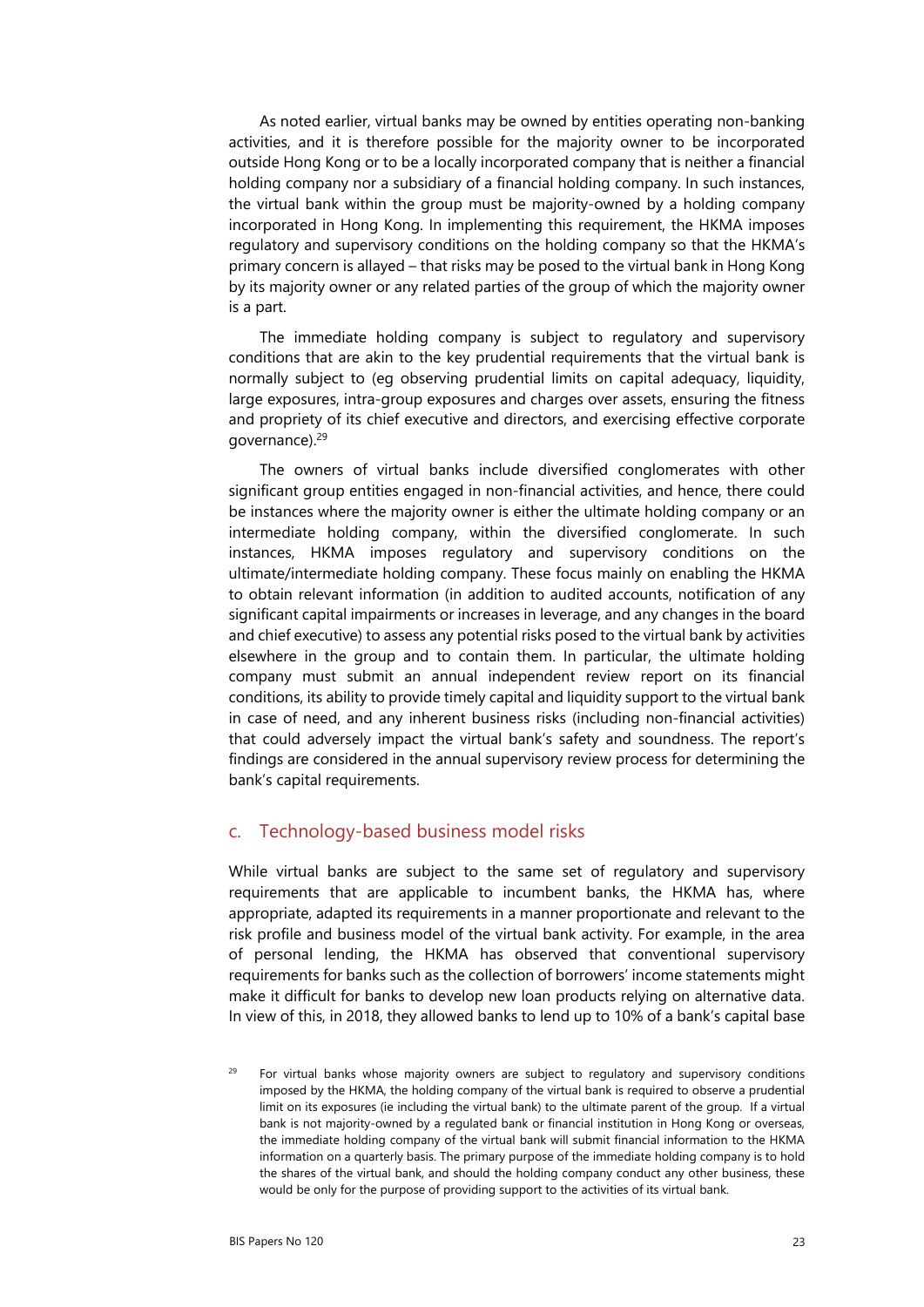for new personal lending. In this case, a departure from conventional lending practices was permitted. Subsequently in 2019, recognising that even these caps could be binding on virtual banks in their initial growth phase, the HKMA removed the 10% limit altogether, allowing banks to set their own limits for such new personal lending products.[30](#page-29-1) That said, banks are expected to discuss their plan with the HKMA before launching such new products.

The use of technology-based financial architecture often involves the rapid scaleup of operations. In its supervision of virtual banks, the HKMA regularly monitors the pace of business expansion, and focuses on ensuring that it is not so rapid as to put undue strains on the bank's systems and risk management capabilities. Particular attention is paid to the adequacy of the virtual banks' risk management and internal controls to manage the associated risks, including the banks' staff resourcing as well as its operational capacity to cope with a surge in account opening applications and customer transactions. Where necessary, the HKMA requires the virtual banks to engage an independent party to assess their risk management systems and internal controls before giving the green light to the launch of a major or novel business initiative.

The HKMA also requires that virtual bank applicants develop an exit plan so that, if necessary, the virtual bank can unwind its business operations in an orderly manner without causing disruption to the customers and the financial system. For example, the plan sets out the triggers for activating the exit plan, the process and procedures to be taken, the strategy for communicating with customers and other stakeholders (including the regulators), and the sources of funding and channels to be used for repaying depositors. The virtual banks must keep their exit plans under review.

The HKMA is aware that the introduction of virtual banks could create competitive pressures in the banking sector, which might cause banks to increase risk-taking, with an adverse effect on the stability of individual banks or even that of the entire banking sector. As the virtual banks are still in the early stages of operation, their impact on competition remains to be seen. That said, not long after banking licences were granted to the virtual banks, they introduced fee-less account opening, and accounts with no monthly fees or minimum balances. In response, a number of incumbent banks have also removed monthly or minimum balance fees for basic bank accounts. Thus far, the virtual banks are proving to be a source of competitive pressure, forcing incumbent banks to speed up their adoption of technologies and broaden their digital offerings.

Competition in the digital age can also reflect incentives to capture data and scale up rapidly to take advantage of network effects. The HKMA monitors whether virtual banks engage in predatory tactics (ie aggressively building market share at the expense of substantial losses in the early years of operation). In particular, the HKMA considers the preferential pricing offered by virtual banks in promotion campaigns, and also whether the bank's overall business strategy is sustainable, and if it has a credible plan to achieve profitability in the medium term.<sup>[31](#page-29-0)</sup>

Generally speaking, the HKMA does not interfere in the commercial decisions of individual banks. Its focus is rather on whether the pricing and sales practices adopted by banks might cause them to loosen their risk management standards, thus

<span id="page-29-1"></span> $30 \quad S$ ee www.hkma.gov.hk/media/eng/doc/key-information/guidelines-and-circular/2019/20190829e1.pdf.

<span id="page-29-0"></span> $31$  As an example, promotional schemes that are continued for only a brief period and offer an unsustainably high interest rate on initial deposits.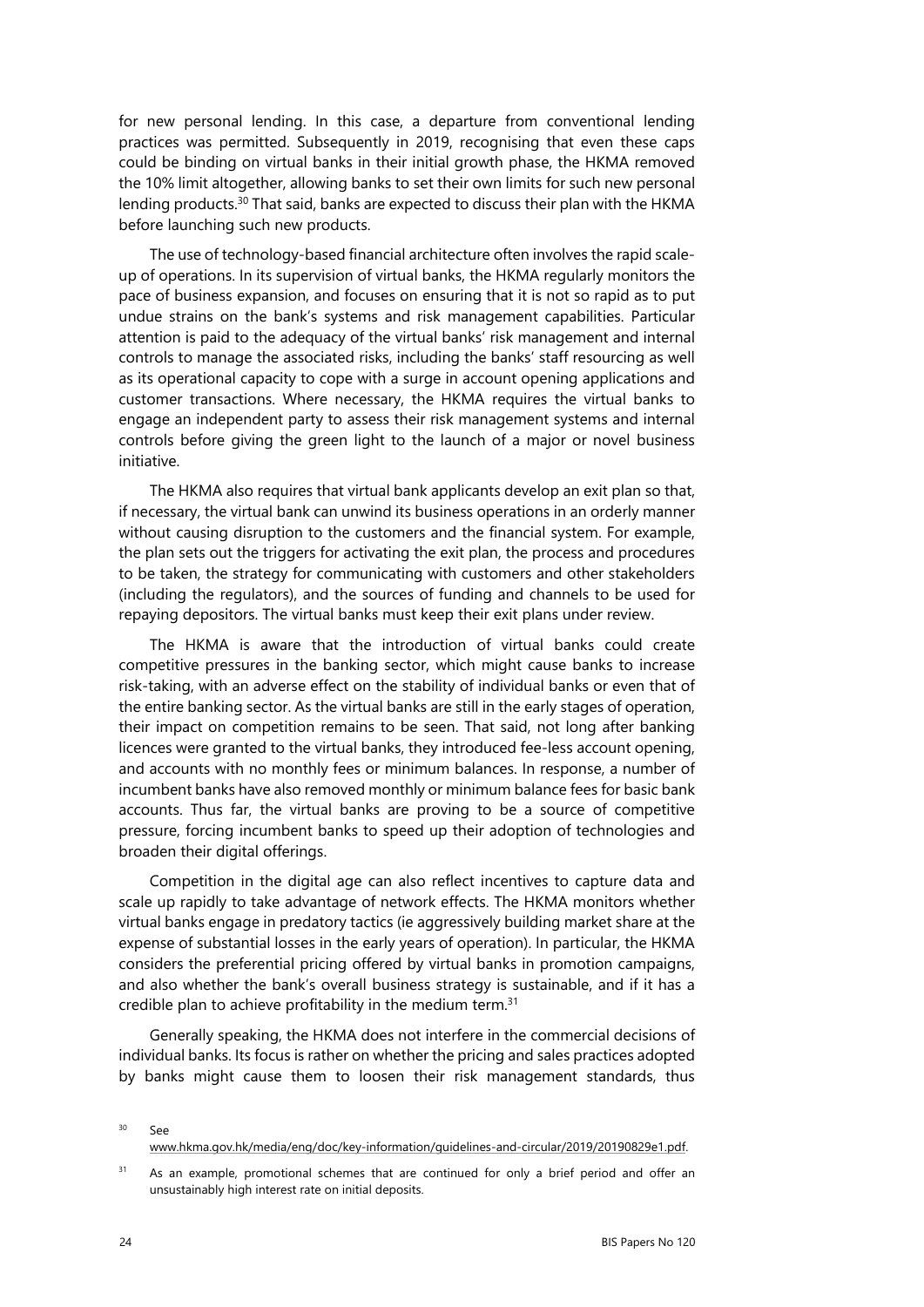adversely affecting the soundness of the individual bank or the banking system as a whole. Examples of actions that the HKMA might consider in response include requiring the virtual bank to slow or suspend its promotional campaigns, requiring the bank to commission an independent party to review its governance and internal controls, imposing a more stringent capital requirement, or restricting or suspending its business activities.

#### <span id="page-30-0"></span>d. Data governance

As discussed in Section 6, data provided on digital platforms can be invaluable for credit assessment, increasing access to credit and lowering the cost of existing credit lines for borrowers. Innovations such as machine learning and big data analytics, combined with cloud computing, facilitate the use of large, previously untapped data repositories. However, in the absence of an effective data governance framework, borrowers will be unable to derive many of the benefits outlined earlier as they are unable to exercise control over their data.

To make data-sharing more efficient and enable SMEs to efficiently use data generated by their digital activity for their own benefit, in 2020, the HKMA announced the Commercial Data Interchange (CDI), which is an integral part of HKMA's Fintech 2025 strategy. As the name suggests, the CDI focuses on commercial transactions. The first phase of the HKMA's proof-of-concept study focused on using trade-related data to facilitate trade finance and was completed by end-2020. The second phase, which focused on using payment data to facilitate alternative credit scoring, was completed in October 2021. The participants included financial institutions and data providers from the e-commerce, payment and telecommunications industries.

With CDI, instead of multiple one-to-one connections between data users (banks) and data providers, each bank and data provider will have a single connection to an interoperable platform, making data-sharing more efficient. As a secure system based on consent-to-share, the CDI, when operational, should follow the principles of purpose limitation, data minimisation and restrictions on storage in data-sharing. The CDI will enable a prospective SME borrower to authenticate their identity and consent, allowing the SME to provide relevant data – such as historical turnover, types of trade counterparty and credit performance – to lenders through the CDI platform. By improving credit analysis across a wide range of lenders, it should permit SMEs to benefit more from the data they generate (Graph 6). The CDI will be unveiled in full during the second half of 2022. At this stage, the CDI does not extend to individual consumers.

A key risk area identified by the HKMA with the advent of virtual banking is customer protection, including data privacy. The efficiencies in the collection and use of data can result not only in increased risk of consumer fraud and mis-selling, but also in potential privacy violations. To contain these risks, the CDI incorporates endto-end data encryption, among other safeguards. A governance framework will be announced when the CDI is officially launched to ensure that CDI users comply with the rules on cyber security and data protection. The HKMA has put in place measures to increase consumer protection in banks' open API initiatives, as well as in banks' use of data analytics and artificial intelligence.<sup>32</sup> These measures are designed to protect

<span id="page-30-1"></span>32 See [www.hkma.gov.hk/media/eng/doc/key-information/guidelines-and](http://www.hkma.gov.hk/media/eng/doc/key-information/guidelines-and-circular/2019/20191029e1.pdf)[circular/2019/20191029e1.pdf;](http://www.hkma.gov.hk/media/eng/doc/key-information/guidelines-and-circular/2019/20191029e1.pdf) [www.hkma.gov.hk/media/eng/doc/key-information/guidelines-and](http://www.hkma.gov.hk/media/eng/doc/key-information/guidelines-and-circular/2019/20191105e1.pdf)[circular/2019/20191105e1.pdf.](http://www.hkma.gov.hk/media/eng/doc/key-information/guidelines-and-circular/2019/20191105e1.pdf) Enhanced retrieval of e-statements, enhanced disclosure on digital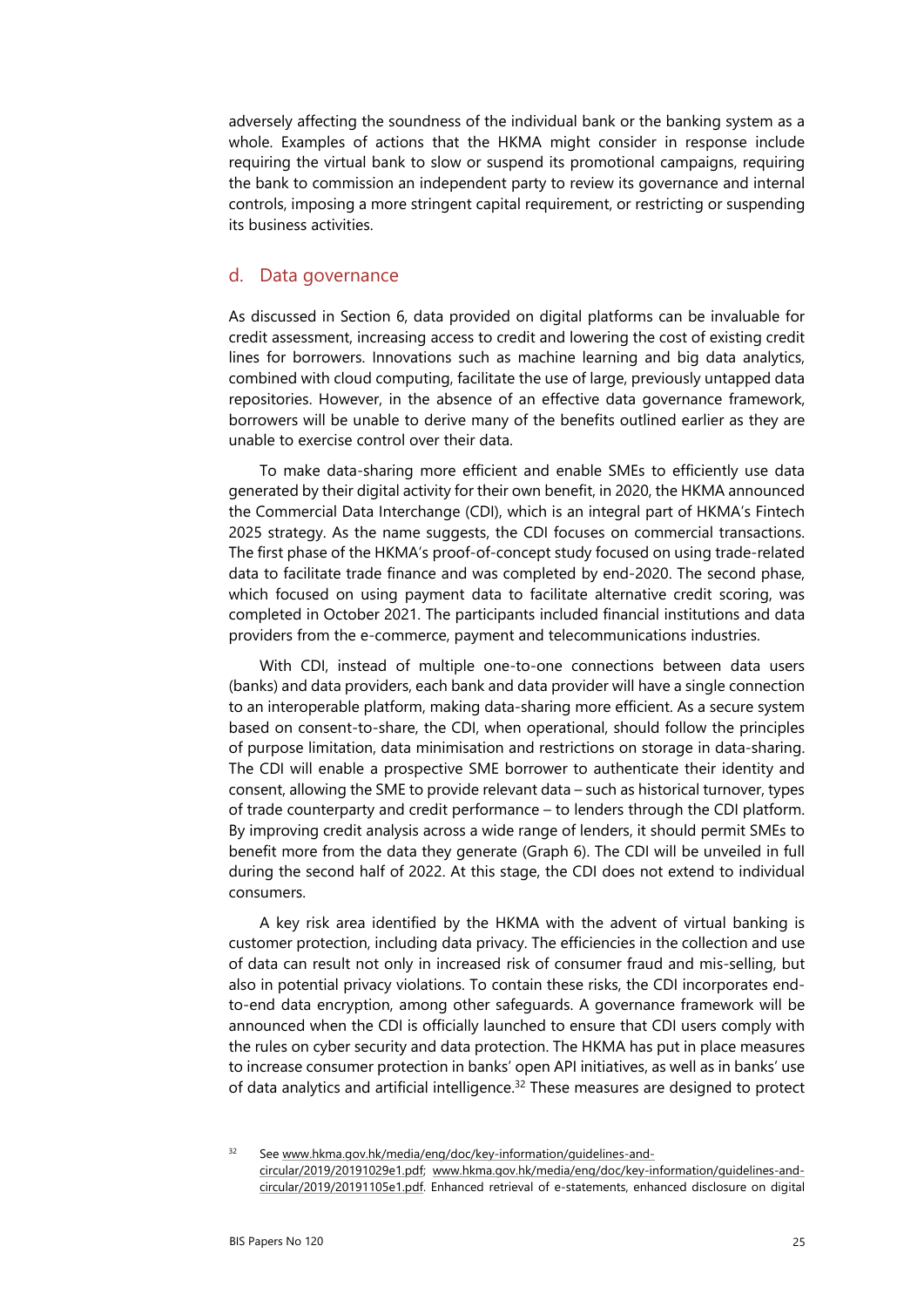customer interests irrespective of whether the bank provides the service directly or in partnership with third-party service providers.



To the extent that the introduction of the CDI makes up-to-date borrower data more readily available to lenders, some firms that might have been excluded due to a lack of collateral may still be in a position to access credit markets. The establishment of the CDI shows that the public sector can contribute to infrastructure that enhances the availability of data. At the same time, under the regulatory umbrella provided by the central bank, the CDI is designed to respect the principles of consent and data security.

Data governance platforms are being developed in several jurisdictions worldwide, with important differences in design. The recently launched Account Aggregator model in India has a consent-based data governance system – to collect, process and share data – that is open and interoperable and where consent is granular, revocable, auditable and secure. The system is anchored by consent managers, licensed by the Reserve Bank of India, who ensure that data subjects – in this case consumers and businesses – benefit from the data they create. This system offers important pointers for the CDI and other consent-based data-sharing systems for future adaptations. Other jurisdictions such as Singapore have also introduced platforms under central bank supervision to mitigate the trade-offs between privacy

platforms to reduce impulsive overborrowing, as well as procedures for following up on the mistransfer of funds have also been introduced.

Se[e www.hkma.gov.hk/media/eng/doc/key-information/guidelines-and-](http://www.hkma.gov.hk/media/eng/doc/key-information/guidelines-and-circular/2019/20190912e1.pdf)

[circular/2019/20190912e1.pdf;](http://www.hkma.gov.hk/media/eng/doc/key-information/guidelines-and-circular/2019/20190912e1.pdf) [www.hkma.gov.hk/media/eng/doc/key-information/guidelines-and](http://www.hkma.gov.hk/media/eng/doc/key-information/guidelines-and-circular/2020/20200904e1.pdf)[circular/2020/20200904e1.pdf;](http://www.hkma.gov.hk/media/eng/doc/key-information/guidelines-and-circular/2020/20200904e1.pdf) [www.hkma.gov.hk/media/eng/doc/key-information/guidelines-and](http://www.hkma.gov.hk/media/eng/doc/key-information/guidelines-and-circular/2019/20190125e1.pdf)[circular/2019/20190125e1.pdf.](http://www.hkma.gov.hk/media/eng/doc/key-information/guidelines-and-circular/2019/20190125e1.pdf)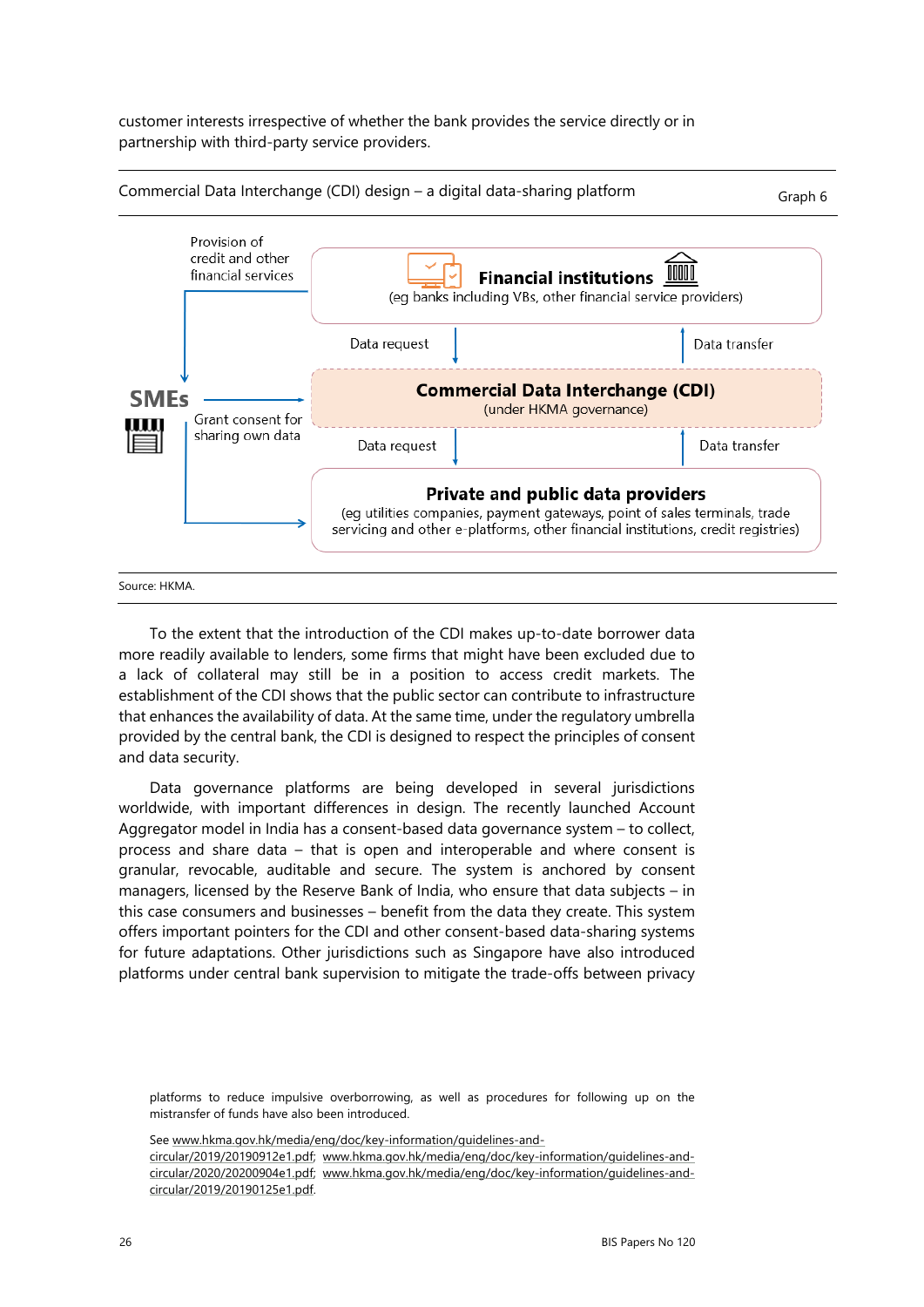and financial innovation in the sharing of data, with important differences in their design.[33](#page-32-3) 

#### <span id="page-32-0"></span>e. Systems, model and algorithm governance

To strike a balance between technological innovation and the interests of consumers, the HKMA advises banks to implement consumer protection measures that are commensurate with the risks involved. For instance, with regard to banks' open API initiatives, the HKMA issued a circular that banks should uphold the consumer protection principles set out in the Code of Banking Practice and comply with other regulatory requirements for their banking products and services. Banks must address all relevant consumer protection aspects such as fair treatment of customers, disclosure and transparency, protection against fraud, redress mechanisms, liability and settlement arrangement and the potential risk of misrepresentation.<sup>34</sup>

Furthermore, the HKMA has established some guiding principles for banks' big data analytics and artificial intelligence (BDAI) applications so that consumer protection and risk management aspects are addressed.<sup>35</sup> These cover:

- (i) for governance purposes, the board and senior management of banks remain accountable for all BDAI-driven decisions and processes. Accordingly, they should ensure that the BDAI models can be readily explained including any algorithms (ie no "black box" excuses). As part of the HKMA's supervisory work, banks have to demonstrate that their BDAI initiatives are consistent with the guiding principles, as well as that the relevant risks are managed.
- (ii) Banks should ensure that BDAI models produce objective, ethical and fair outcomes for customers, which includes, among others, allowing for the possibility of manual intervention to mitigate irresponsible lending decisions where necessary (eg in cases involving higher risks or impacts from automated decisions).

In addition, artificial intelligence (AI) models should be rigorously validated and continuously monitored to confirm their accuracy and appropriateness and to ensure that they continue to perform as intended. This is all the more important given the biases embedded in AI and data analytics that could work against financial inclusion. As described, the principles are deliberately high-level in nature as the HKMA is mindful that overly prescriptive or rigid requirements may inhibit the further

- <span id="page-32-3"></span><sup>33</sup> In 2020, the Monetary Authority of Singapore, together with other government bodies, introduced the Singapore Financial Data Exchange (SGFinDex), a managed online data-sharing consent system. India started sooner: the RBI established a framework for regulated data fiduciary entities called account aggregators as early as 2016. The architecture of the Indian model is common for credit to both businesses and consumers. Further, it has multiple licensed consent managers, and the data flowing through them are fully encrypted so that no one can gain access unless approved by the customer (see D'Silva et al (2019)). More generally, open banking initiatives that mandate datasharing among financial institutions and accredited third parties upon the customer request in jurisdictions such as the United Kingdom and European Union also give users more choice, enable new entrants, and drive the adoption of platforms. That said, individual jurisdictions may define open banking differently: see [Report on open banking and application programming interfaces \(APIs\)](https://www.bis.org/bcbs/publ/d486.pdf)  [\(bis.org\).](https://www.bis.org/bcbs/publ/d486.pdf)
- <span id="page-32-2"></span>See www.hkma.gov.hk/media/eng/doc/key-information/guidelines-andcircular/2019/20191029e1.pdf.
- <span id="page-32-1"></span>35 See [www.hkma.gov.hk/media/eng/doc/key-information/guidelines-and](http://www.hkma.gov.hk/media/eng/doc/key-information/guidelines-and-circular/2019/20191101e1.pdf)[circular/2019/20191101e1.pdf](http://www.hkma.gov.hk/media/eng/doc/key-information/guidelines-and-circular/2019/20191101e1.pdf) and [www.hkma.gov.hk/media/eng/doc/key-information/guidelines](https://www.hkma.gov.hk/media/eng/doc/key-information/guidelines-and-circular/2019/20191105e1.pdf)[and-circular/2019/20191105e1.pdf.](https://www.hkma.gov.hk/media/eng/doc/key-information/guidelines-and-circular/2019/20191105e1.pdf)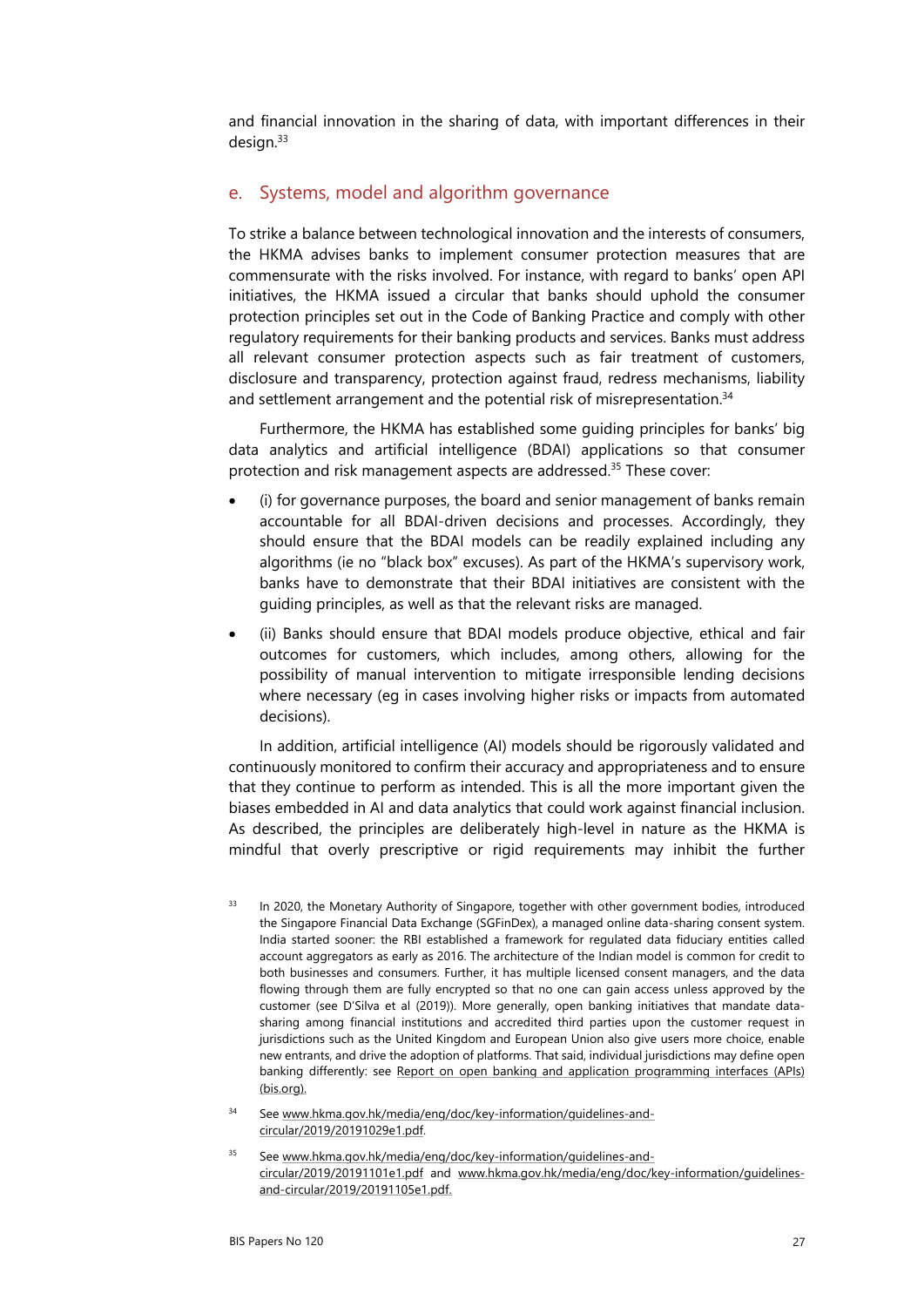development of AI-related technologies. For this reason, banks apply the principles in a manner that reflects the nature of their AI applications and the level of risks involved. Further, banks are expected to conduct model assessments at varied frequencies, in proportion to the nature of their AI models and the risk level.

# <span id="page-33-0"></span>8. Conclusions

While significant progress has been made over the last decade in increasing access to bank accounts, use of the financial system to save and borrow remains low. This is a problem not only for developing countries but for jurisdictions with high levels of education and income.

Technology holds the promise of closing this gap. Although individuals and small firms seeking credit have traditionally needed to post collateral or are uneconomical to pursue for many banks, the ever-expanding digital footprint of consumers and firms online and elsewhere creates data that can be used by banks as information capital to provide loans, lessening the dependence on collateral. At the same time, banks will be better able to serve low-margin, high-risk customers as the use of technology lowers transaction costs. More generally, the banking technology stack will enable different service providers to enter at various layers of the stack to use and reap the benefits of data. Our examination of the breadth of activity, diversity of customer demographics, and innovative mixture of ownership structure in virtual banks in Asia suggests that financial inclusion could take an important step forward.

In the past, individuals and firms often used only one bank for all their financial needs, although competition in the provision of financial services has increased over time. Increased digitalisation of banking has taken this competition one step further. By means of an unbundled banking stack, financial services can be provided across more platforms, offering a wider variety of financial products to an increasing share of the population, but also settling in fiat money inside the regulated system.

The transformational impact of public initiatives is evident in developments in Asia, including Hong Kong. The HKMA has defined a regulatory framework for virtual banks that seeks the benefits – of fostering innovation and inclusion – from allowing diverse ownership structures in which big tech/fintech companies as well as non-bank financial institutions can take controlling stakes. At the same time, in addition to maintaining activity-based regulatory objectives, the HKMA also considers the risks posed by technology to individual banks and the financial system that come with the participation of large technological companies with no previous financial sector experience.

The indispensability of data in the new banking model raises the importance of data privacy standards that mitigate any risks to the customer's security and privacy. While this is work in progress for most jurisdictions, it is key that open, nondiscriminatory and interoperable systems are put in place. One solution to the problem – seen in India and Singapore, as well as under development in Hong Kong – is to create a platform under central bank supervision that facilitates the sharing of personal data with financial service providers, but only with the consent of the customers. At present, the system under development in Hong Kong will apply only to commercial transactions. Supervision of the consent-sharing platforms by the central bank is intended to ensure that the principles of consumer protection and content are maintained, together with data security.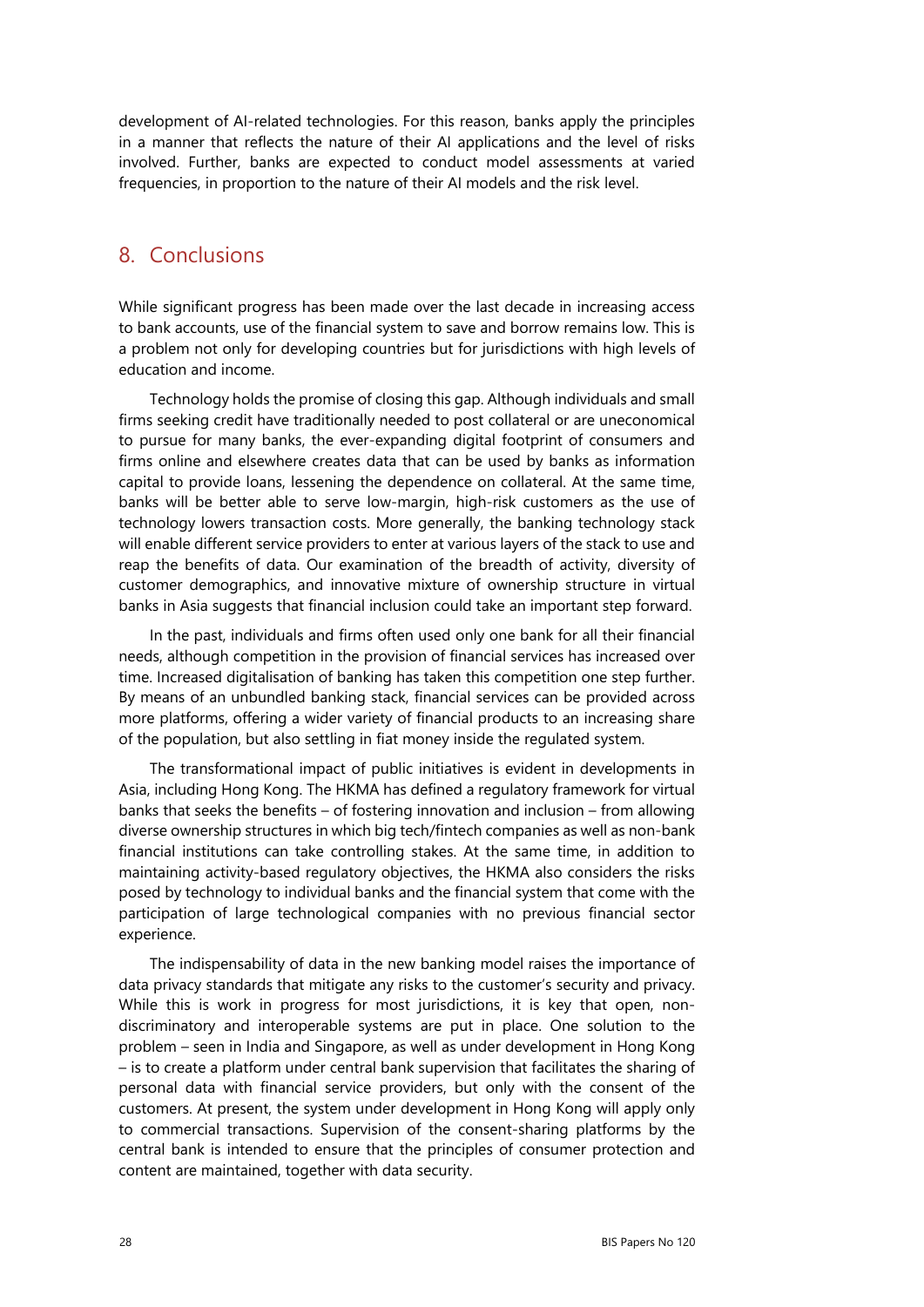The transition to and growing reliance on information capital underscore several key challenges for virtual banks: the validity of data and the attendant stringent monitoring and assessment of borrowers necessary for unsecured lending. For debt resolution regimes that subject virtual and brick-and-mortar banks to the same regulations, unsecured lending, particularly for non-recourse loans, puts lenders at a higher risk of loss than those extending collateralised lending. To keep potential losses to a minimum, virtual banks have relied on strong monitoring, including more frequent and multi-dimensional inputs for credit assessment, and the provision of bespoke loans that better meet borrower repayment abilities. The net result from this transition from tangible collateral to information capital is thus greater reliance on information-gathering and a more continuous and vigorous assessment of users' credit profiles.

The complete array of side effects on the financial system from the new model of banking has not been covered in this report.<sup>36</sup> How these might work over the full business cycle, and whether the reduced term of loans combined with the reduced reliance on physical collateral will mitigate or amplify financial system procyclicality, is an open question. Data-based credit allocation might diminish the value of relationships between borrowers and their bankers, which in other contexts have been shown to increase banks' capacity to handle crises and the financial restructuring of borrower obligations ex post. New entrants to the financial ecosystem will be in both competitive and complementary relationships with incumbent banks. While virtual banks are likely to lead the way in this technological transformation, incumbent banks will seek to manage the burden of their IT legacy systems and complex organisational structures to close the gap. Ideally, when granted control of their own data, consumers will be able to choose from the best of both worlds.

<span id="page-34-0"></span><sup>&</sup>lt;sup>36</sup> For an early example of in-depth analysis, see Basel Committee on Banking Supervision (2018).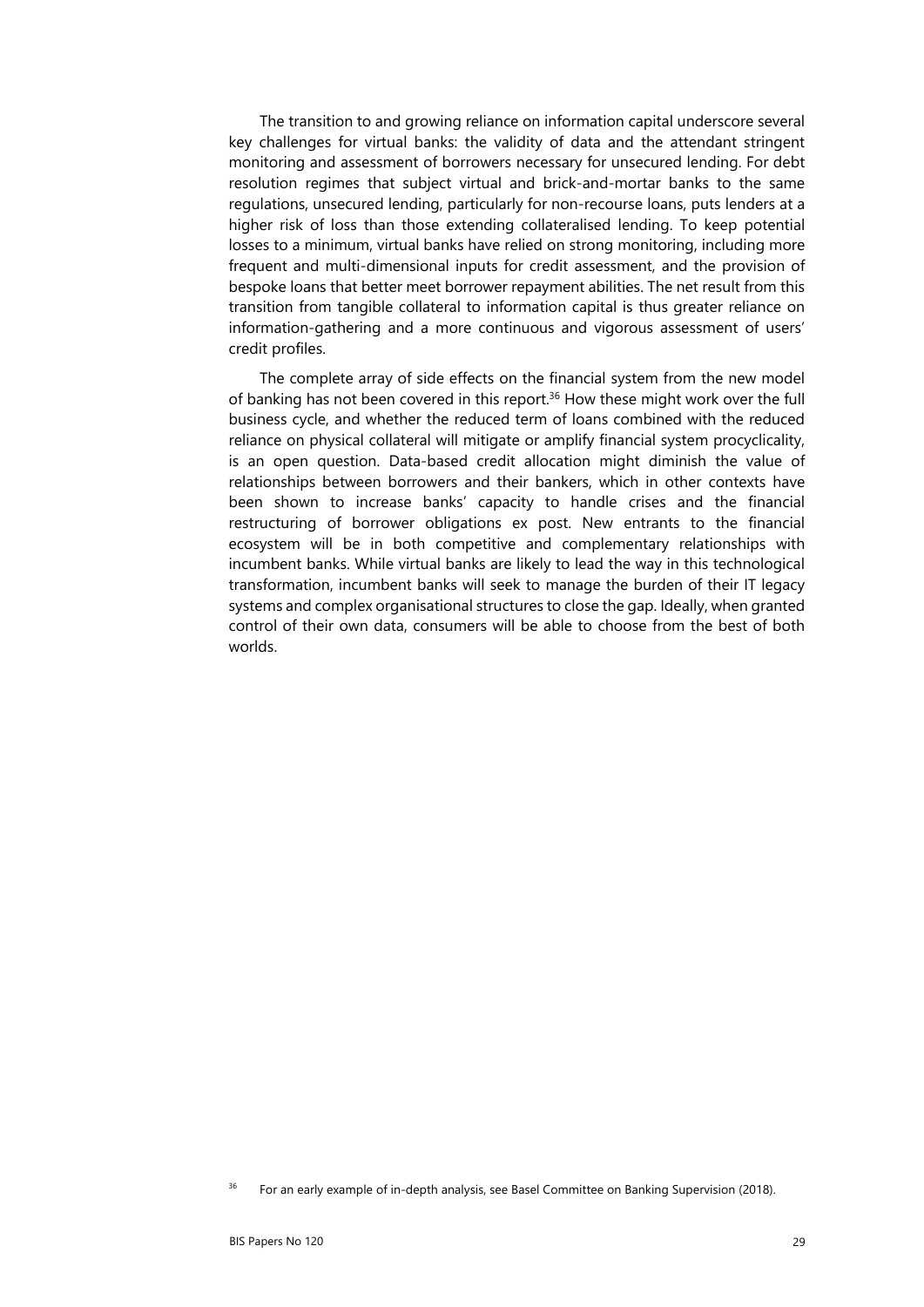# <span id="page-35-0"></span>9. References

Angwin, J, J Larson, S Mattur and L Kirchner (2016): "Machine bias", *ProPublica*, 23 May, [www.propublica.org/article/machine-bias-risk-assessments-in-criminal](http://www.propublica.org/article/machine-bias-risk-assessments-in-criminal-sentencing)[sentencing.](http://www.propublica.org/article/machine-bias-risk-assessments-in-criminal-sentencing) 

Armantier, O, S Doerr, J Frost, F Andreas and K Shue (2021): "Whom do consumers trust with their data? US survey evidence", *BIS Bulletin*, no 42, May 2021.

Ayyagari, M, P Juarros, M Martinez Peria and S Singh (2016): "Access to finance and job growth: firm-level evidence across developing countries", *Policy Research Working Papers*, no 7604, World Bank.

Bahaj, S, A Foulis and G Pinter (2020): "Home values and firm behavior", *American Economic Review*, vol 110, no 7, pp 2225–70.

Bank for International Settlements (BIS) (2019): *Annual Economic Report*, Chapter 3: "Big tech in finance: opportunities and risks".

——— (2020): *Annual Economic Report*, Chapter 3: "Central banks and payments in the digital era".

——— (2021): *Annual Economic Report*, Chapter 3: "CBDCs: an opportunity for the monetary system".

Basel Committee on Banking Supervision (2019): "Report on open banking and application programming interfaces", November.

- (2018): "Sound Practices: Implications of fintech developments for banks and bank supervisors", February.

Beaumont, P, H Tang and E Vansteenberghe (2021): "The role of fintech in small business lending: evidence from France", *Bank of France Working Paper*.

Berg, T, V Burg, A Gombović and M Puri (2020): "On the rise of fintechs: credit scoring using digital footprints", *Review of Financial Studies*, vol 33, pp 2845–97.

Campello, M and M Larrain (2016): "Enlarging the contracting space: collateral menus, access to credit, and economic activity", *Review of Financial Studies*, vol 29, pp 349-83.

Carrière-Swallow, Y, V Haksar and M Patnam (2021): "India's approach to open banking: some implications for financial inclusion", *IMF Working Papers*, no 2021/052, February.

Carstens, A (2019): "Data and technology: embracing innovation", keynote speech, 55th SEACEN Governors' Conference and High-level Seminar, Singapore, November 2019.

Carstens, A, S Claessens, F Restoy and H S Shin (2021): "Regulating big techs in finance", *BIS Bulletin*, no 45, August.

Chen, M, Q Wu and B Yang (2019): "How valuable Is fintech innovation?", *Review of Financial Studies*, vol 32, pp 2062–106.

Claessens, S, T Glaessner and D Klingebiel (2002): "Electronic finance: reshaping the financial landscape around the world", *Journal of Financial Services Research*, vol 22, pp 29–61.

Cornelli G, J Frost, L Gambacorta, R Rau, R Wardrop and T Ziegler (2020): "Fintech and big tech credit: a new database", *BIS Working Papers*, no 887, September.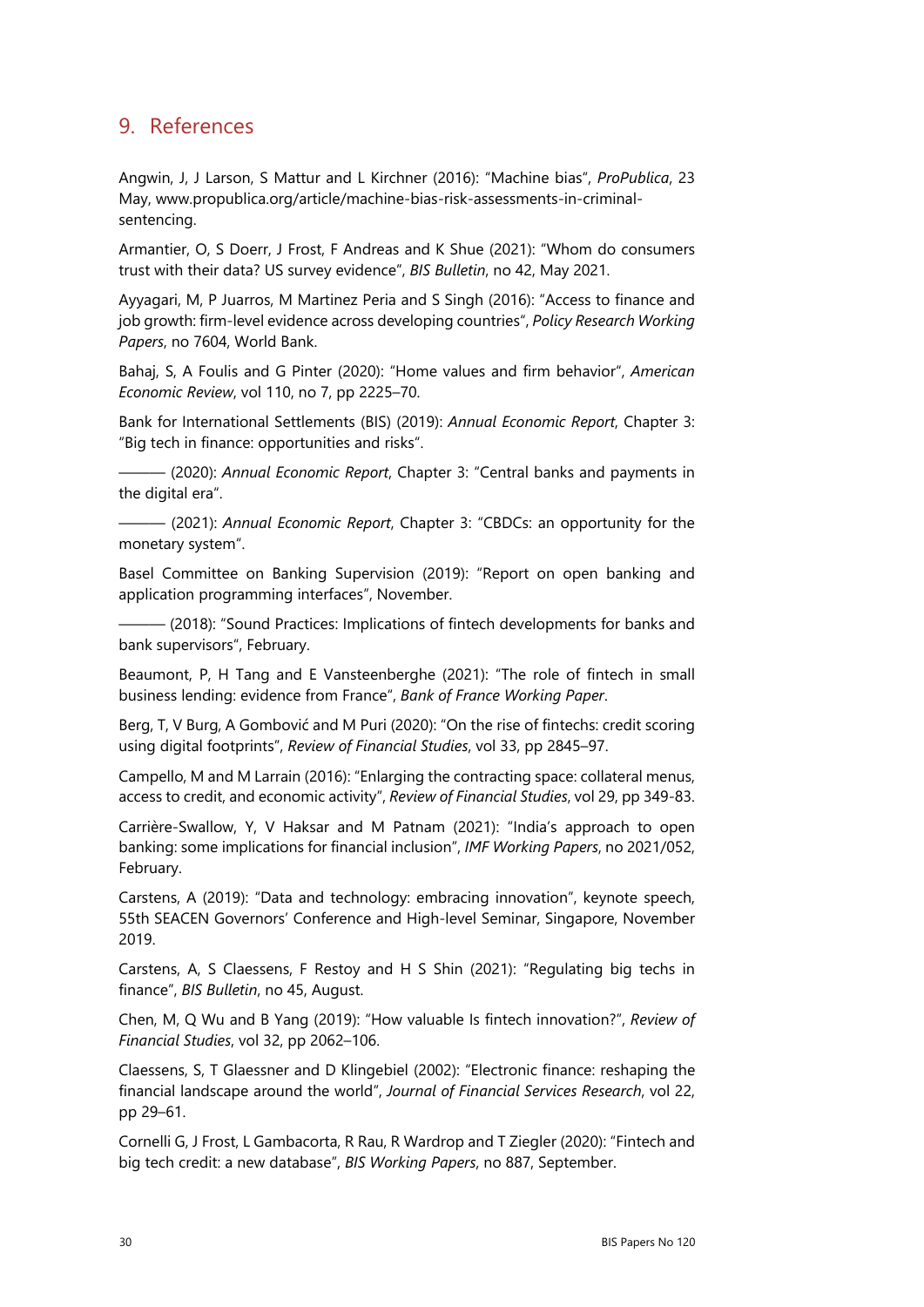Croxson K, J Frost, L Gambacorta, T Valletti (2022): "Platform-based business models and financial inclusion", *BIS Working Papers*, no 986, January.

Demirgüç-Kunt, A, S Ansar, J Hess, L Klapper and D Singer (2018): *The Global Findex Database 2017: Measuring financial inclusion and the fintech revolution*, World Bank.

——— (2018): *The little data book on financial inclusion*, World Bank.

D'Silva, D, Z Filková, F Packer and S Tiwari (2019): "The design of digital financial infrastructure: lessons from India", *BIS Papers*, no 106, December.

Duflos, E and L Klapper (2015): "New accounts in China drive global financial inclusion figures", *World Bank Blogs*, June, [https://blogs.worldbank.org/eastasiapacific/new](https://blogs.worldbank.org/eastasiapacific/new-accounts-china-drive-global-financial-inclusion-figures)[accounts-china-drive-global-financial-inclusion-figures.](https://blogs.worldbank.org/eastasiapacific/new-accounts-china-drive-global-financial-inclusion-figures)

Erel, I and J Liebersohn (2020): "Does fintech substitute for banks? Evidence from the Paycheck Protection Program", *NBER Working Papers*, no 27659, December.

Fenwick, M, J McCahery and E Vermeulen (2017): "Fintech and the financing of entrepreneurs: from crowdfunding to marketplace lending", *TILEC Discussion Papers*, no 2017-25.

Feyen, E, J Frost, L Gambacorta, H Natarajan and M Saal (2021): "Fintech and the digital transformation of financial services: implications for market structure and public policy", *BIS Papers*, no 117, July.

Financial Stability Board (FSB) (2019): *Evaluation of the effects of financial regulatory reforms on small and medium-sized enterprise (SME) financing*, consultative document, June.

Frost J, L Gambacorta, Y Huang, H S Shin and P Zbinden (2019): "Big tech and the changing structure of financial intermediation", *Economic Policy*, vol 34, no 100, pp 761–99.

Gambacorta L, Y Huang, Z Li, H Qiu and S Chen (2020): "Data vs collateral", *BIS Working Papers*, no 881.

Ghosh, P, B Vallee and Y Zeng (2021): "Fintech lending and cashless payments", *Harvard Business School Working Papers*, February.

He, Z, J Huang and J Zhou (2020): "Open banking: credit market competition when borrowers own the data", *NBER Working Papers*, no 28118, November.

Holmstrom, B and J Tirole (1997): "Financial intermediation, loanable funds, and the real sector", *Quarterly Journal of Economics*, vol 112, no 3, pp 663–91.

Hong Kong Institute of Monetary and Financial Research (HKIMR) (2020): "Adoption and innovation in the Hong Kong Banking industry", May.

Kleinberg, J, S Mullainathan and M Raghavan (2017): "Inherent trade-offs in the fair determination of risk scores", *Computer Science*, vol 67.

Moenjak, T and V Santiprabhob (2021): "Regulating big tech and non-bank financial services in the digital era", *Central Banking*, April.

McKinsey & Company (2021): "Joining the next generation of digital banks in Asia".

 $-$  (2019): "Tackling bias in artificial intelligence (and in humans)".

McKinsey Global Institute (2021): "Disrupting the disruptors: Business building for banks".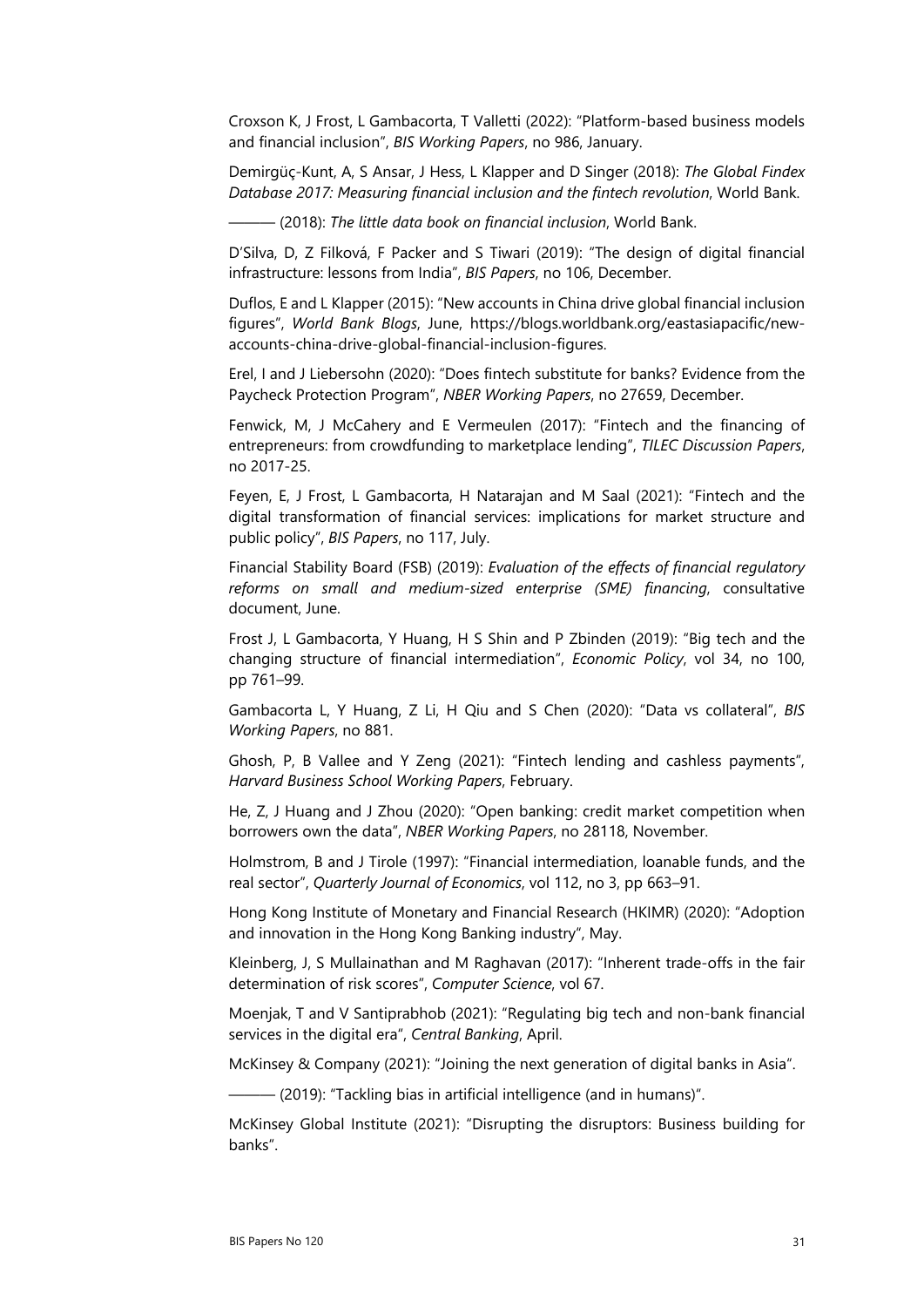Menkhoff, L, D Neuberger and O Rungruxsirivorn (2021): "Collateral and its substitutes in emerging markets' lending", *Journal of Banking & Finance*, vol 36, no 3, pages 817–34.

Parlour, C, U Rajan and H Zhu (2020): "When FinTech competes for payment flows", working paper, [https://ssrn.com/abstract=3544981.](https://ssrn.com/abstract=3544981) 

Phadke, S (2021): "Can digital currencies and crypto investors help close India's SME financing gap", ProductNation blog, iSPIRT, April, [https://pn.ispirt.in/can-digital](https://pn.ispirt.in/can-digital-currencies-and-crypto-investors-help-close-indias-sme-financing-gap/)[currencies-and-crypto-investors-help-close-indias-sme-financing-gap/.](https://pn.ispirt.in/can-digital-currencies-and-crypto-investors-help-close-indias-sme-financing-gap/)

Restoy, F (2021): "Fintech regulation: how to achieve a level playing field", Financial Stability Institute, *Occasional Papers*, no 17, February.

Stulz, R (2019): "Fintech, bigtech, and the future of banks", *Journal of Applied Corporate Finance*, vol 31, no 4, November.

Tam, K Y (2021): "Fintech, Artificial Intelligence and Machine Learning", lecture at the Hong Kong Academy of Finance (AoF), April.

Yue, E (2020): "What's next in our fintech journey", keynote speech at the Hong Kong FinTech Week 2020, November.

Zhai, K (2021): "China orders tech giants to unbundle financial services", *Wall Street Journal*, 30 April.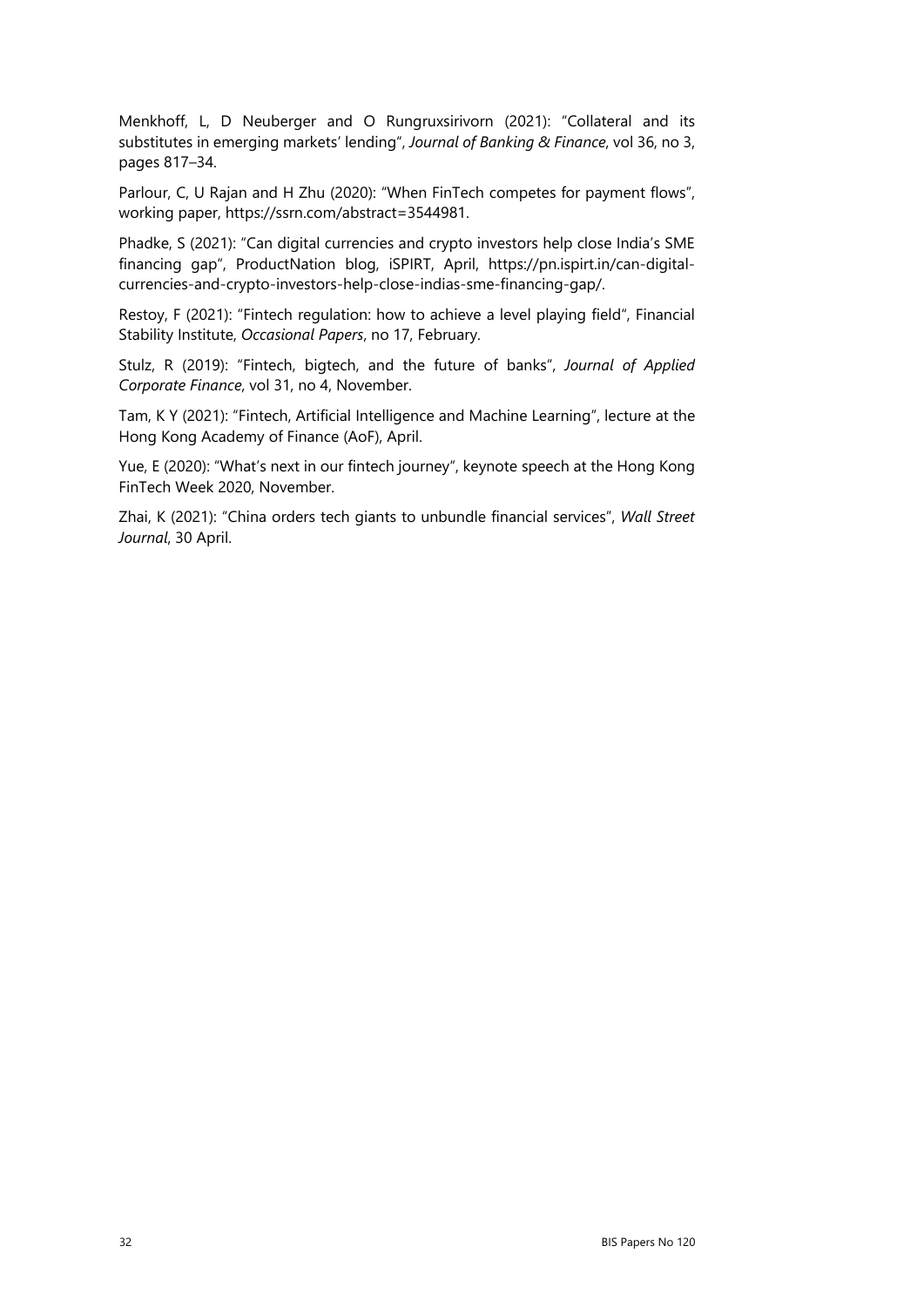# <span id="page-38-0"></span>10. Annex

| Utilisation of the financial system (per cent) <sup>1</sup> | Annex Table 1 |
|-------------------------------------------------------------|---------------|
|-------------------------------------------------------------|---------------|

|                                  | 2011             | 2014    | 2017           |
|----------------------------------|------------------|---------|----------------|
| G20 (20 economies)               | 20               | 25      | 26             |
| Argentina                        | 5                | $\,6\,$ | $\overline{7}$ |
| Brazil                           | $\,8\,$          | 12      | 12             |
| Canada                           | 37               | 45      | 47             |
| Germany                          | 34               | 38      | 37             |
| Euro area                        | 26               | 32      | 33             |
| France                           | 34               | 34      | 33             |
| United Kingdom                   | 28               | 37      | 41             |
| Italy                            | $10\,$           | 24      | 31             |
| Mexico                           | $\overline{7}$   | 12      | 8              |
| Russia                           | $\boldsymbol{9}$ | 13      | 14             |
| Saudi Arabia                     | $10\,$           | 14      | 13             |
| Turkey                           | $\sqrt{4}$       | 15      | 18             |
| <b>United States</b>             | 35               | 39      | 46             |
| South Africa                     | 15               | 22      | 16             |
| Australia <sup>2</sup>           | 39               | 42      | 41             |
| China <sup>2</sup>               | 20               | 25      | 22             |
| India <sup>2</sup>               | $10$             | $10$    | 13             |
| Japan <sup>2</sup>               | 29               | 34      | 35             |
| Korea <sup>2</sup>               | 32               | 35      | 36             |
| Indonesia <sup>2,3</sup>         | 12               | $20\,$  | 19             |
| ACC (12 economies)               | 26               | 29      | 29             |
| Hong Kong SAR <sup>3</sup>       | 25               | 29      | 30             |
| New Zealand <sup>3</sup>         | 44               | 52      | 49             |
| Malaysia <sup>3</sup>            | 23               | 27      | 25             |
| Philippines <sup>3</sup>         | 13               | 13      | 11             |
| Singapore <sup>3</sup>           | 34               | $30\,$  | 41             |
| Thailand <sup>3</sup>            | 31               | 28      | 27             |
| ASEAN <sup>4</sup> (9 economies) | 26               | 29      | 29             |
| Cambodia                         | $10\,$           | 16      | 16             |
| Lao PDR                          | 19               |         | 13             |
| Myanmar                          |                  | 14      | 14             |
| Vietnam                          | 12               | $17\,$  | $18\,$         |

<sup>1</sup> Simple average of the share of adults that saved money in a financial institution and the shares of adults that borrowed money from a financial institution.  $2$  ACC countries.  $3$  ASEAN countries.  $4$  Data for Brunei are not available.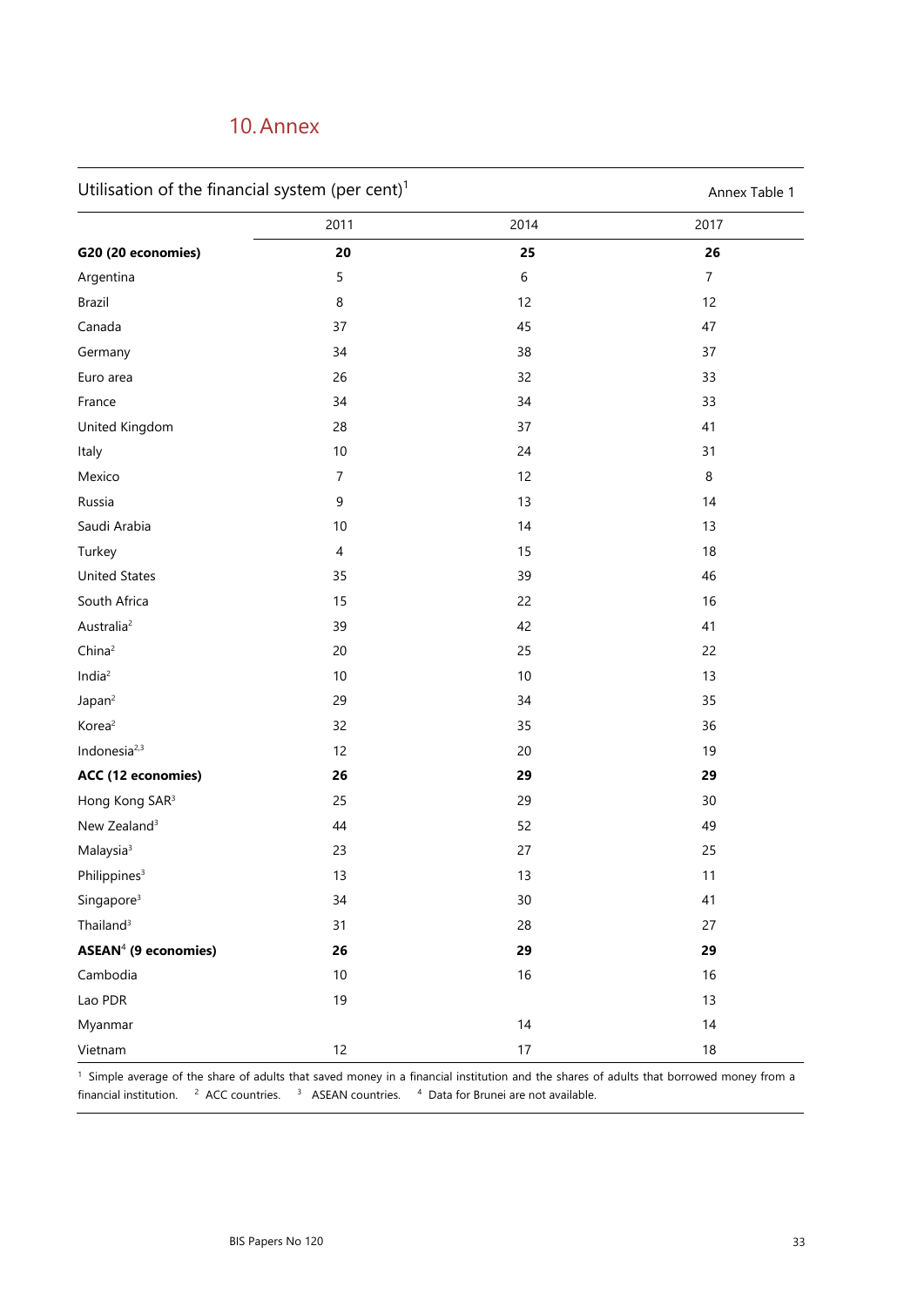### Firm loan markets are also underdeveloped, with outsized dependence on collateral

In per cent of adults (age 15+) Annex Table 2

| $\bullet$                         | Percent of<br>firms with<br>bank<br>account | Percent of<br>firms with<br>bank loan<br>/line of<br>credit | Percent of<br>firms using<br>banks to<br>finance<br>investments | Percent of<br>loans<br>requiring<br>collateral | Value of<br>collateral<br>needed for a<br>loan (percent<br>of the loan<br>amount) | Percent of<br>firms<br>identifying<br>access to<br>finance as<br>major<br>constraint |
|-----------------------------------|---------------------------------------------|-------------------------------------------------------------|-----------------------------------------------------------------|------------------------------------------------|-----------------------------------------------------------------------------------|--------------------------------------------------------------------------------------|
| Global aggregate <sup>2</sup>     | 89                                          | 29                                                          | 25                                                              | 71                                             | 191                                                                               | 13                                                                                   |
| Advanced economies <sup>3</sup>   | 97                                          | 30                                                          | 39                                                              | 59                                             | 111                                                                               | 12                                                                                   |
| Emerging economies $3$            | 90                                          | 29                                                          | 24                                                              | 72                                             | 203                                                                               | 11                                                                                   |
| Developing economies <sup>4</sup> | 76                                          | 21                                                          | 16                                                              | 88                                             | 235                                                                               | 28                                                                                   |

<sup>1</sup> The numbers are averages of the latest available survey results from all economies in each group weighted by economies' GDP (constant 2010 US dollar) at year-end 2017. GDP numbers are from the World Bank.  $2$  All countries include 130 countries with latest available records on or after 2010 in the Survey database. <sup>3</sup> Refer to BIS classification (https://stats.bis.org/statx/srs/table/f1.2) for Advanced economies and Emerging market economies. 4 Developing economies refers to "low-income developing countries" according to IMF classification in Fiscal Monitor Reports: www.imf.org/en/Publications/FM/Issues/2021/03/29/fiscal-monitor-april-2021.

Sources: The World Bank Enterprise Survey under Finance Topic, www.enterprisesurveys.org/en/data/exploretopics/finance.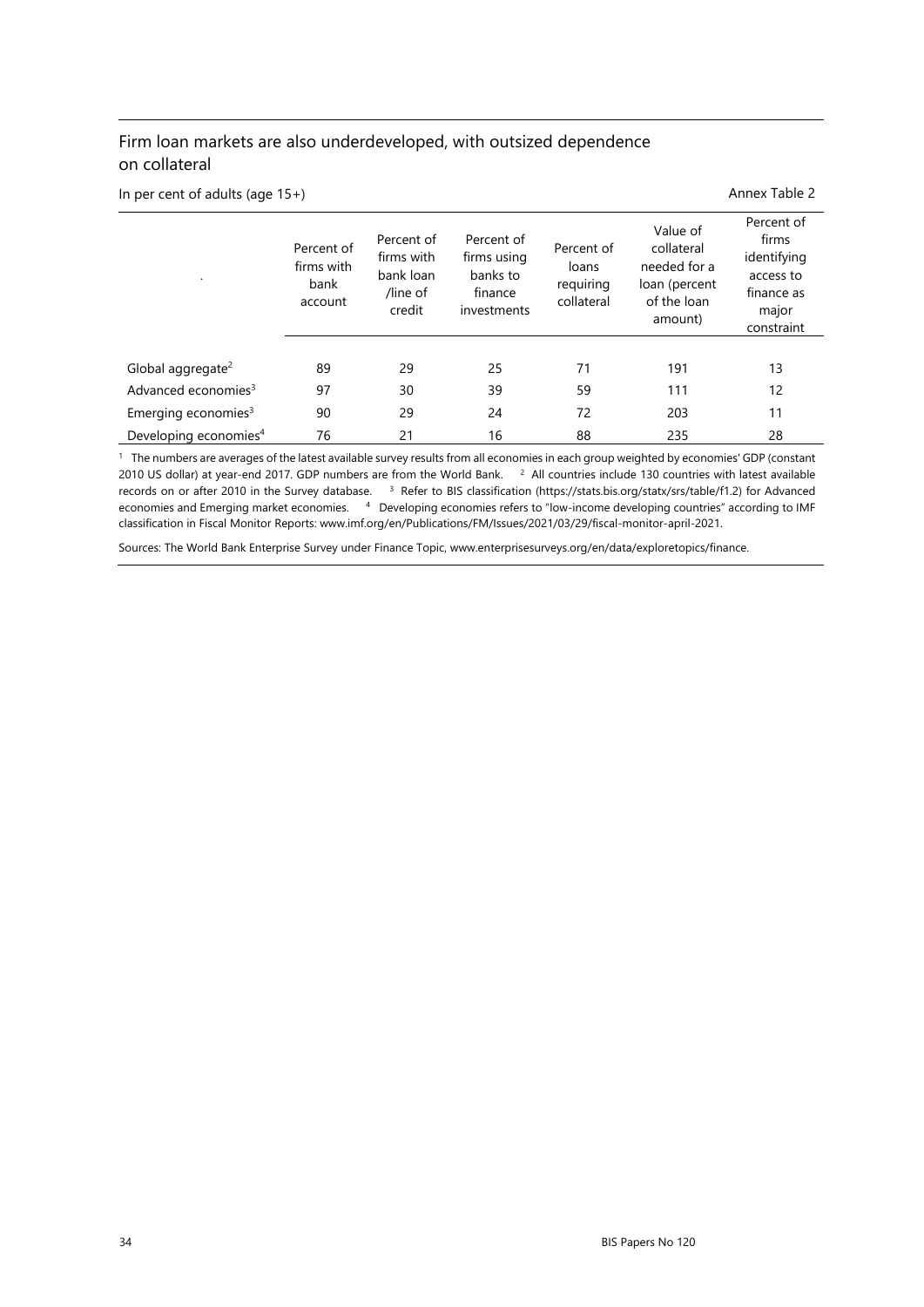### HKIMR Survey: Adoption of Technology/Innovations

| (applied or plan to apply to a limited or full extent) | Annex Table 3 |
|--------------------------------------------------------|---------------|
|--------------------------------------------------------|---------------|

|                                 | Retail | Foreign          | Virtual |
|---------------------------------|--------|------------------|---------|
| <b>Big data/AL</b>              |        |                  |         |
| ML                              | 89     | 68               | 100     |
| Robo                            | 83     | 53               | 88      |
| RegTech                         | 67     | 74               | 88      |
| <b>Mobile</b>                   |        |                  |         |
| Digital Wallets                 | 44     | 21               | 75      |
| Mobile Bank                     | 100    | 68               | 100     |
| <b>Distributed computing</b>    |        |                  |         |
| DLT                             | 72     | 63               | 88      |
| Cryptography                    |        |                  |         |
| Digital currencies              | 11     | 32               | 25      |
| ID/authentication               | 94     | 68               | 88      |
| <b>Smart Contracts</b>          | 72     | 47               | 88      |
| Cloud, open API                 |        |                  |         |
| Cloud                           | 94     | 63               | 100     |
| Open APIs                       | 100    | 53               | 100     |
| <b>Marketplace platforms</b>    |        |                  |         |
| Crowdfunding                    | 11     | $\boldsymbol{0}$ | 38      |
| Lending marketplaces            | 22     | 5                | 50      |
| Savings/deposit<br>marketplaces | 33     | 16               | 50      |

Source: HKIMR, *Adoption and Innovation in the Hong Kong Banking Industry*, May 2020.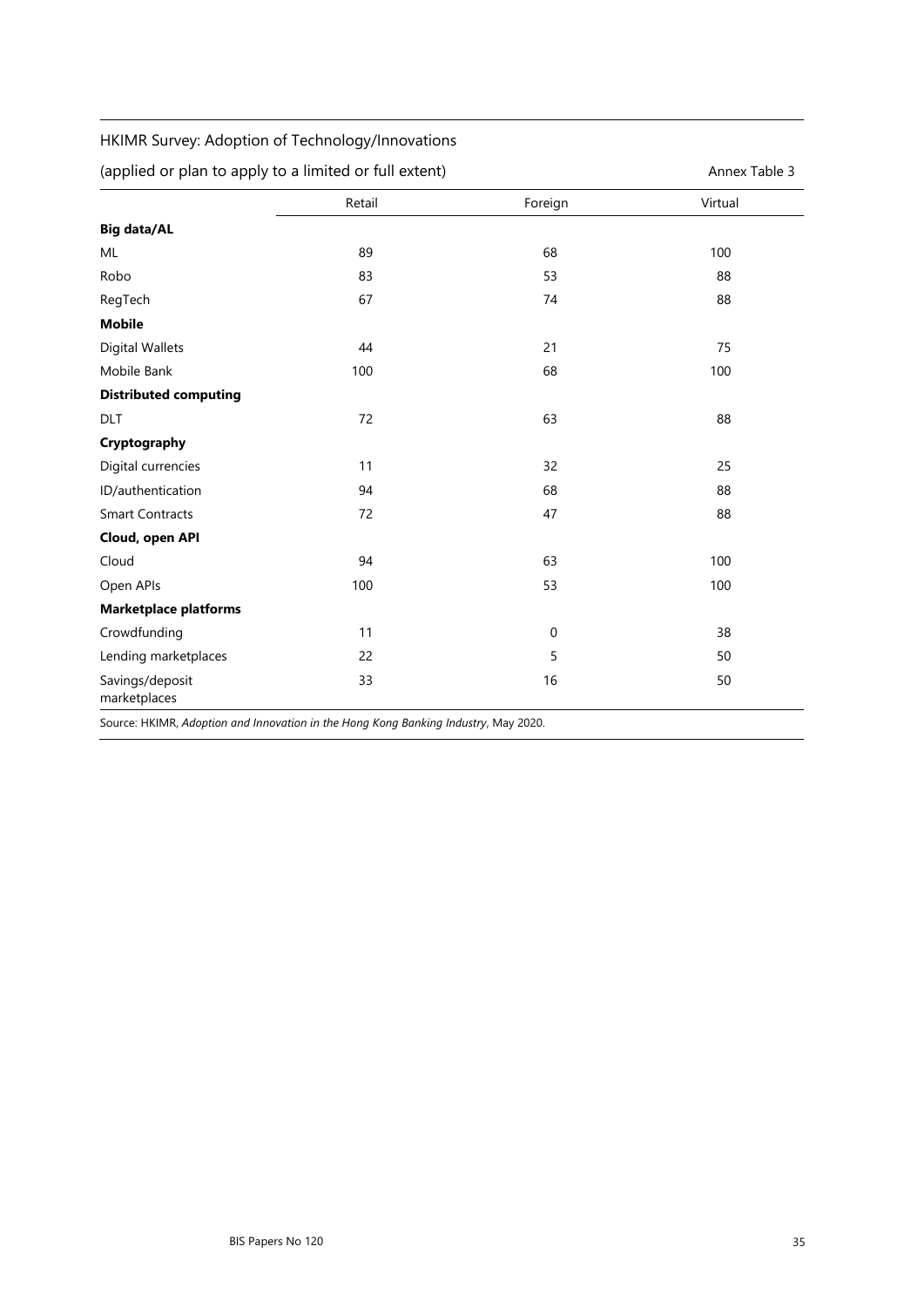| HKIMR Survey: Motivation for adoption of technology |        |         |               |  |  |
|-----------------------------------------------------|--------|---------|---------------|--|--|
|                                                     |        |         | Annex Table 4 |  |  |
| Share of respondents (%) <sup>1</sup>               | Retail | Foreign | Virtual Bank  |  |  |
| <b>Customer-related</b>                             |        |         |               |  |  |
| Increase customer base                              | 100    | 63      | 100           |  |  |
| Improve retention                                   | 100    | 79      | 100           |  |  |
| <b>Cost-related</b>                                 |        |         |               |  |  |
| Reduce staff costs                                  | 56     | 58      | 75            |  |  |
| Reduce overhead & rentals                           | 39     | 32      | 75            |  |  |
| Reduce compliance costs                             | 56     | 58      | 88            |  |  |
| Reduce credit costs                                 | 72     | 42      | 100           |  |  |
| <b>Improve efficiency</b>                           | 94     | 79      | 100           |  |  |
| <b>Revenue-related</b>                              |        |         |               |  |  |
| Expand product                                      | 94     | 53      | 100           |  |  |
| Improve opportunities                               | 89     | 58      | 100           |  |  |
| <b>Others</b>                                       |        |         |               |  |  |
| Respond to increased<br>competition                 | 94     | 58      | 88            |  |  |
| Cyber/IT security                                   | 94     | 68      | 100           |  |  |
| Mitigate fraud                                      | 78     | 63      | 100           |  |  |
| Revamp legacy                                       | 72     | 68      | 25            |  |  |

<sup>1</sup> Share of respondents reported "Important" or "Very important".

Source: HKIMR, *Adoption and Innovation in the Hong Kong Banking Industry*, May 2020.

36 BIS Papers No 120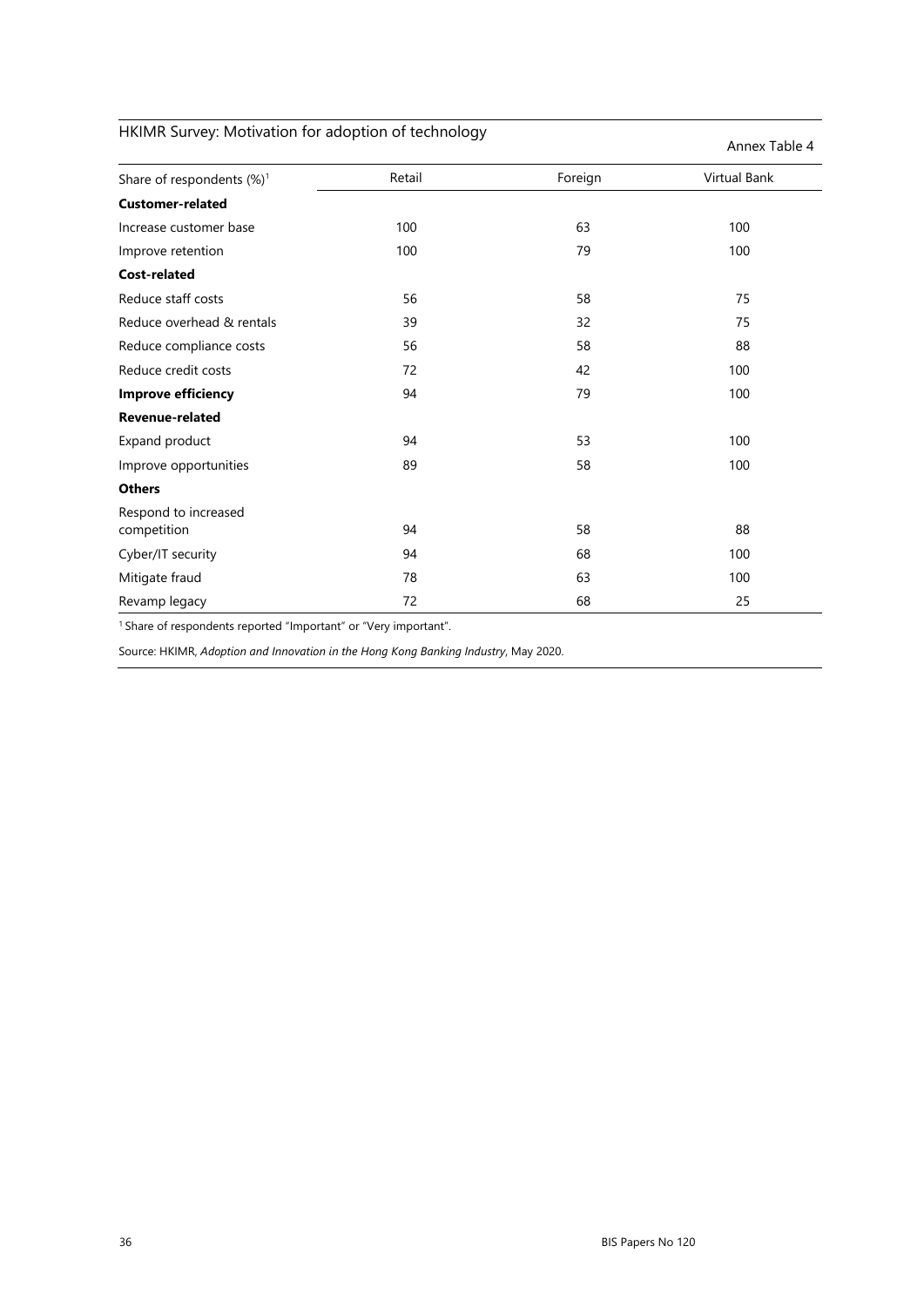| manda services and operations   | <b>ATTICA TODIC J</b> |                  |         |
|---------------------------------|-----------------------|------------------|---------|
|                                 | Retail                | Foreign          | Virtual |
| <b>Financial services</b>       |                       |                  |         |
| Savings/deposit account         | 100                   | 73               | 100     |
| Payment fund                    | 94                    | 75               | 100     |
| FX transfer/remit               | 94                    | 75               | 100     |
| Personal finance                | 100                   | $\boldsymbol{0}$ | 100     |
| Mortgage loans                  | 82                    | $\mathbf 0$      | 100     |
| Corporate lending               | 81                    | 57               | 100     |
| Trade finance                   | 94                    | 81               | 100     |
| Investment/wealth<br>management | 100                   | 92               | 100     |
| Brokerage                       | 93                    | 90               | 100     |
| Cash & liquidity                | 88                    | 57               | 50      |
| Risk management                 | 92                    | 88               | 100     |
| Custodian                       | 79                    | 73               | 50      |
| <b>Others</b>                   |                       |                  |         |
| Back office                     | 94                    | 89               | 100     |
| Compliance                      | 82                    | 84               | 100     |
| IT security                     | 100                   | 84               | 100     |

### HKIMR Survey: Banks' adoption status of fintech applications in specific financial services and operations<sup>1</sup> Annex Table 5

<sup>1</sup> Applied or plan to apply to a broad range or a limited number of financial technologies.

Source: HKIMR, *Adoption and Innovation in the Hong Kong Banking Industry*, May 2020.